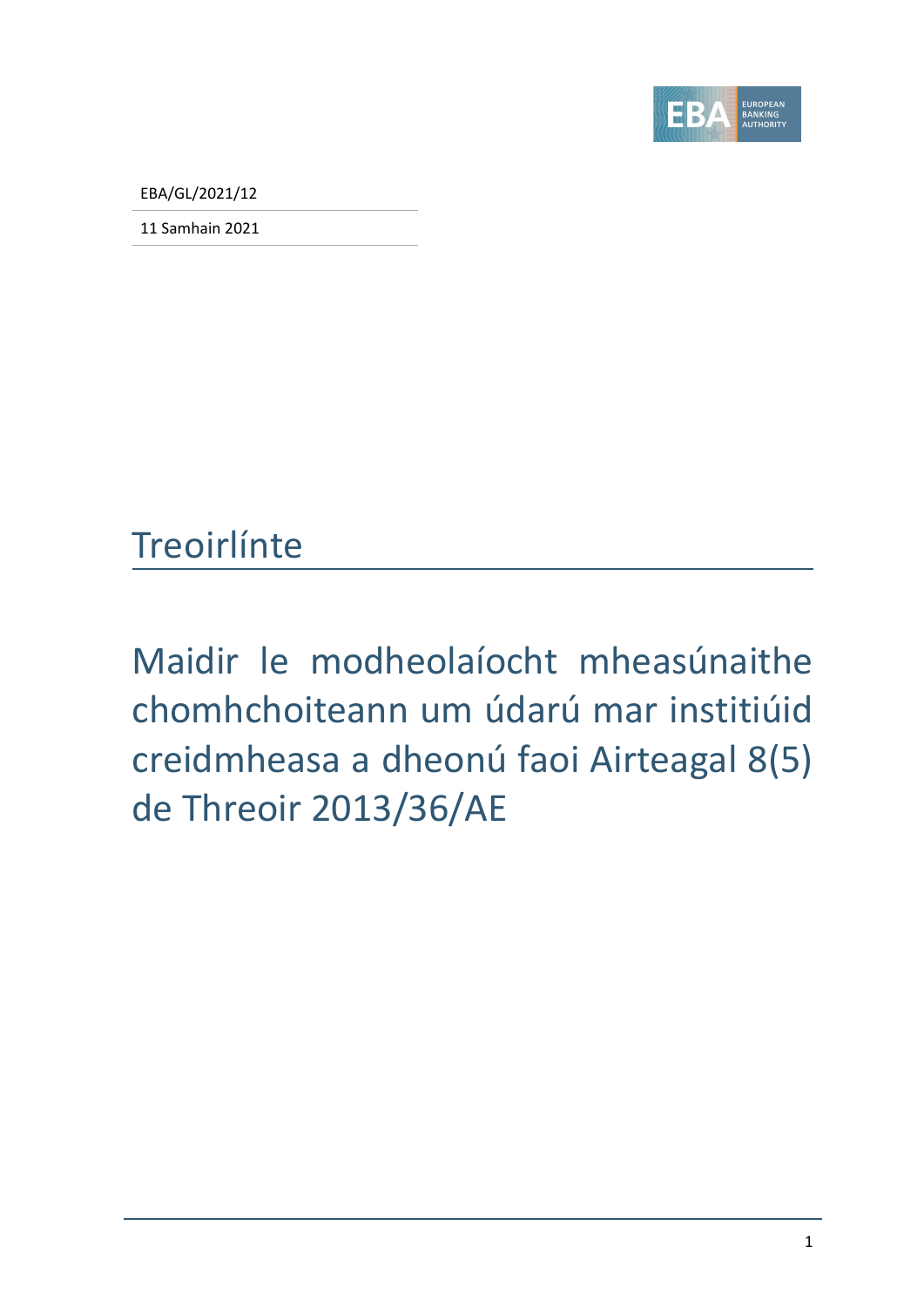

# 1. Comhlíonadh agus oibleagáidí tuairiscithe

## Stádas na dTreoirlínte seo

- 1. Tá Treoirlínte sa doiciméad seo a eisíodh de bhun Airteagal 16 de Rialachán (AE) Uimh.  $1093/2010$  $1093/2010$ .<sup>1</sup> De réir Airteagal 16(3) de Rialachán (AE) Uimh. 1093/2010, ní mór d'údaráis inniúla agus d'institiúidí airgeadais gach iarracht a dhéanamh na Treoirlínte a chomhlíonadh.
- 2. I dtreoirlínte, leagtar amach tuairim an ÚBE maidir le cleachtais mhaoirseachta iomchuí laistigh den Chóras Eorpach um Maoirseacht Airgeadais nó maidir leis an gcaoi ar cheart dlí an Aontais a chur i bhfeidhm i réimse ar leith. Ba cheart d'údaráis inniúla mar a shainmhínítear iad in Airteagal 4(2) de Rialachán (AE) Uimh. 1093/2010 ina bhfuil feidhm ag Treoirlínte, comhlíonadh trí na Treoirlínte a ionchorprú ina gcleachtais mar is iomchuí (e.g. trína gcreat dlíthiúil nó trína bpróisis mhaoirseachta a leasú), agus lena n-áirítear, i gcás ina bhfuil na Treoirlínte dírithe go príomha ar institiúidí.

### Ceanglais tuairiscithe

- 3. De réir Airteagal 16(3) de Rialachán (AE) Uimh. 1093/2010, ní mór d'údaráis inniúla fógra a thabhairt don ÚBE maidir le cibé an bhfuil nó nach bhfuil na Treoirlínte seo á gcomhlíonadh acu, nó cibé an bhfuil nó nach bhfuil sé ar intinn acu iad a chomhlíonadh, nó cúiseanna le neamhchomhlíonadh a sholáthar ar shlí eile faoi 08.04.2022. In éagmais aon fhógra faoin spriocdháta seo, measfaidh an ÚBE go bhfuil údaráis inniúla neamhchomhlíontach. Ba chóir fógraí a sheoladh, tríd an bhfoirm atá ar fáil ar shuíomh gréasáin an ÚBE a chur isteach, chuig [compliance@eba.europa.eu](mailto:compliance@eba.europa.eu) leis an tagairt 'ÚBE/GL/2021/12'. Ba cheart go mbeadh fógraí curtha isteach ag daoine a bhfuil údarás cuí acu comhlíonadh a thuairisciú thar ceann a n-údarás inniúil. Ní mór aon athrú ar stádas an chomhlíonta a thuairisciú don ÚBE chomh maith.
- 4. Foilseofar fógraí ar shuíomh gréasáin an ÚBE, de réir Airteagal 16(3).

<span id="page-1-0"></span><sup>&</sup>lt;sup>1</sup>Rialachán (AE) Uimh. 1093/2010 ó Pharlaimint na hEorpa agus ón gComhairle an 24 Samhain 2010 lena mbunaítear Údarás Maoirseachta Eorpach (An tÚdarás Baincéireachta Eorpach), lena leasaítear Cinneadh Uimh. 716/2009/CE agus lena n-aisghairtear Cinneadh 2009/78/CE ón gCoimisiún (IO L 331, 15.12.2010, lch. 12).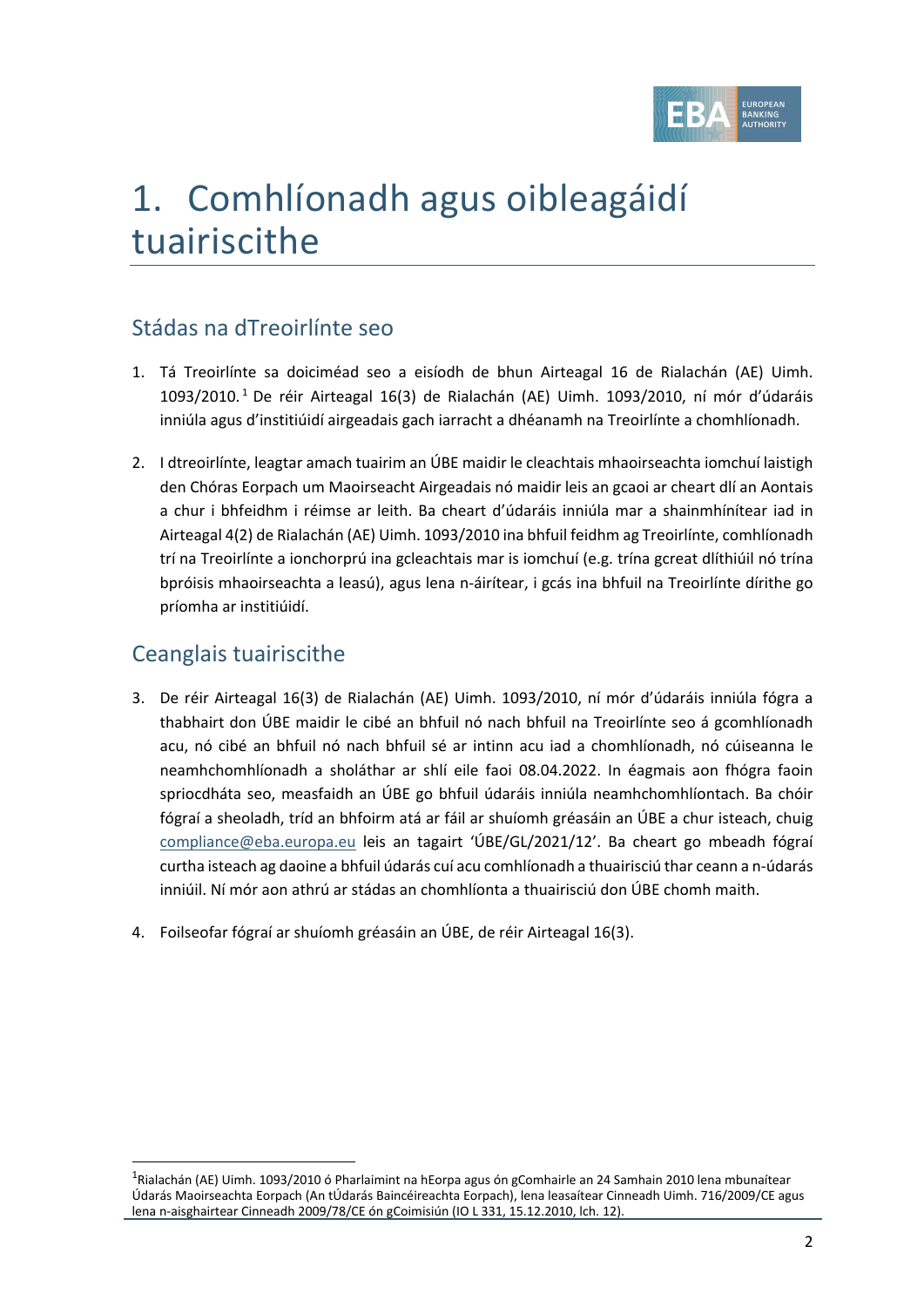

# 2. Ábhar, raon feidhme agus sainmhínithe

## Ábhar

5. Sna Treoirlínte seo, sonraítear modheolaíocht mheasúnaithe chomhchoiteann ('CAM') um údaruithe a dheonú de réir Threoir 2013/36/AE ('CRD'), de bhun an tsainordaithe a thugtar don EBA le hAirteagal 8(5) den Treoir sin arna leasú le Treoir (AE) 2019/878.

### Raon feidhme an chur i bhfeidhm

6. Tá feidhm ag na Treoirlínte seo maidir le gach cás nach mór d'údaráis inniúla, de réir Threoir 2013/36/AE, arna leasú ina dhiaidh sin, measúnú a dhéanamh ar dheonú údarú mar institiúid creidmheasa - arna shainiú i litreacha (a) agus (b) de phointe (1) d'Airteagal 4(1) de Rialachán (AE) Uimh. 575/[2](#page-2-0)013<sup>2</sup> ('CRR').

### Seolaithe

7. Tá na Treoirlínte seo dírithe ar údaráis inniúla mar a shainmhínítear in Airteagal 4(2)(i) de Rialachán (AE) Uimh. 1093/2010.

## Sainmhínithe

- 8. Mura sonraítear a mhalairt, tá an bhrí chéanna le téarmaí sna Treoirlínte, agus mar atá le téarmaí a úsáidtear agus a shainmhínítear sa CRR, sa CRD, i Rialachán 2019/20[3](#page-2-1)3<sup>3</sup> maidir le rialáil stuamachta gnólachtaí infheistíochta agus i dTreoir 2019/203[4](#page-2-2)<sup>4</sup> maidir le maoirseacht a dhéanamh ar ghnólachtaí infheistíochta.
- 9. Ina theannta sin, chun críocha na dTreoirlínte seo, tá feidhm ag na sainmhínithe seo a leanas:

| <b>Maoirseoir AML/CFT</b> | Údarás inniúil mar a shainmhínítear é in    |
|---------------------------|---------------------------------------------|
|                           | Airteagal 4(2)(iii) de Rialachán (AE) Uimh. |
|                           | 1093/2010                                   |
|                           | Modheolaíocht mheasúnaithe                  |
| <b>CAM</b>                | chomhchoiteann                              |

<span id="page-2-0"></span><sup>&</sup>lt;sup>2</sup> Arna leasú ag Rialachán 2019/2033/AE maidir le rialáil stuamachta gnólachtaí infheistíochta.

<span id="page-2-1"></span><sup>3</sup> Rialachán (AE) 2019/2033 ó Pharlaimint na hEorpa agus ón gComhairle an 27 Samhain 2019 maidir leis na ceanglais stuamachta ar ghnólachtaí infheistíochta agus lena leasaítear Rialacháin (AE) Uimh. 1093/2010, (AE) Uimh. 575/2013, (AE) Uimh. 600/2014 agus (AE) Uimh. 806/2014

<span id="page-2-2"></span><sup>4</sup> Treoir (AE) 2019/2034 ó Pharlaimint na hEorpa agus ón gComhairle an 27 Samhain 2019 maidir le maoirseacht stuamachta ar ghnólachtaí infheistíochta agus lena leasaítear Treoracha 2002/87/CE, 2009/65/CE, 2011/61/AE, 2013/36/AE, 2014/59/AE agus 2014/65/AE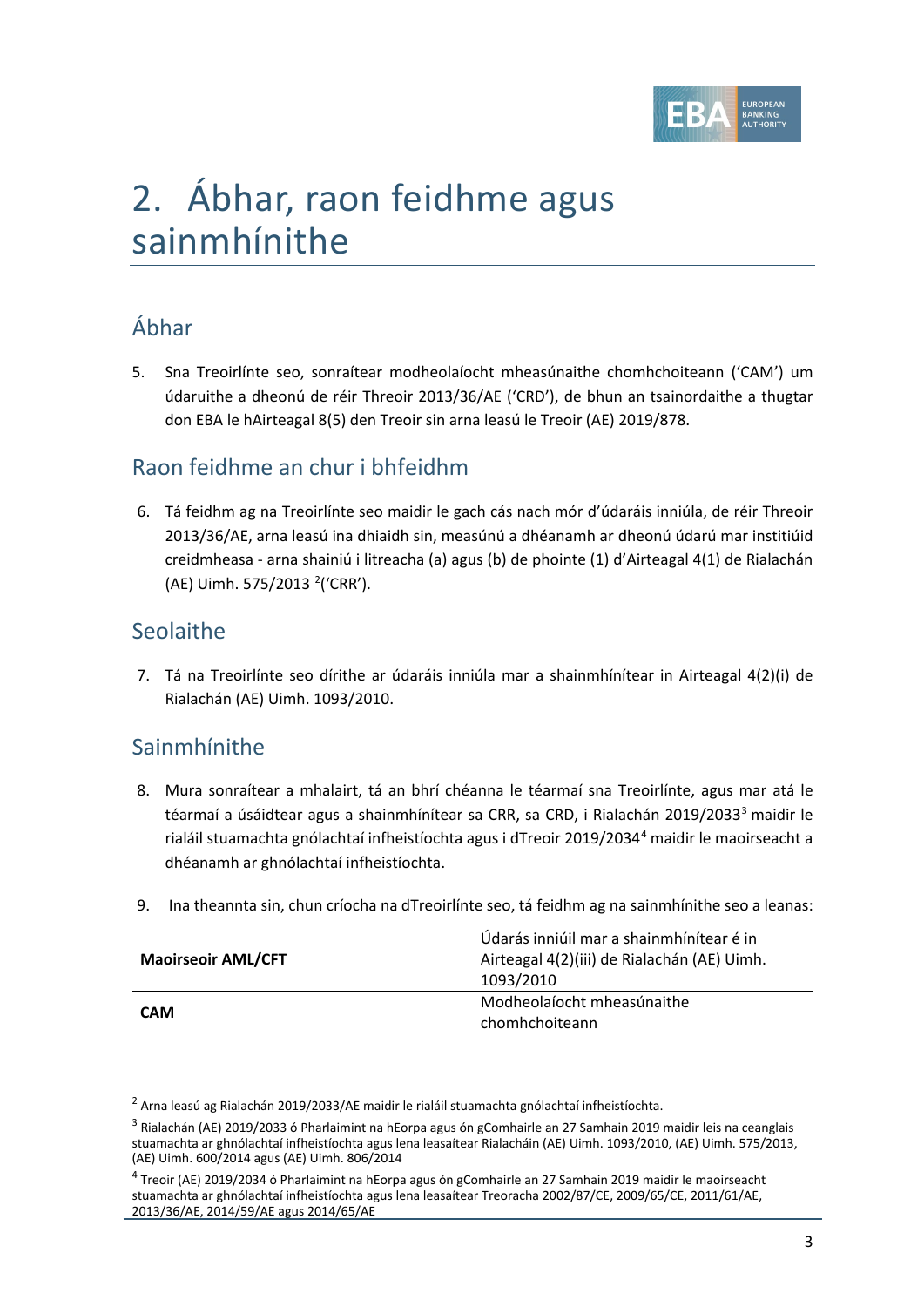

# 3. Cur chun feidhme

## An dáta iarratais

10. Tá feidhm ag na Treoirlínte seo ó 08.04.2022.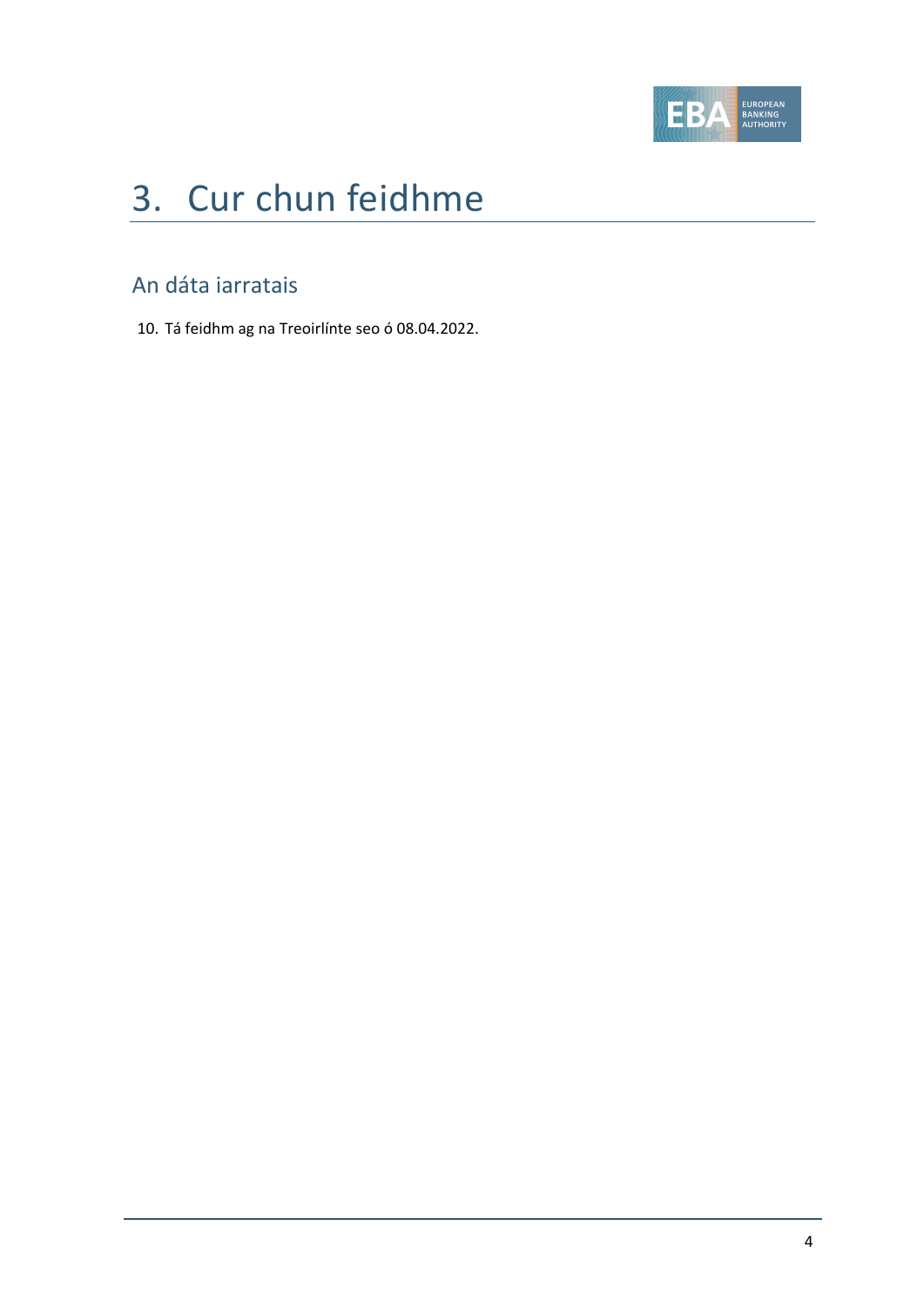

# 4. Prionsabail ghinearálta

## 4.1 Modheolaíocht mheasúnaithe chomhchoiteann

- 11. Ba cheart d'údaráis inniúla a chinntiú, chun críocha údarú mar institiúid creidmheasa a dheonú, mar a shainmhínítear in Airteagal 4(1) de CRR, go gcuireann siad i bhfeidhm an mhodheolaíocht mheasúnaithe chomhchoiteann ('CAM') a leagtar amach sna Treoirlínte seo.
- 12. Sa CAM leagtar síos na critéir agus na modhanna ar cheart d'údaráis inniúla a úsáid chun measúnú a dhéanamh ar na comhcheanglais a leagtar amach in Airteagail 10 go 14 de Threoir 2013/36/AE maidir le húdarú mar institiúid creidmheasa a dheonú,.
- <span id="page-4-1"></span>13. Chun críocha na dTreoirlínte seo, tá riosca ML/TF san áireamh i dtagairtí do riosca. Dá bhrí sin, ba cheart d'údaráis inniúla gnéithe a bhaineann le AML/CFT a mheas ar bhealach cuimsitheach chun críocha an t-údarú a dheonú. Chuige sin, ba cheart d'údaráis inniúla comhoibriú leis an maoirseoir AML/CFT ábhartha agus le comhlachtaí poiblí ábhartha eile de réir mar is cuí i gcomhréir le hAirteagal 117 ([5](#page-4-0)) de Threoir 2013/36/AE.<sup>5</sup>
- 14. D'fhonn a chinntiú go bhfuil an measúnú ar dheonú an údaraithe bunaithe ar fhaisnéis iontaofa, ba cheart d'údaráis inniúla athbhreithniú a dhéanamh ar an bhfaisnéis agus na doiciméid a chuirtear isteach leis an iarratas de bhun an RTS *maidir le faisnéis le haghaidh údaraithe*, i bhfianaise riachtanas maidir le fírinne, soiléireacht, beachtas, iomláine agus a bheith cothrom le dáta, agus d'fhonn bainistíocht fhónta stuama na hinstitiúide a chinntiú. De bhun Airteagal 10(2) den RTS *maidir le faisnéis le haghaidh údaraithe*, féadfaidh údaráis inniúla a cheangal ar an iarratasóir faisnéis fhorlíontach nó mínithe breise a sholáthar.
- <span id="page-4-2"></span>15. Tá an CAM neodrach ó thaobh teicneolaíochta de agus báúil don nuálaíocht, agus dá bhrí sin cumhdaítear leis institiúidí creidmheasa iarrthacha leis na samhlacha gnó go léir, idir shamhlacha gnó traidisiúnta agus nuálacha agus/nó sásraí seachadta agus, ag an am céanna, nach bhforchuirtear leis ceanglais chun teicneolaíochtaí ar leith a úsáid nó struchtúir áirithe a ghlacadh. Dá bhrí sin, ní chuirtear bac ar theacht chun cinn teicneolaíochtaí nua nó samhlacha gnó nuálacha ná ar a méadú de réir scála. Dá réir sin, níor cheart go mb'fhearr le húdaráis inniúla teicneolaíocht shonrach a ghlacadh nó a chosc, ná níor cheart go mbeadh sé de rogha acu dochar a dhéanamh do shamhail nó do sheirbhís ghnó ar leith i gcomhthéacs mheasúnú an iarratais. Tá sé seo gan dochar don ghá a chinntiú nach féidir leis an tsamhail ghnó nó leis an sásra seachadta a bheith ina bac nó ina bhac ar mhaoirseacht éifeachtach na n-údarás inniúil.

<span id="page-4-0"></span><sup>&</sup>lt;sup>5</sup>Go háirithe *Treoirlínte an ÚBE maidir le comhar agus maoirseacht faisnéise idir maoirseoirí stuamachta, maoirseoirí AML/CFT agus aonaid faisnéise airgeadais* faoi Threoir 2013/36/AE. Tá an Páipéar Comhairliúcháin, EBA/CP/2021/21 an 27 Bealtaine 2021, ar fáil ar https://www.eba.europa.eu/eba-consults-new-guidelines-cooperation-and-informationexchange-area-anti-money-laundering-and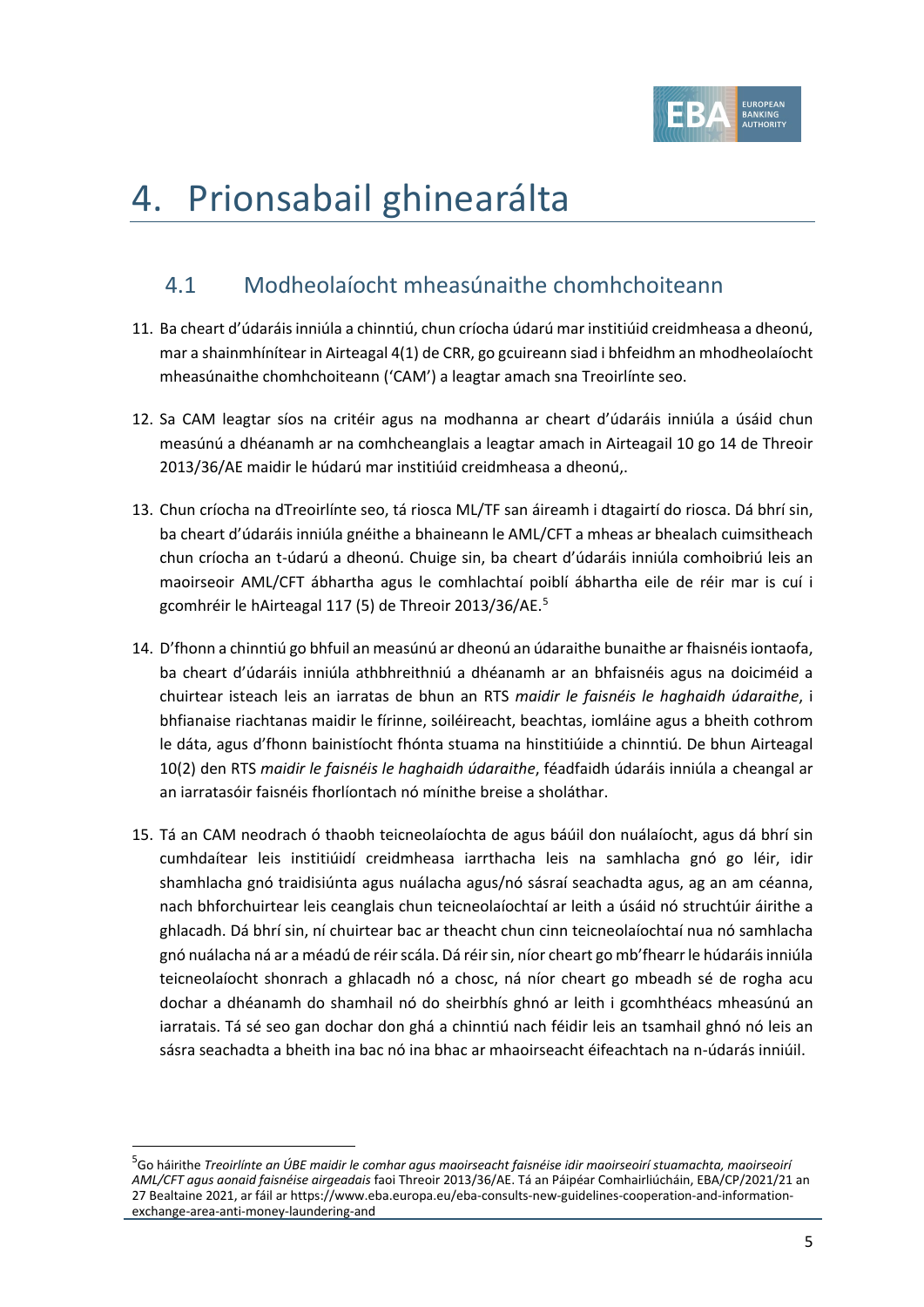

<span id="page-5-1"></span>16. D'fhonn cothrom na féinne a chinntiú ar fud an Aontais Eorpaigh, níor cheart go mbeadh measúnú na n-údarás inniúil ach ina measúnú teicniúil amháin, agus ba cheart go léireodh sé rialáil stuamachta agus go mbeadh sé de réir Airteagal 11 de Threoir 2013/36/AE.

#### **4.1.1 Comhréireacht**

- <span id="page-5-2"></span>17. Ba cheart d'údaráis inniúla an measúnú a dhéanamh ar dheonú an údaraithe de réir phrionsabal na comhréireachta mar a shonraítear sna Treoirlínte seo, d'fhonn a chinntiú go bhfuil an measúnú comhsheasmhach le próifíl riosca aonair agus samhail ghnó na hinstitiúide creidmheasa iarrthaí, ionas go mbainfear amach cuspóirí na gceanglas rialála go héifeachtach.
- <span id="page-5-0"></span>18. Chun na críche seo ba cheart d'údaráis inniúla na critéir seo a leanas a chur san áireamh:
	- a) méid ionchais chlár comhardaithe na hinstitiúide creidmheasa iarrthaí agus a chuid fochuideachtaí faoi raon feidhme an chomhdhlúthaithe stuamachta, de réir mar is infheidhme;
	- b) láithreacht gheografach ionchasach na hinstitiúide creidmheasa iarrthaí agus méid a hoibríochtaí i ngach dlínse;
	- c) foirm dhlíthiúil na hinstitiúide creidmheasa iarrthaí, lena n-áirítear cibé an bhfuil an institiúid creidmheasa mar chuid de ghrúpa nó nach bhfuil;
	- d) cibé an bhfuil an institiúid liostaithe nó nach bhfuil;
	- e) an cineál gníomhaíochta agus seirbhíse atá beartaithe ag an institiúid creidmheasa iarrthaí a dhéanamh (e.g. féach freisin Iarscríbhinn 1 a ghabhann le Treoir 2013/36/AE agus Iarscríbhinn 1 a ghabhann le Treoir 2014/65/AE);
	- f) an tsamhail ghnó (lena n-áirítear a carachtar nuálach, uathúlacht nó castacht) agus straitéis, chomh maith leis an leibhéal riosca réamh-mheasta a eascróidh as cur chun feidhme agus forghníomhú; cineál agus castacht na ngníomhaíochtaí gnó spriocdhírithe;
	- g) struchtúr eagrúcháin na hinstitiúide creidmheasa;
	- h) an straitéis riosca, inghlacthacht riosca agus próifíl riosca na hinstitiúide creidmheasa iarrthaí atá beartaithe;
	- i) struchtúr úinéireachta agus maoinithe na hinstitiúide creidmheasa iarrthaí;
	- j) cineál na gcliant (e.g. miondíol, corparáideach, institiúideach, gnóthaí beaga, eintitis phoiblí) agus castacht na dtáirgí nó na gconarthaí atá beartaithe;
	- k) na feidhmeanna seachfhoinsithe agus na bealaí dáilte atá beartaithe;
	- l) na córais teicneolaíochta faisnéise (TF) atá ann agus/nó atá beartaithe, lena n-áirítear córais leanúnachais agus feidhmeanna seachfhoinsithe sa réimse seo;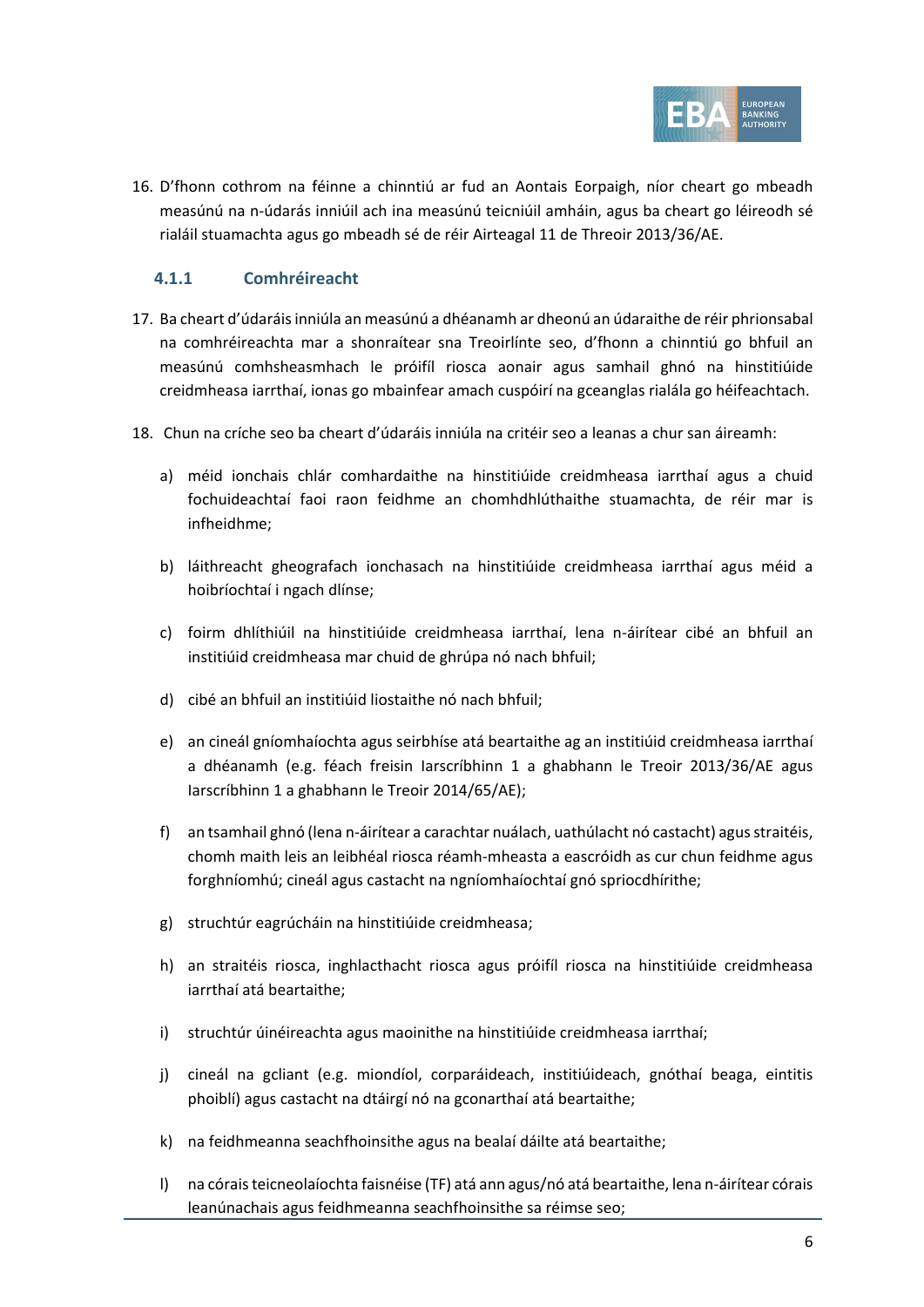

- <span id="page-6-0"></span>m) cibé an mbaineann nó nach mbaineann an institiúid creidmheasa iarrthach le grúpa atá faoi réir mhaoirseacht chomhdhlúite an údaráis inniúil;
- <span id="page-6-1"></span>n) cibé an gcuireann nó nach gcuireann an institiúid creidmheasa iarrthach isteach iarratas ar ghníomhaíochtaí sonracha amháin, nó cibé an ndéanann nó nach ndéanann institiúid creidmheasa atá ann cheana iarratas ar leathnú ar raon feidhme an údaraithe aon uair a deonaíodh an t-údarú go heisiach chun gníomhaíochtaí sonracha a fheidhmiú;
- o) an chomhsheasmhacht le cineál agus fairsinge na faisnéise a éilítear de bhun an *RTS maidir le faisnéis le haghaidh údaraithe*.
- 19. I gcás mír [18,](#page-5-0) litir [m\),](#page-6-0) agus i gcomhréir le hAirteagal 10(1) de *RTS maidir le faisnéis le haghaidh údaraithe*, ba cheart go gcuirfí san áireamh i ndéine an mheasúnaithe an t-eolas díreach atá ag an údarás inniúil - bunaithe ar fhaisnéis atá ar fáil dó - ar shamhail ghnó, próifíl riosca agus coinníollacha stuamachta, airgeadais, gnó agus oibríochta reatha na hinstitiúide creidmheasa iarrthaí nó an ghrúpa iarrthaigh.
- <span id="page-6-2"></span>20. I gcás mír [18,](#page-5-0) litir [n\),](#page-6-1) ar choinníoll nach n-athraítear go hábhartha cineál agus próifíl riosca na hinstitiúide creidmheasa leis an síneadh arna cur isteach, ba cheart go mbeadh teorainn ar raon feidhme mheasúnú na n-údarás inniúil agus ba cheart go mbeadh sé dírithe ar an tionchar a d'fhéadfadh a bheith ag na gníomhaíochtaí breise nua ar an tsamhail ghnó fhoriomlán agus ar an gcumas cloí leis na ceanglais stuamachta, go háirithe maidir le bainistíocht fhónta stuama na hinstitiúide creidmheasa (lena n-áirítear, go háirithe, brabúsacht na línte gnó nua agus inbhuanaitheacht fhoriomlán an phlean gnó, oiriúnacht chomhaltaí an chomhlachta bainistíochta ina fheidhm bhainistíochta nó mhaoirseachta, an creat rialaithe inmheánaigh agus córais TF). Ba cheart dó freisin an t-eolas díreach atá ag an údaráis inniúil ar shamhail ghnó, ar phróifíl riosca agus ar dhálaí stuamachta, airgeadais, gnó agus oibríochta reatha na hinstitiúide creidmheasa a chur san áireamh.
- <span id="page-6-4"></span>21. Ní fhéadtar le prionsabal na comhréireachta arna chur i bhfeidhm ag na húdaráis inniúla riamh an institiúid creidmheasa iarrthach a dhíolmhú ó chomhlíonadh aon cheanglas éigeantach maidir leis an údarú a dheonú.

## <span id="page-6-3"></span>4.2 Comhsheasmhacht agus leanúnachas idir an t-údarú agus an measúnú maoirseachta ar ghnóthas leantach

- 22. De réir an CAM, ba cheart d'údaráis inniúla an t-iarratas ar údarú mar institiúid creidmheasa a mheas go comhsheasmhach leis na ceanglais stuamachta agus na modheolaíochtaí measúnaithe maoirseachta a chuirtear i bhfeidhm maidir le gnóthas leantach. Ba cheart dóibh cleachtais mheasúnaithe a sheachaint ina gcuirtear cineálacha cur chuige contrártha chun cinn idir na céimeanna éagsúla de shaolré na hinstitiúide creidmheasa.
- 23. Chun na críche seo, d'fhonn dúbailt agus neamhréireacht rialála a sheachaint, ba cheart na Treoirlínte seo a léamh i bhfianaise fhorálacha na ngníomhartha reachtacha dá dtagraítear in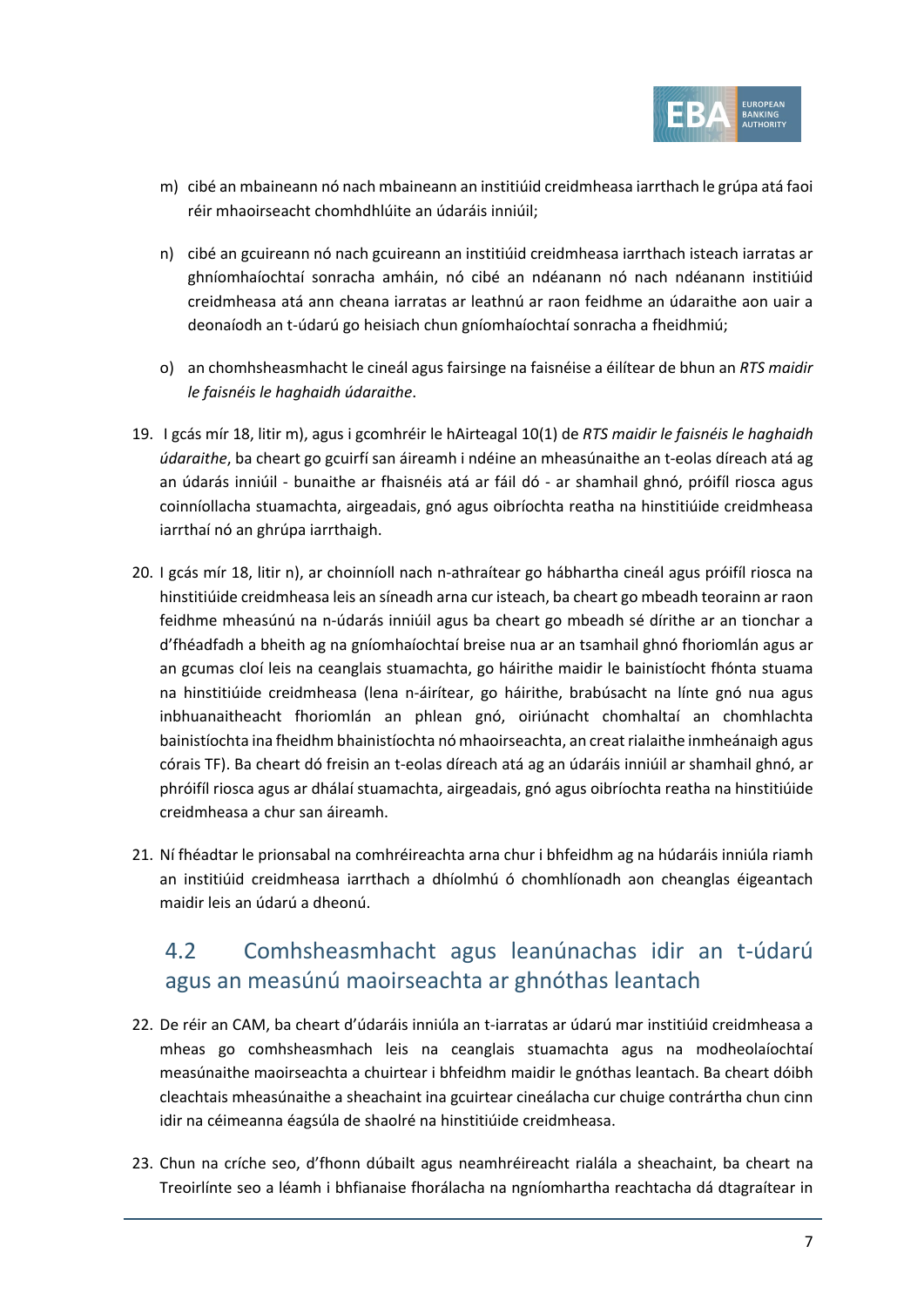

Airteagal 1(2) den Rialachán lena mbunaítear an ÚBE, chomh maith leis na Gníomhartha Tarmligthe agus Chur Chun Feidhme gaolmhara, RTS, ITS, Treoirlínte agus Moltaí, arna nglacadh faoi na gníomhartha reachtacha seo, atá ábhartha don CAM, agus tras-tagairt a dhéanamh dóibh nuair is iomchuí agus tráthúil.

- 24. Ba cheart go mbeadh measúnú na n-údarás inniúil dírithe ar bhainistíocht fhónta stuama na hinstitiúide creidmheasa a chinntiú ar an gcéad lá dá rochtain ar an margadh.
- <span id="page-7-2"></span>25. D'fhonn a chinntiú go gcomhlíontar an cuspóir seo, níor cheart d'údaráis inniúla an t-údarú a dheonú ach amháin nuair a bhíonn siad sásta go gcomhlíontar na ceanglais údaraithe go léir. Ina ainneoin sin, ba cheart d'údaráis inniúla na coigeartuithe teicniúla agus oibríochta a d'fhéadfadh an institiúid chreidmheasa a bheith faoina réir le linn a céime bunaithe a chur san áireamh. D'fhonn a chinntiú go gcuirtear na cúinsí seo san áireamh go cuí, féadfaidh údaráis inniúla réamhchoinníollacha agus/nó oibleagáidí ina dhiaidh sin nó srianta a chur i bhfeidhm, nó a n-ionchais maidir le réimsí sainiúla de bhéim mhaoirseachta a shoiléiriú de réir mhíreanna [26](#page-7-0)[-29](#page-8-0) thíos.
- <span id="page-7-0"></span>26. Féadfaidh údaráis inniúla, dá rogha féin, réamhchoinníollacha agus/nó oibleagáidí a chur ar an institiúid creidmheasa iarrthach ina dhiaidh sin tráth eisiúint an údaraithe. Ba cheart go mbeadh forchur réamhchoinníollacha den sórt sin agus/nó oibleagáidí iardain den sórt sin faoi réir mheasúnú dearfach na n-údarás inniúil go gcomhlíontar go substaintiúil gach ceanglas chun an t-údarú a dheonú agus go bhfuil siad sásta leis an údarú a dheonú. D'fhonn soiléireacht agus cinnteacht dhlíthiúil a chinntiú, ba cheart d'údaráis inniúla cur síos soiléir agus maith a dhéanamh ar réamhchoinníollacha den sórt sin agus/nó oibleagáidí iardain den sórt sin agus iad á gcur i bhfeidhm.
- <span id="page-7-1"></span>27. Ar bhonn comhsheasmhach le mí[r 26,](#page-7-0) ní fhéadfaidh údaráis inniúla réamhchoinníollacha a chur i bhfeidhm a bhaineann le gnéithe foirmiúla agus neamhshuntasacha de cheanglais údaraithe, nach féidir leis an institiúid creidmheasa iarrthach a chomhlíonadh i gcleachtas ach amháin tar éis measúnú dearfach a bheith déanta ag an údarás inniúil ar chomhlíonadh substaintiúil na gceanglas um údarú. Mar shampla, d'fhéadfadh go n-áireofaí le gnéithe foirmiúla nó neamhshuntasacha de na ceanglais údaraithe, ag brath ar na cúinsí, tíolacadh de phíosa doiciméad ar ghlac an t-iarratasóir go foirmiúil, nó bailchríoch foirmiúil de nós imeachta atá inmheánach don iarratasóir, nó tástálacha córais TFC chun a bhfeidhmiú iomlán i gcleachtas a sheiceáil.
- 28. De réir na gceanglas agus na dteorainneacha atá leagtha amach i míreanna [26](#page-7-0) agus [27,](#page-7-1) féadfaidh na húdaráis inniúla réamhchoinníollacha a cheangal leis an údarú i ndáil le hábhair trína gceanglaítear ar an iarratasóir nó ar an eintiteas gníomh a dhéanamh nó staonadh ó ghníomh sula dtiocfaidh an t-údarú i bhfeidhm. Ba cheart d'údaráis inniúla spriocdháta le haghaidh comhlíonta a leagan amach agus a chur in iúl go soiléir nach dtiocfaidh an t-údarú i bhfeidhm ach amháin tar éis don choinníoll a bheith comhlíonta. Fad nach gcomhlíontar an coinníoll, ní féidir leis an institiúid creidmheasa iarrthach gníomhaíochtaí baincéireachta a dhéanamh nó an t-ainm 'banc', 'banc taisce' nó ainmneacha baincéireachta eile a úsáid.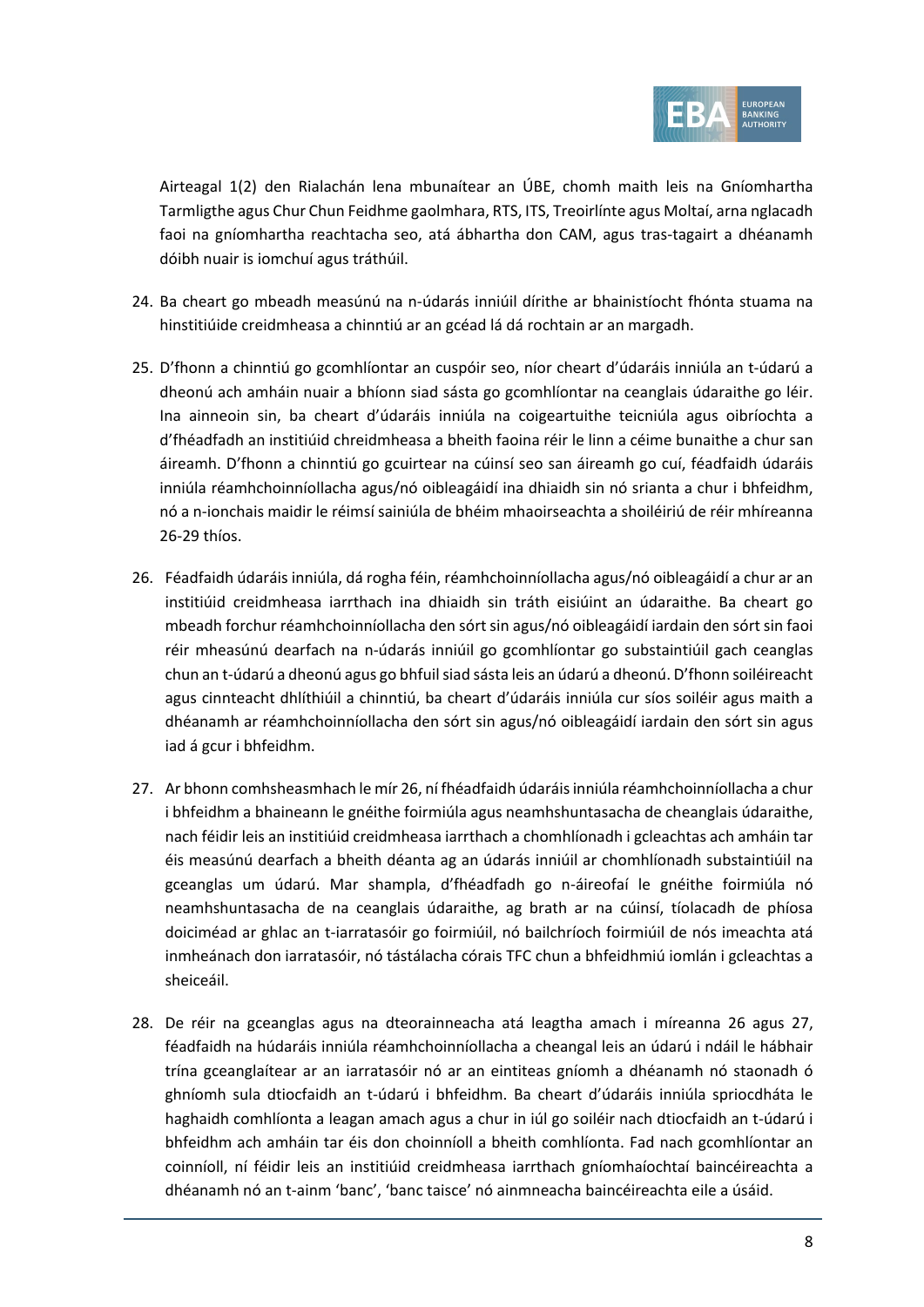

- <span id="page-8-0"></span>29. Ar bhonn comhsheasmhach le mír [26,](#page-7-0) féadfaidh údaráis inniúla oibleagáidí iardain a fhorchur ar an institiúid creidmheasa iarrthach d'fhonn déileáil le hábhair a tharlóidh tar éis don údarú a bheith deonaithe. Ní fhéadfaidh na húdaráis inniúla oibleagáidí iardain den sórt sin a fhorchur, in ainneoin gur chomhlíon an institiúid creidmheasa iarrthach go substaintiúil na ceanglais údaraithe go léir, ach amháin i gcás go bhfuil údar leis an ngá le faireachán agus forfheidhmiú sonrach a dhéanamh ar chomhlíonadh ceann amháin nó níos mó díobh ar bhonn leanúnach. Dá réir sin, ba cheart d'údaráis inniúla a shoiléiriú, cé nach bhfágfadh go mbeadh eisiúint tosaigh an údaraithe neamhéifeachtach de bharr mainneachtain oibleagáid a chomhlíonadh per se, ba cheart go dtabharfaí aghaidh ar a neamhchomhlíonadh le huirlisí maoirseachta nó go gcuirfí bearta forfheidhmithe agus/nó smachtbhannaí i bhfeidhm dá bharr. Mar shampla, is féidir oibleagáidí a fhorchur i ndáil le hábhair a mheastar a bheith ina mbearta chur chun feidhme den údarú, mar shampla oibleagáidí tuairiscithe nó a chinntiú go léiríonn baill den chomhlacht bainistíochta eolas sonrach leordhóthanach (e.g. tabhairt faoi oiliúint).
- 30. Gan dochar do chomhlíonadh na gceanglas uile maidir le húdarú ag an institiúid creidmheasa iarrthach, agus faoi réir an mheasúnaithe dhearfaigh maidir le deonú an údaraithe, féadfaidh údaráis inniúla, dá rogha féin, - tráth eisiúna an údaraithe - srianta a fhorchur ar raon feidhme roinnt gníomhaíochtaí nó iad go léir a údarófar don institiúid creidmheasa a dhéanamh. Féadfaidh údaráis inniúla srianta a fhorchur ar roinnt gníomhaíochtaí baincéireachta de chuid na hinstitiúide creidmheasa iarrthaí, nó orthu go léir, sa doiciméad údaraithe céanna nó ar leithligh uaidh. Féadfaidh an institiúid creidmheasa iarrthach gealltanas sriantach a thabhairt ar aghaidh san iarratas maidir le roinnt gníomhaíochtaí baincéireachta ag an institiúid creidmheasa iarrthach nó maidir leo go léir nó d'fhéadfadh sé a bheith mar thoradh ar an measúnú cuimsitheach ag an údarás inniúil.
- 31. D'fhonn soiléireacht agus cinnteacht dhlíthiúil a chinntiú, ba cheart d'údaráis inniúla srianta den sórt sin a shainiú go soiléir. Mar shampla, féadfaidh údaráis inniúla srianta a chur i bhfeidhm ar an údarú lena bhforchuirtear ceanglas gan taiscí a thógáil ach suas go dtí méid sonrach in aghaidh an taisceora, nó gan ach cineálacha áirithe urrús a eisiúint nó gan urrúis a eisiúint ach do chineálacha áirithe infheisteoirí amháin. Ba cheart go mbeadh baint na srianta feidhmeacha faoi réir measúnú comhréireach ag an údarás inniúil, i gcomhréir le mír [18.](#page-5-0)
- <span id="page-8-1"></span>32. Faoi réir chomhlíonadh na gceanglas uile maidir leis an údarú a dheonú, féadfaidh údaráis inniúla - tráth eisiúna an údaraithe - aird na hinstitiúide creidmheasa iarrthaí a tharraingt ar réimsí sainiúla de bhéim mhaoirseachta agus a n-ionchais a léiriú sa doiciméad údarúcháin céanna nó ar leithligh uaidh. Ba cheart d'údaráis inniúla cúiseanna a thabhairt, agus an cheist agus na cuspóirí a shaothraítear a leagan amach go cúramach. Ba cheart go n-úsáidfí ionchais an údaráis inniúil, in ainneoin nach bhfuil siad ceangailteach ó thaobh dlí, mar threoir don institiúid creidmheasa i ngnóthas leantach.
- 33. Sa chás go mbaineann an institiúid creidmheasa iarrthach le grúpa baincéireachta agus go néilíonn an institiúid chreidmheasa iarrthach nó a máthairghnóthas comhlíonadh na gceanglas stuamachta atá leagtha síos i gCodanna a Dó go hOcht CRR ar bhonn a staid chomhdhlúite, ba cheart d'údaráis inniúla athbhreithniú a dhéanamh ar an anailís a chuir an t-iarratasóir isteach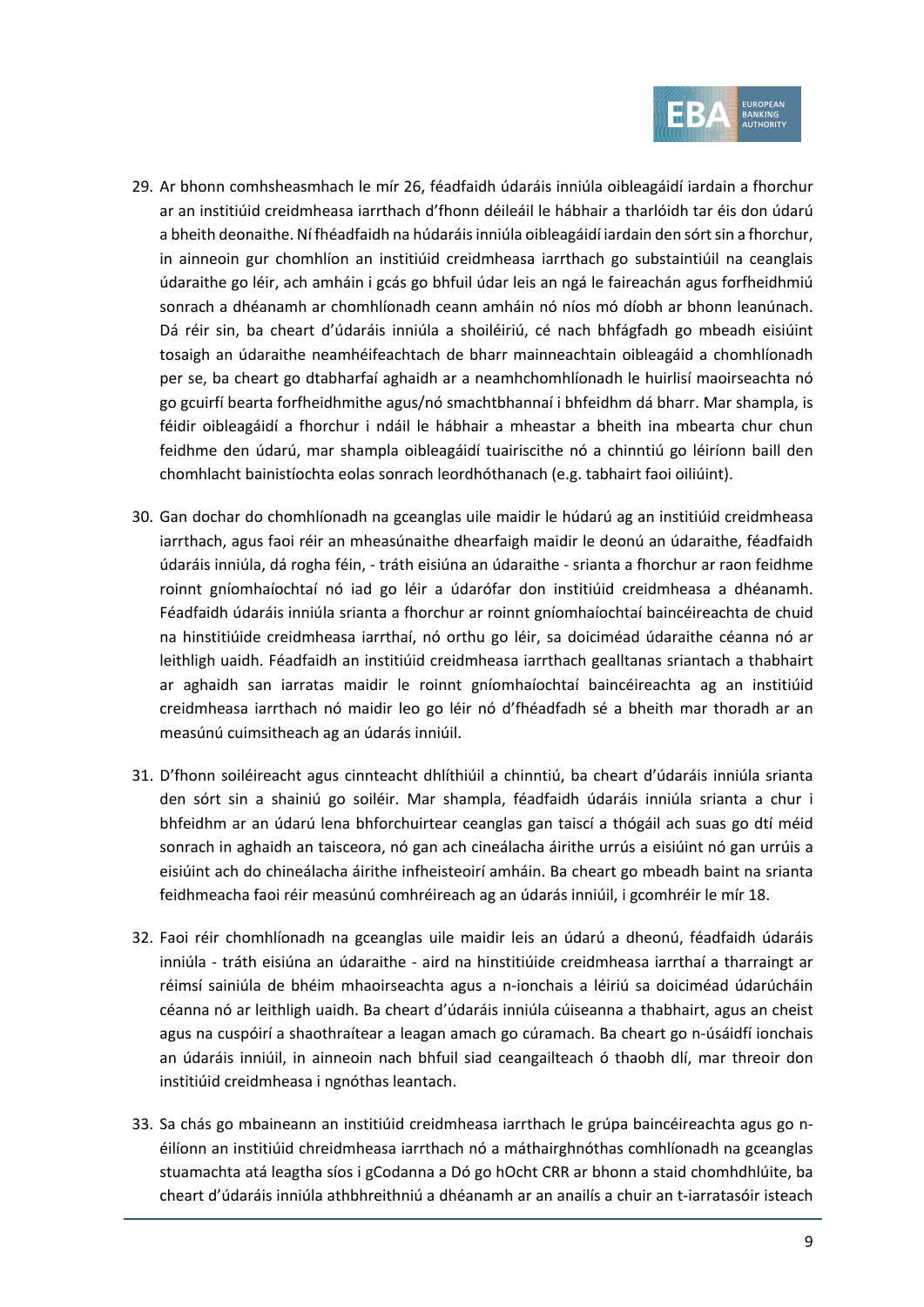

<span id="page-9-1"></span>de bhun Airteagal 4, litir (f) den *RTS maidir le faisnéis le haghaidh údaraithe* d'fhonn a hiomláine agus a cuimsitheacht a mheas. I gcás gurb é an t-údarás inniúil an maoirseoir comhdhlúite freisin, ba cheart dó aon éifeacht ar na ceanglais stuamachta is infheidhme ar leibhéal comhdhlúite a scrúdú.

34. Ba cheart d'údaráis inniúla aon chonstaicí a bhfuil ann a shainaithint, ag féachaint go háirithe do dhlúthcheangail a bheith ann de bhun Airteagal 14(3) CRD, a d'fhéadfadh cosc a chur ar fheidhmiú éifeachtach na bhfeidhmeanna maoirseachta, lena n-áirítear, más infheidhme, ar bhonn comhdhlúite, agus aon fhaisnéis, imthosca nó staid ábhartha a mheas de réir Airteagal 12 den RTS *maidir le faisnéis le haghaidh údaraithe*.

### 4.3 Cásanna ina gceanglaítear údarú

- 35. Ba cheart d'údaráis inniúla a chinntiú, i gcás cumasc de dhá institiúid creidmheasa nó níos mó lena ngabhann corprú eintitis nua chun dul i mbun na ngníomhaíochtaí baincéireachta cumaisc, gur cheart go mbeadh eintiteas nuabhunaithe den sórt sin bheith faoi réir údaraithe arna dheonú roimh ré ag an údarás inniúil. Ar an gcaoi chéanna, sna Ballstáit sin ina ndeonaítear an t-údarú ar bhonn gníomhaíochta de réir gníomhaíochta, ba cheart d'údaráis inniúla a chinntiú go ndéanfar na gníomhaíochtaí gnó a leathnú, mar thoradh ar chumasc trí ionsú ag institiúid creidmheasa eile nó trí ghníomhaíochtaí a cheannach ó institiúid creidmheasa tríú páirtí, ba cheart go mbeadh sí faoi réir sínte roimh ré ar an údarú mura gcumhdaítear gníomhaíochtaí gnó nua den sórt sin cheana féin leis an údarú a eisítear chuig an institiúid creidmheasa.
- 36. D'fhéadfadh sé go mbeidh gá le gníomhaíochtaí áirithe a shnoí as an idirbheart de bharr an fhorgníomhaithe d'idirbhearta athstruchtúraithe grúpa nó aistriú gníomhaíochtaí mar institiúid creidmheasa ó eintiteas amháin go ceann eile agus d'fhéadfadh sé go mbeidh gá leo a chur ar iontaoibh eintitis shealadaigh nuabhunaithe, sula ndéantar na gníomhaíochtaí sin a chumasc leis an institiúid creidmheasa fála.<sup>[6](#page-9-0)</sup>
- 37. I gcás ina measann údaráis inniúla, de bhua na ngníomhaíochtaí a aistrítear go sealadach, go gcomhlíonann eintiteas den sórt sin an sainmhíniú ar institiúid creidmheasa, ba cheart go mbeadh an t-eintiteas sin faoi réir údarú roimh ré.
- 38. Gan dochar don mhír thuas, níor cheart d'údaráis inniúla aistriú ghníomhaíochtaí na hinstitiúide creidmheasa chuig eintiteas sealadach a chur faoi réir deonú réamhúdaraithe i gcás go gcomhlíontar na coinníollacha seo a leanas:
	- (a) le bunú an aonáin shealadaigh, go gcomhlíontar ceanglais fhoirmiúla an struchtúir um fhorghníomhú an idirbhirt agus go gcomhfhreagraíonn saolré ionchasach na hinstitiúide creidmheasa sealadaí le 'soicind dlíthiúil', i.e. tréimhse ghearr neamhshainithe ama a mbíonn gníomhaíochtaí na hinstitiúide creidmheasa i seilbh an eintitis shealadaigh d'fhonn

<span id="page-9-0"></span> $^6$  Mar shampla, díol institiúide creidmheasa atá mar chuid de ghrúpa, cé nach mór do ghníomhaíochtaí áirithe a dteastaíonn údarú mar institiúid chreidmheasa uathu den eintiteas dífheistithe fanacht laistigh den ghrúpa. Is féidir, mar shampla, na gníomhaíochtaí ar chóir dóibh fanacht a shnoí isteach in eintiteas dlíthiúil sealadach nua agus iad a chumasc ina dhiaidh sin le heintiteas grúpa eile atá údaraithe mar institiúid creidmheasa.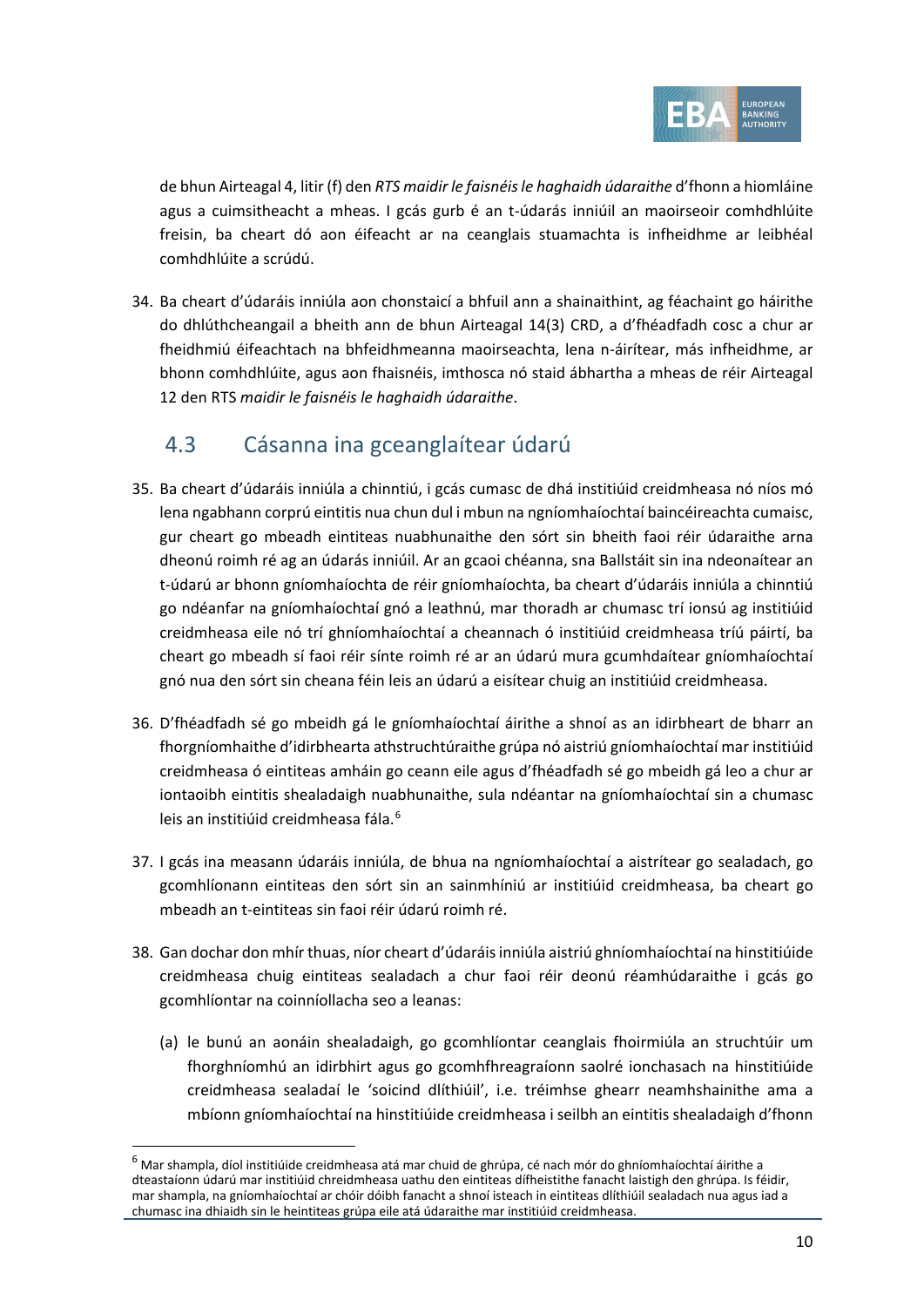

sraith idirbheart dlíthiúil a chur i gcrích go foirmiúil atá riachtanach chun an t-eintiteas sealadach a chumasc leis an bhfaighteoir, agus

- (b) gur ghlac na heintitis chumaisc bearta leordhóthanacha chun aghaidh a thabhairt ar rioscaí forghníomhaithe an idirbhirt, lena n-áirítear sa chás nach féidir an t-aistriú a chur i gcrích laistigh den 'soicind dlíthiúil'. Ba cheart go mbeadh sé mar aidhm ag bearta den sórt sin (mar shampla aistriú na ngníomhaíochtaí ar ais) a chinntiú go gcuirtear cosc ar an eintiteas sealadach a bheith gníomhach ar an margadh trí ghníomhaíochtaí a dhéanamh a éilíonn údarú mar institiúid creidmheasa.
- 39. Ba cheart d'údaráis inniúla a shoiléiriú nár cheart ach don eintiteas sin ar leith dá ndeonaítear údarú chun gnó institiúide creidmheasa a sheoladh an t-údarú sin a úsáid agus níor cheart é a aistriú chuig eintiteas eile.
- 40. Ag glacadh leis go ndeonaíonn údaráis inniúla an t-údarú faoin dlí náisiúnta is infheidhme, i gcás go bhfuil sé ar intinn ag institiúid creidmheasa a suíochán a aistriú chuig Ballstát eile, ba cheart go gcuirfeadh na húdaráis inniúla an t-athlonnú sin faoi réir deonú roimh ré ag údaráis inniúla an Bhallstáit ina mbeidh oifig chláraithe nua na hinstitiúide creidmheasa lonnaithe.
- 41. I gcomhréir le dlí náisiúnta na gcuideachtaí is infheidhme, féadfaidh institiúid creidmheasa atá ann cheana a foirm dlí a athrú. I gcás nach mbeidh athruithe maoirseachta ábhartha i gceist le hathrú na foirme dlíthiúla, níor cheart d'údaráis inniúla an t-athrú a dhéanamh ag brath ar údarú nua nó leasaithe a dheonú.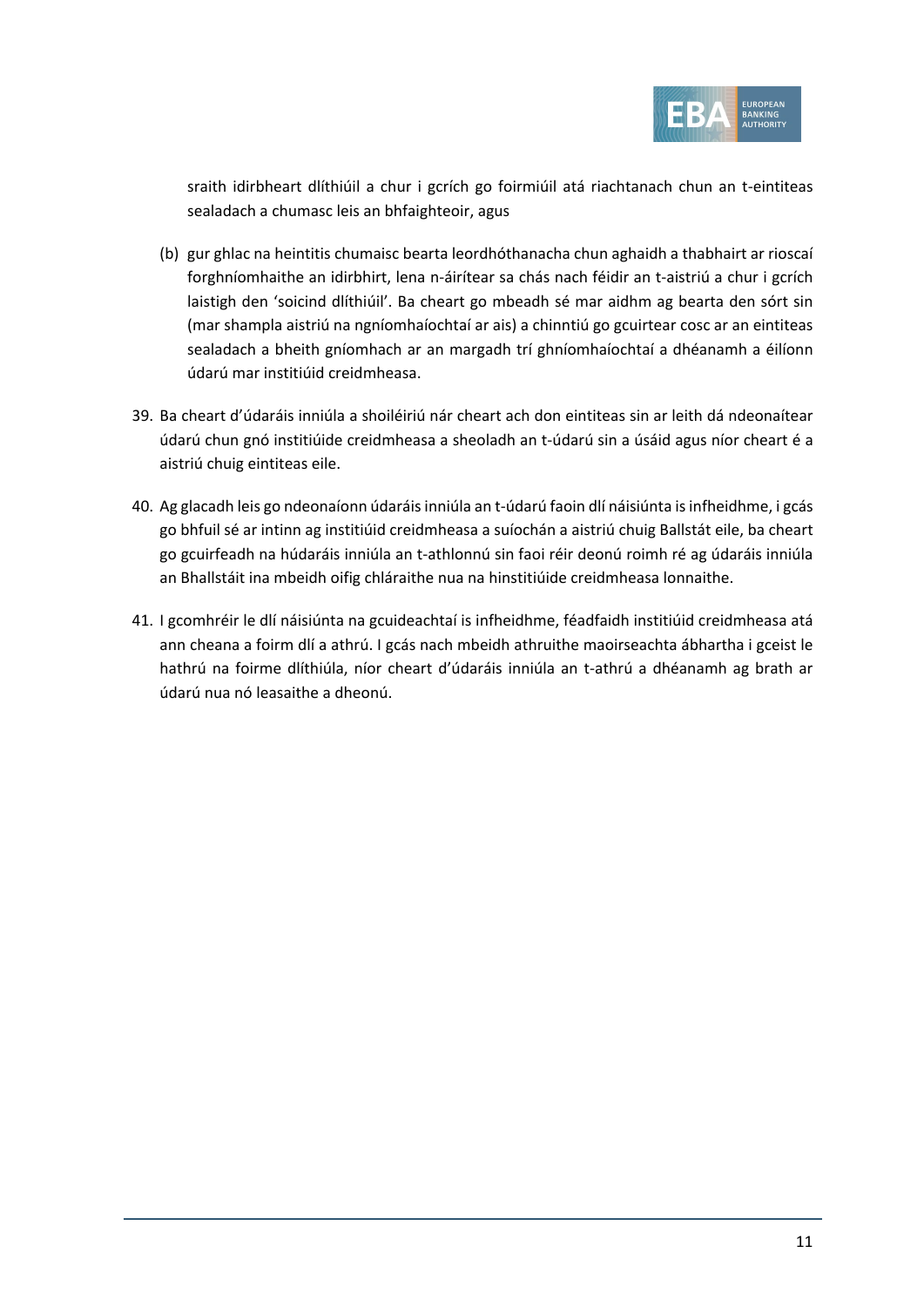

# 5. Údarú mar institiúid creidmheasa faoi litir (a), pointe (1) d'Airteagal 4(1) CRR agus a raon feidhm

## 5.1 Gníomhaíochtaí lena bhfuil gá le hiarratas ar údarú

- 42. De bhun Threoir 2013/36/AE, éilíonn cosaint coigiltis agus cobhsaíochta airgeadais go mbeidh an ghníomhaíocht mar institiúid chreidmheasa faoi réir údarú roimh ré ón údarás inniúil nach féidir a dheonú ach tar éis measúnú dearfach a bheith déanta ar an iarratas arna chur isteach ag an institiúid creidmheasa iarrthach.
- 43. Ba cheart d'údaráis inniúla a mheas go gcomhlíonann an t-iarratasóir gach gné den sainmhíniú ar institiúid creidmheasa a leagtar amach i bpointe (1), litir (a) d'Airteagal 4 (1) de CRR - 'gnóthas a bhfuil sé i gceist aige taiscí a thógáil nó cistí inaisíoctha eile ón bpobal agus creidmheas a dheonú dá chuntas féin'. Ba cheart dóibh a mheas go háirithe go bhfeidhmeoidh an institiúid creidmheasa iarrthach na gníomhaíochtaí de 'thaiscí nó cistí inaisíoctha eile ón bpobal a thógáil' agus de 'chreidmheas a dheonú dá chuntas féin' araon.
- 44. Tá sé seo gan dochar don fhéidearthacht go ndéanfadh institiúid creidmheasa gníomhaíochtaí a leagtar amach in Iarscríbhinn I CRD agus de réir an dlí náisiúnta. Ba cheart, dá bhrí sin, go gclúdófaí i measúnú na n-údarás inniúil ar an bplean gnó na gníomhaíochtaí go léir atá beartaithe ag an institiúid creidmheasa iarrthach sa chlár oibríochtaí, lena n-áirítear iad siúd a théann níos faide ná taiscí nó cistí inaisíoctha eile a thógáil ón bpobal agus creidmheas a dheonú dá chuntas féin, is cuma cibé an bhfuil siad leagtha amach in Iarscríbhinn I CRD, nó gníomhaíochtaí breise de bhun an dlí náisiúnta. Ba cheart d'údaráis inniúla scrúdú a dhéanamh ar chomhsheasmhacht agus ar chomhfhreagras idir na gníomhaíochtaí atá beartaithe agus eagrú inmheánach an iarratasóra, agus easpa eilimintí a d'fhéadfadh cosc a chur ar fheidhmiú éifeachtach a bhfeidhmeanna maoirseachta. Ar an gcuma chéanna, ba cheart d'údaráis inniúla a shoiléiriú go mbeidh an institiúid creidmheasa iarrthach, nuair a bheidh sí údaraithe, faoi réir grinnscrúdú cuimsitheach ar na gníomhaíochtaí go léir a dhéanann an institiúid creidmheasa go heisiach chun críocha tionchar gach gníomhaíochta den sórt sin ar an rialáil stuamachta a chinneadh agus maoirseacht ar an institiúid creidmheasa ina hiomláine.
- 45. I gcás ina ndéanann údaráis inniúla measúnú nach gcomhlíonann samhail ghnó na hinstitiúide creidmheasa iarrthaí gach gné den sainmhíniú ar institiúid creidmheasa a leagtar amach i bpointe (1), litir (a) d'Airteagal 4 (1) CRR, diúltóidh siad an t-údarú a dheonú.
- 46. In éagmais tuairim choiteann AE de na heilimintí a chomhdhéanann an sainmhíniú ar institiúid creidmheasa a leagtar amach i bpointe (1), litir (a) d'Airteagal 4 (1) de CRR, léiríonn na Treoirlínte seo gnéithe lárnacha d'eilimintí den sórt sin do na húdaráis inniúla chomh maith le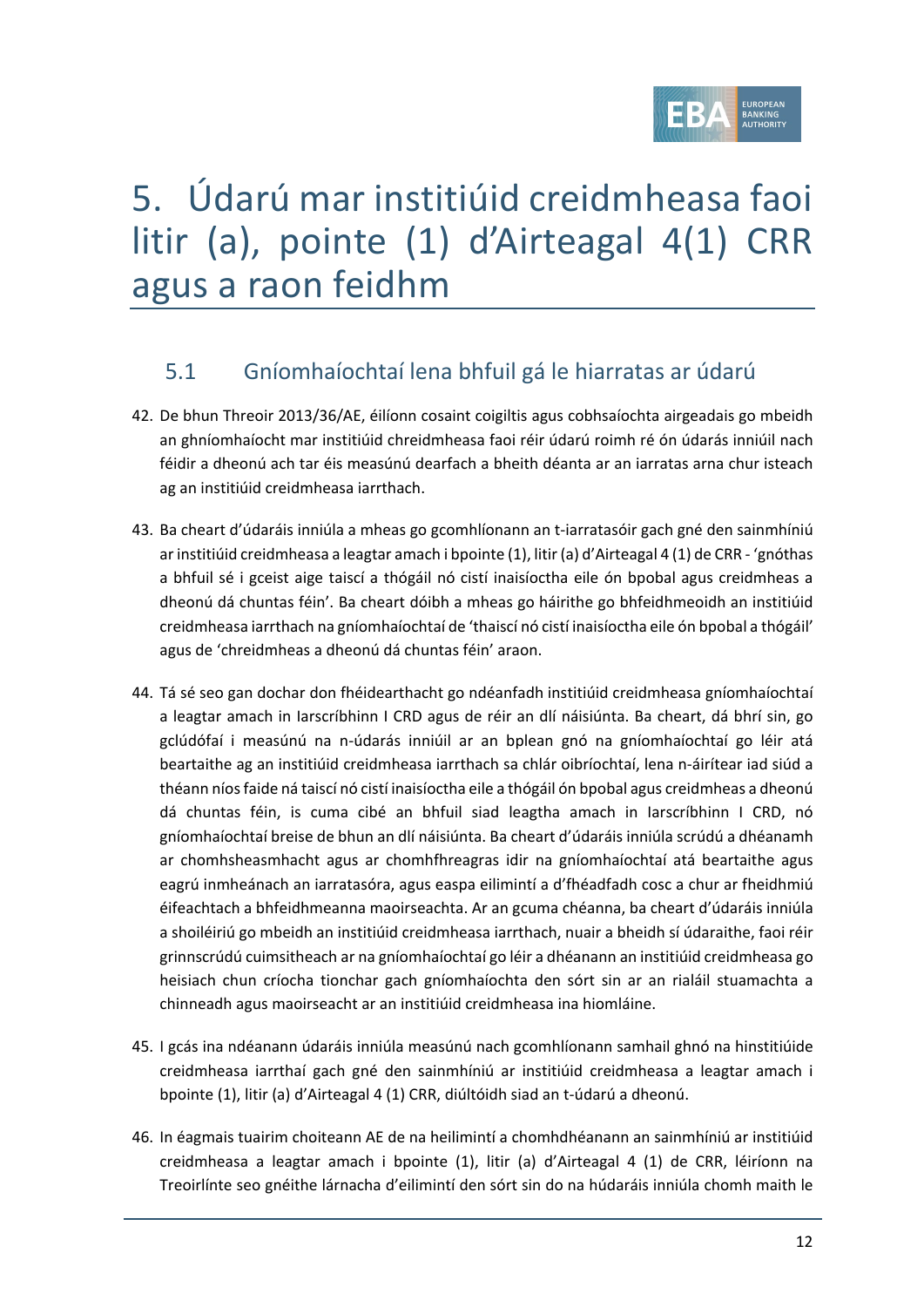

réimsí a dteastaíonn aird speisialta ó údaráis inniúla orthu nuair a dhéantar an t-iarratas a mheas.

- 47. Agus measúnú á dhéanamh ar cibé a ndéantar nó nach ndéantar an nath 'a ghnó' a chomhlíonadh, ba cheart d'údaráis inniúla a mheas go ndéanfar an teaglaim den dá ghníomhaíocht idir 'taiscí nó cistí inaisíoctha eile a thógáil ón bpobal' agus 'creidmheas a dheonú dá chuntas féin' ar bhonn rialta agus córasach.
- 48. De bhun an phrionsabail ghinearálta maidir le coigilteas a chosaint, agus measúnú á dhéanamh ar cibé an gcomhlíontar an nath 'taiscí nó cistí inaisíoctha eile a "thógáil" ón bpobal', ba cheart d'údaráis inniúla a chinntiú, i measc rudaí eile, go gcumhdaítear le samhail ghnó na hinstitiúide creidmheasa iarrthaí (agus mar sin a struchtúr maoinithe) taiscí den sórt sin agus cistí inaisíoctha eile a fháil agus/nó a shealbhú go dtí go n-aisíocfar go hiomlán iad. Baineann aisíocaíocht ina hiomláine leis an bpríomhshuim le haon leasanna fabhraithe, más ann dóibh.
- 49. Agus measúnú á dhéanamh ar cibé an gcomhlíontar an nath 'taiscí', ba cheart d'údaráis inniúla a n-aird a dhíriú ar a laghad ar a chinntiú:
	- a. gur suim airgeadra fiat i cibé foirm (amhail boinn, nótaí, airgead scrioptúrtha, etc.) iad;
	- b. go bhfuil siad inaisíoctha ar éileamh nó ag pointe ama a comhaontaíodh go conarthach agus le hús nó préimh nó gan é;
	- c. go bhfuil siad á bhfáil ó thríú páirtithe (daoine dlítheanacha nó nádúrtha);
	- d. go bhfuil siad á bhfáil le linn an ghníomhaíocht a sheoladh trí bhíthin an ghnó.
- 50. Ba cheart d'údaráis inniúla a thabhairt faoi deara go bhféadfadh taiscí a bheith i bhfoirmeacha éagsúla, d'fhéadfadh siad a bheith inaistrithe, nó d'fhéadfadh gur taiscí eile iad, lena n-áirítear taiscí coigiltis, taiscí téarma shocraithe nó deimhnithe doshannta taisce.
- 51. Ba cheart d'údaráis inniúla a chinntiú freisin, i measc nithe eile, nach ndéanfaidh na heisiaimh don choincheap maidir le taisce incháilithe agus an oibleagáid aisíocaíochta leis an scéim ráthaíochta taisce mar atá leagtha amach in Airteagal 5 (1) de Threoir 2014/49/AE maidir le scéimeanna ráthaíochta taisce ('DGSD') difear don choincheap 'taiscí' chun críocha an t-údarú mar institiúid creidmheasa a dheonú.
- 52. Agus measúnú á dhéanamh ar cibé an gcomhlíontar nó nach gcomhlíontar an nath sonrach 'cistí inaisíoctha eile', ba cheart d'údaráis inniúla tagairt a dhéanamh do 'ionstraimí airgeadais a bhfuil tréith intreach in-aisíocthachta acu' chomh maith leo siúd 'cé nach bhfuil an tréith sin acu, atá faoi réir comhaontú conarthach na cistí a íocadh a aisíoc'<sup>[7](#page-12-0)</sup>. Ba cheart dóibh a chur san áireamh freisin gur cheart go mbeadh bannaí agus urrúis inchomparáide eile amhail deimhnithe

<span id="page-12-0"></span><sup>7</sup> An Chúirt Bhreithiúnais, 12 Feabhra 1999, C-366/97, *Romanelli*.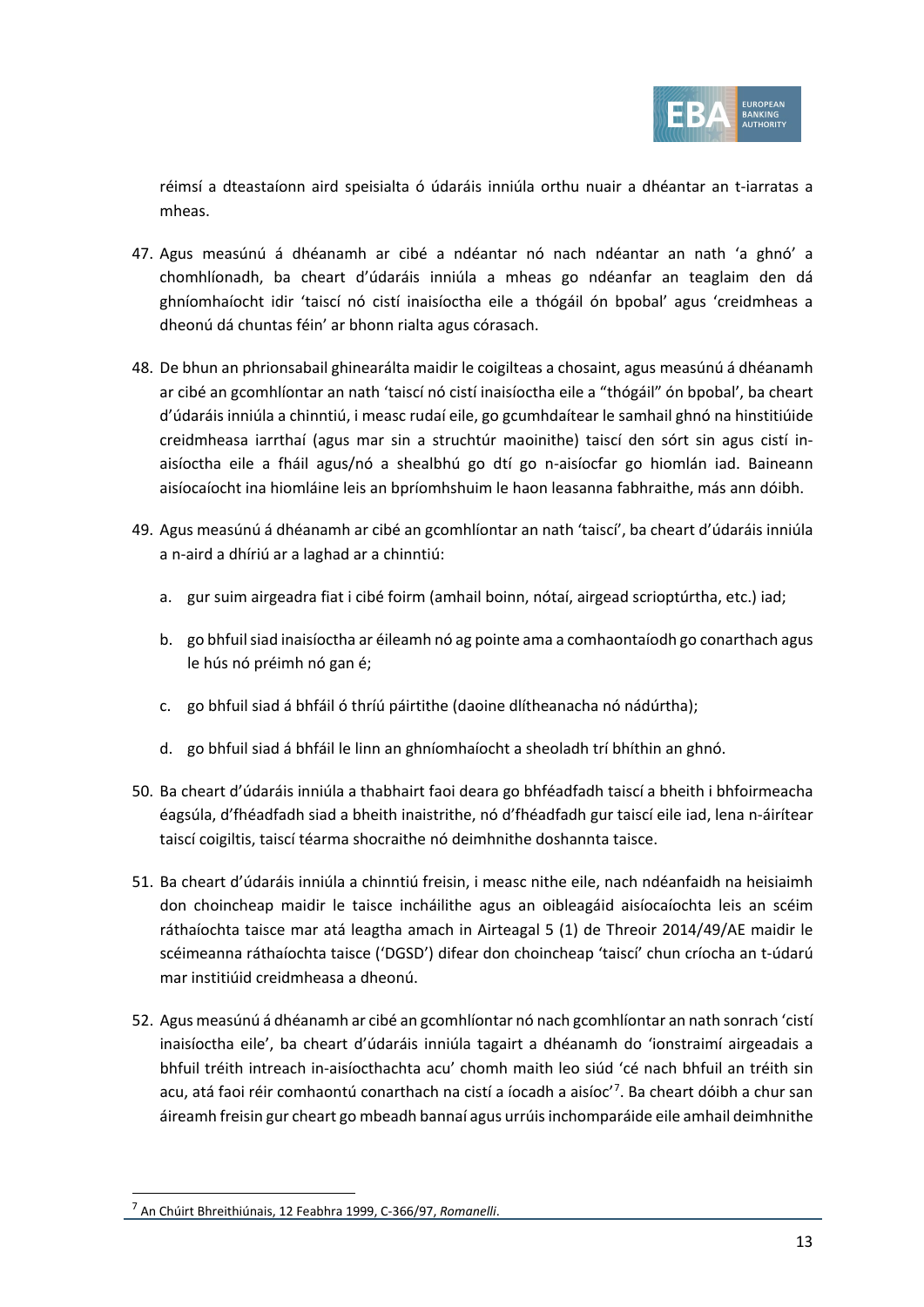

doshannta (ní ainmniúil) taisce san áireamh i gcoincheap den sórt sin, ar choinníoll go n-eisíonn an institiúid creidmheasa iad seo go leanúnach $8$ .

- 53. Agus measúnú á dhéanamh ar cibé an dtógtar na taiscí nó cistí inaisíoctha eile 'ón' bpobal', ba cheart d'údaráis inniúla díriú go háirithe ar cibé an bhfaightear 'taiscí nó cistí inaisíoctha eile' mar ghnó ó dhaoine dlítheanacha nó nádúrtha seachas ón institiúid creidmheasa.
- 54. Agus measúnú á dhéanamh ar cibé an gcomhlíontar an nath 'creidmheas a dheonú', ba cheart d'údaráis inniúla díriú go háirithe ar cibé an dtabharfaidh an institiúid creidmheasa iarrthach comhaontuithe i gcrích d'fhonn suim airgid a sholáthar chun críche sonraithe nó neamhshonraithe, go ceann tréimhse ama le bheith aontaithe, agus le haisíoc de réir coinníollacha comhaontaithe, ag soláthar de ghnáth le haghaidh luach saothair. Agus aird ar leith á tabhairt ar an nath 'dá chuntas féin', ba cheart d'údaráis inniúla a mheas an bhfuil sé beartaithe ag an institiúid creidmheasa iarrthach a bheith ina creidiúnaí don mhaoiniú deonaithe.
- 55. Mar chuid den mheasúnú ar dheonú an údaraithe mar institiúid creidmheasa, ba cheart d'údaráis inniúla a mheas freisin an gá údarú mar institiúid creidmheasa a dheonú de réir staid bhunúsach agus chúinsí reatha na hinstitiúide creidmheasa iarrthaí. Ba cheart dóibh leordhóthanacht agus riachtanas an údaraithe mar institiúid creidmheasa a mheas, ag féachaint do na gníomhaíochtaí atá beartaithe ag an institiúid creidmheasa iarrthach a dhéanamh.
- 56. I gcás, bunaithe ar an bhfaisnéis a cuireadh isteach leis an iarratas, nach bhfuil sé soiléir go hiomlán gurb é gnó a sheoladh mar institiúid creidmheasa rún gnó iarbhír na hinstitiúide creidmheasa iarrthaí, ba cheart d'údaráis inniúla leibhéal grinnscrúdaithe an iarratais a mhéadú. Is amhlaidh atá, go háirithe, nuair a bhraitheann siad comhlíonadh teoranta nó foirmiúil le comhpháirteanna aonair an tsainmhínithe ar institiúid creidmheasa.

In imthosca den sórt sin, ba cheart d'údaráis inniúla scrúdú a dhéanamh ar na cúiseanna gnó breise a d'fhéadfadh a bheith ag an institiúid creidmheasa iarrthach a thacaíonn le hiarratas a chur isteach, amhail na tairbhí a thagann as stádas institiúide creidmheasa i dtéarmaí dea-cháil, rochtain ar chórais íocaíochta agus socraíochta agus maoiniú níos saoire. Ba cheart d'údaráis inniúla, i measc nithe eile, béim ar leith a chur ar leibhéal riosca na ngníomhaíochtaí atá beartaithe agus ar inmharthanacht na samhla gnó, agus aird á tabhairt acu, i measc nithe eile, ar na héifeachtaí diúltacha a d'fhéadfadh a bheith ar na scéimeanna ráthaíochta taiscí agus méid agus cáilíocht na comhthaobhachta atá stóráilte ag na bainc cheannais.

## 5.2 Raon feidhme an údaraithe

<span id="page-13-1"></span>57. In éagmais raon feidhme aonfhoirmeach údaraithe arna leagan amach i ndlí an AE, d'fhéadfadh go mbeadh córais éagsúla i bhfeidhm ar an leibhéal náisiúnta. Dá réir sin, i gcás ina bhfuil córais

<span id="page-13-0"></span><sup>&</sup>lt;sup>8</sup> In Aithris 14 CRD luaitear 'Ba cheart, dá bhrí sin, raon feidhme na mbeart a bheith chomh leathan agus is féidir, ag cumhdach gach institiúid arb é a gnó cistí inaisíoctha a fháil ón bpobal, cibé acu i bhfoirm taiscí nó *i bhfoirmeacha eile amhail eisiúint leanúnach bannaí agus urrús inchomparáide eile* […]' (béim curtha leis).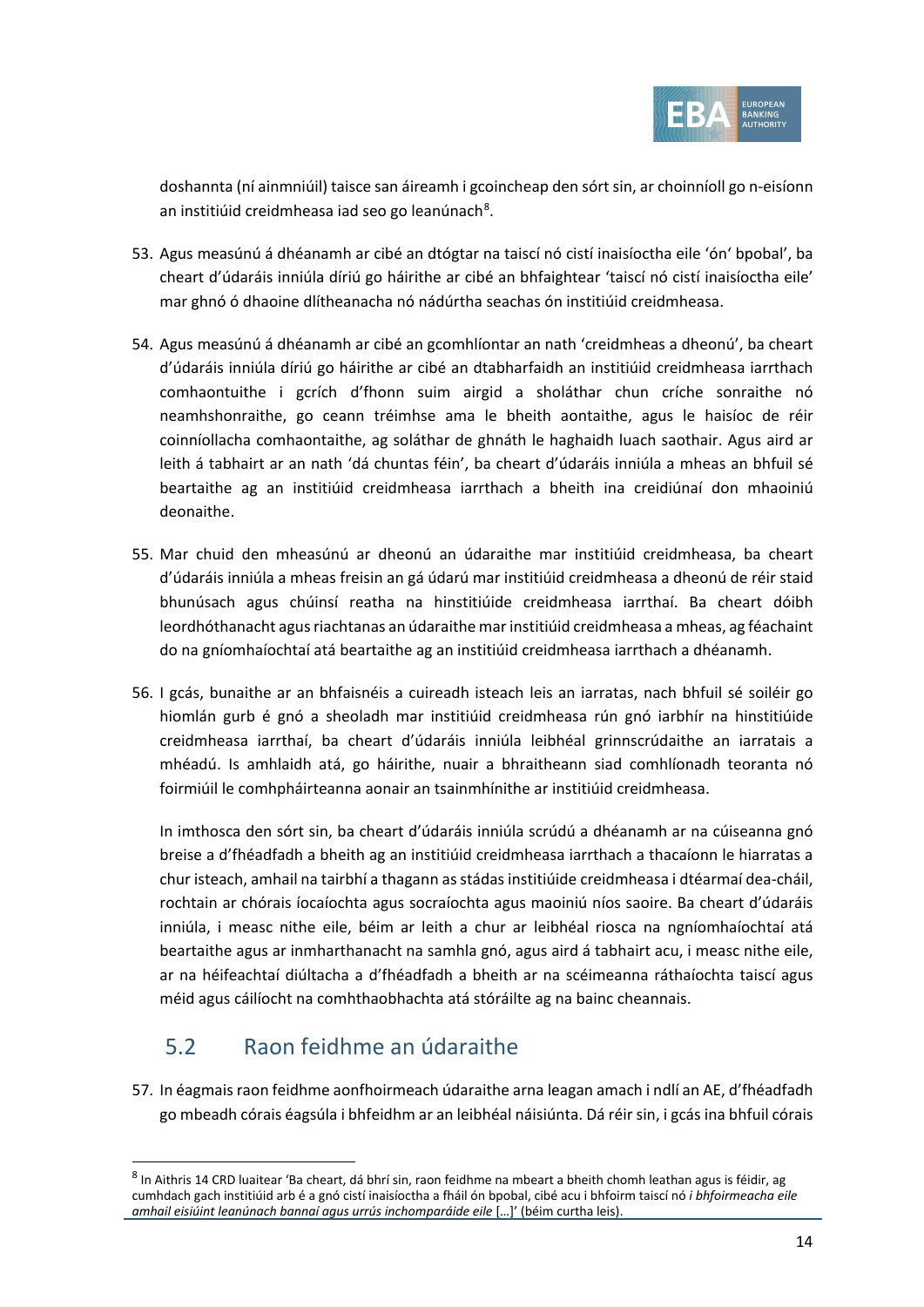

'údarú uilíoch' i bhfeidhm, clúdaíonn an t-údarú na gníomhaíochtaí go léir a liostaítear in Iarscríbhinn I CRD agus de réir an dlí náisiúnta.

- <span id="page-14-0"></span>58. Os a choinne sin, i gcás nach bhfuil aon 'údarú uilíoch' den sórt sin i bhfeidhm, eiseofar an túdarú ar bhonn gníomhaíochta de réir gníomhaíochta agus ní chumhdóidh sé ach na gníomhaíochtaí sonracha a ndeonaítear an t-údarú ina leith. Sa chás deireanach sin, ba cheart d'údaráis inniúla a measúnú a nuashonrú maidir le raon feidhme an údaraithe a eisíodh roimhe seo aon uair a dhéanann an institiúid creidmheasa iarratas chun a gnó a leathnú chuig gníomhaíochtaí nach gcumhdaítear leis an údarú eisithe. Ba cheart measúnú den sórt sin a dhéanamh go comhsheasmhach leis an treoir atá leagtha amach i mír [20.](#page-6-2)
- 59. Sa dá chás a chuimsítear le míreanna [57](#page-13-1) agus [58,](#page-14-0) ba cheart, áfach, go gcuimseofaí i raon feidhme mheasúnú na n-údarás inniúil na gníomhaíochtaí go léir a shamhlaítear i gclár na noibríochtaí.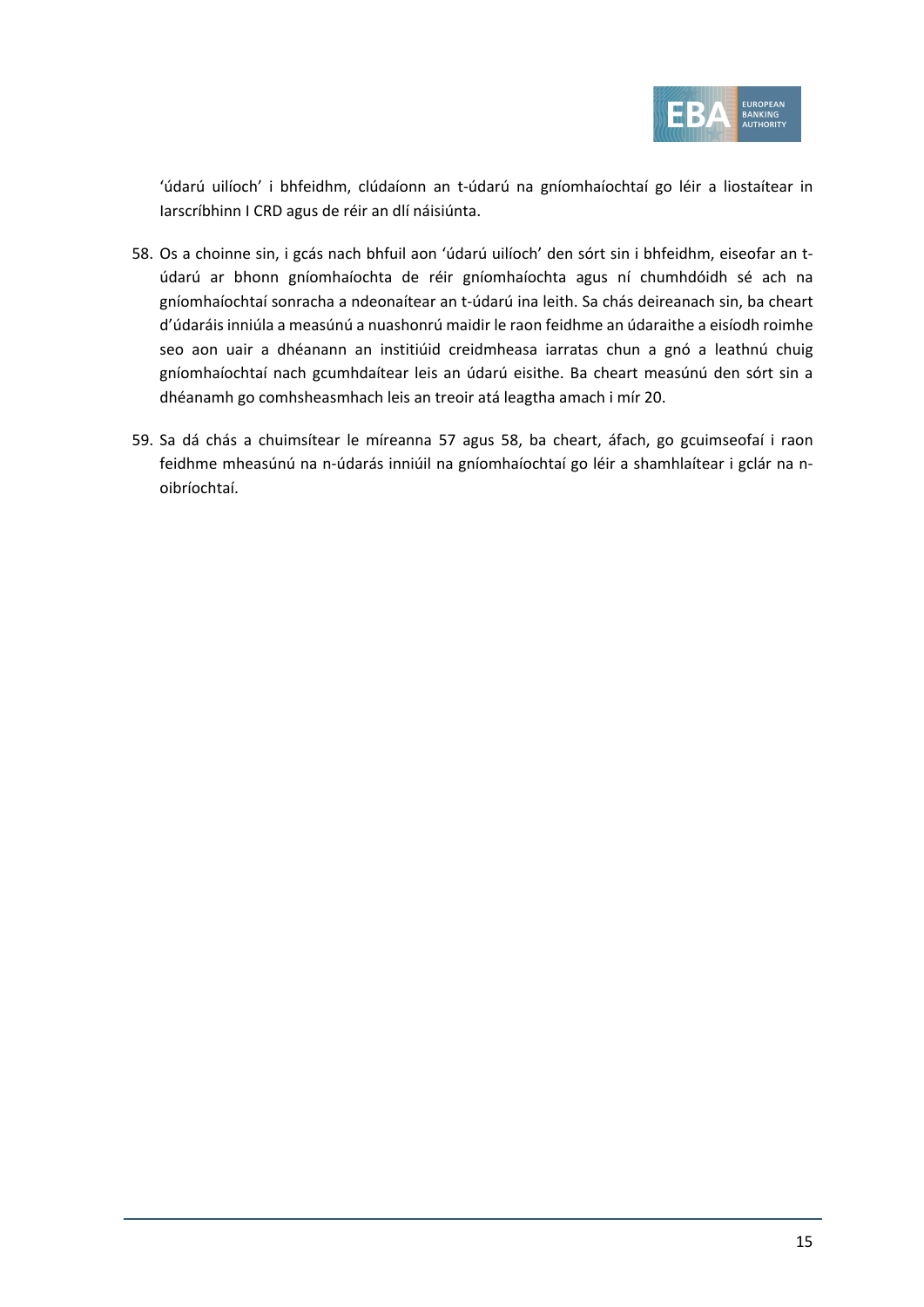

## 6. CAM lena údarú mar institiúid creidmheasa faoi litir (b) de phointe (1) d'Airteagal 4(1) CRR

- 60.De réir Airteagal 8a CRD, ní mór do ghnóthais a chomhlíonann ceann de na coinníollacha atá leagtha amach i bpointe (1), litir (b), (i)-(iii) d'Airteagal 4(1) CRR iarratas a dhéanamh ar údarú mar institiúid creidmheasa.
- 61.Chun na críche sin, ní mór do na gnóthais lena mbaineann iarratas a chur faoi bhráid an údaráis inniúil i gcomhlíonadh na gceanglas faisnéise arna leagan amach in ÚBE *RTS 2020/11 (faisnéis le*  haghaidh údaraithe faoi Airteagal 8a(6)(a) CRD<sup>[9](#page-15-0)</sup>).
- 62.Ba cheart d'údaráis inniúla an fhaisnéis sin a athbhreithniú i bhfianaise riachtanais na fírinne, na soiléireachta, an bheachtais agus na hiomláine agus d'fhonn bainistíocht fhónta stuama na hinstitiúide creidmheasa a chinntiú. Bunaithe ar an measúnú, d'fhéadfadh go mbeadh faisnéis fhorlíontach nó soiléiriú de dhíth orthu de réir Airteagal 1(5) de ÚBE *RTS 2020/11 (faisnéis le haghaidh údaraithe* faoi Airteagal 8a(6)(a) CRD).
- 63.Chun an t-iarratas a athbhreithniú agus a mheasúnú, ba cheart d'údaráis inniúla gach cuid de na Treoirlínte seo a chur i bhfeidhm a mhéid is ábhartha, ag féachaint do ghnéithe sonracha an iarratasóra. Tá sé seo gan dochar do leagan amach sa chuid seo de chritéir mheasúnaithe bhreise trína gcuirtear san áireamh sainiúlachtaí an iarratasóra faoi phointe (1), litir (b) d'Airteagal 4(1) CRR.
- 64.D'fhonn an measúnú a shruthlíniú de réir Airteagal 8a(5) CRD, ba cheart d'údaráis inniúla comhoibriú leis an údarás inniúil a léirítear in Airteagal 67 de Threoir 2014/65/AE (MiFID2). Go háirithe, chun a mheasúnú féin a fhoirmiú ar chomhlíonadh an iarratasóra leis na coinníollacha maidir le húdarú mar institiúid creidmheasa, ba cheart d'údaráis inniúla an measúnú a sholáthraíonn an t-údarás inniúil a léirítear in Airteagal 67 MiFID2 a chur san áireamh, a bhaineann le comhlíonadh leanúnach an iarratasóra le coinníollacha maidir le húdarú faoi MiFID.
- 65.Ba cheart d'údaráis inniúla a chinntiú go gcomhlíonfaidh an institiúid creidmheasa iarrthach na ceanglais stuamachta is infheidhme ón gcéad lá de rochtain ar an margadh mar institiúid creidmheasa údaraithe. Ba cheart d'údaráis inniúla, dá bhrí sin, déine a measúnaithe a chalabrú go cuí maidir leis na n-iarratasóirí sin a bhí, roimh an iarratas, faoi réir riachtanas stuamachta seachas iad sin a bhí infheidhme maidir le hinstitiúidí creidmheasa.

<span id="page-15-0"></span><sup>9</sup> EBA RTS/2020/11 an 16 Nollaig 2020, Dréachtchaighdeáin theicniúla rialála a bhaineann le cur chun feidhme chóras stuamachta nua do ghnólachtaí infheistíochta ar: - an fhaisnéis chun institiúidí creidmheasa a údarú faoi phointe (a) d'Airteagal 8a(6) de Threoir 2013/36/AE […][. https://eba.europa.eu/regulation-and-policy/investment-firms/regulatory](https://eba.europa.eu/regulation-and-policy/investment-firms/regulatory-technical-standards-prudential-requirements-investment-firms)[technical-standards-prudential-requirements-investment-firms](https://eba.europa.eu/regulation-and-policy/investment-firms/regulatory-technical-standards-prudential-requirements-investment-firms)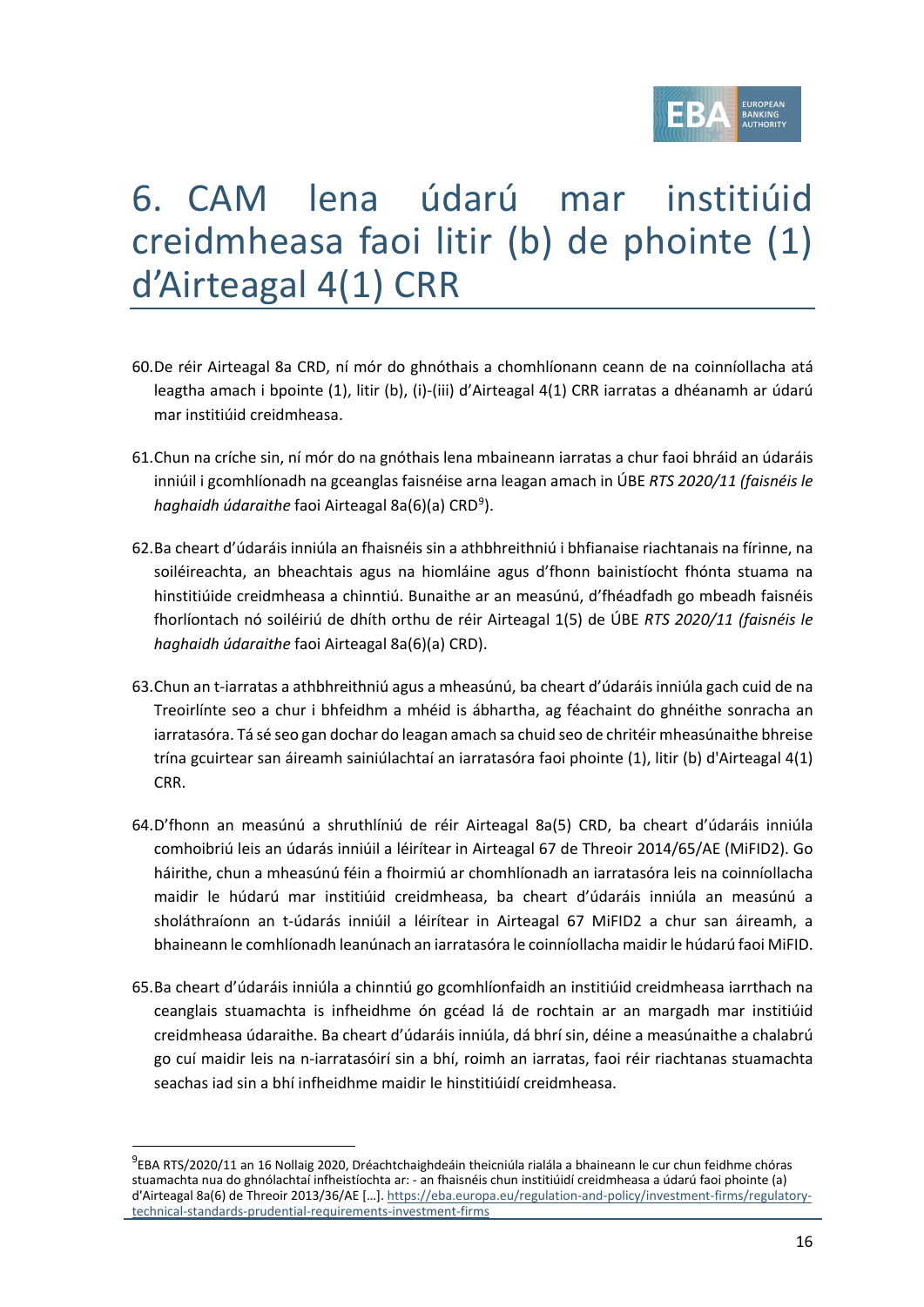

66.Chun críocha an mheasúnaithe ar an bplean gnó, ba cheart d'údaráis inniúla an mhodheolaíocht a leagtar síos in alt 7 a chur i bhfeidhm a mhéid is infheidhme. Ina theannta sin, ba cheart dóibh sainiúlachtaí shamhail ghnó na hinstitiúide creidmheasa iarrthaí a chur san áireamh, agus aird ar leith á tabhairt ar ghnéithe na samhla lena ngintear ioncam, an struchtúr maoinithe agus na rioscaí sonracha a bhfuil nó a d'fhéadfadh samhail ghnó den sórt sin a bheith nochta dóibh.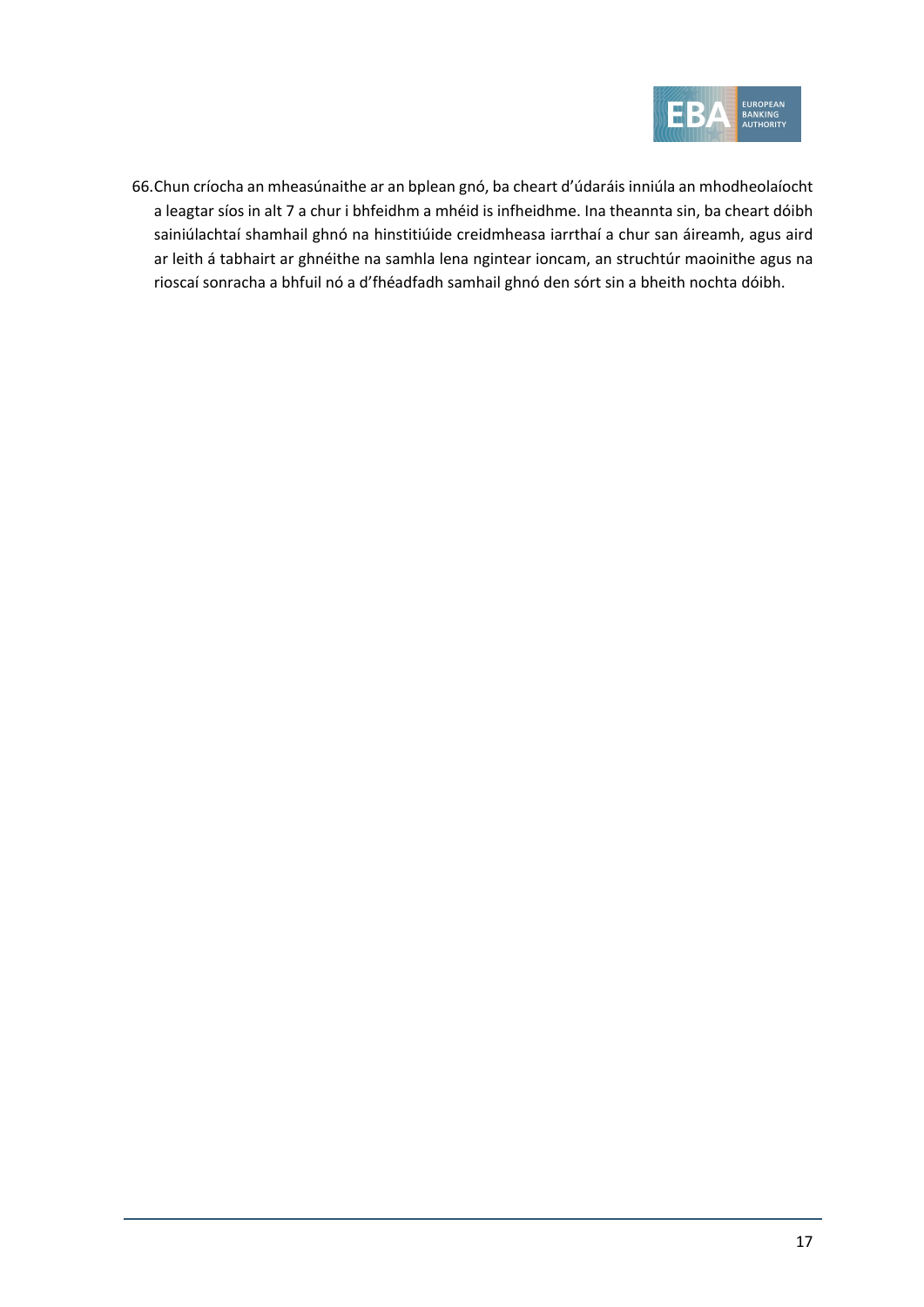

# 7. Anailís ar phlean gnó

## 7.1 Critéir ghinearálta

- 67. Ba cheart go mbeadh measúnú na n-údarás inniúil ar an bplean gnó bunaithe ar na doiciméid agus ar an bhfaisnéis ábhartha a chuirfidh an institiúid creidmheasa iarrthach ar fáil, go háirithe de bhun Airteagal 4, litreacha (a) chuig (h), agus Airteagal 5(1)(a) den RTS ar *fhaisnéis le haghaidh údaraithe*, dírithe ar shamhail ghnó, straitéis agus ar phróifíl riosca na hinstitiúide creidmheasa iarrthaí, agus ag féachaint le dearcadh a fhoirmiú ar inmharthanacht agus inbhuanaitheacht a samhla gnó agus ar a cumas chun ceanglais stuamachta a chomhlíonadh laistigh den tréimhse phleanála.
- 68. Go comhsheasmhach le mír [13,](#page-4-1) ba cheart d'údaráis inniúla an risíocht ar rioscaí ML/FT a eascraíonn as plean gnó na hinstitiúide creidmheasa iarrthaí a mheas. Chun na críche seo, ba cheart d'údaráis inniúla a mheas go háirithe cibé an bhfuil nó nach bhfuil leibhéal níos airde riosca ML/TF ag na hearnálacha, gníomhaíochtaí, táirgí, sprioc-chustaiméirí, bealaí tíreolaíochta agus dáilte.
- 69. Go comhsheasmhach leis na prionsabail a leagtar amach i míreanna [15](#page-4-2) agus [16,](#page-5-1) ba cheart d'údaráis inniúla staonadh ó roghanna a léiriú do shamhlacha gnó ar leith agus a bheith neodrach maidir le riachtanais ghnó a ndlínse.
- <span id="page-17-1"></span>70. Ba cheart d'údaráis inniúla déine a measúnaithe a chalabrú i bhfianaise na gcritéar comhréireachta atá leagtha amach i mír [18.](#page-5-0)
- <span id="page-17-0"></span>71. Mar chritéar ginearálta, ba cheart d'údaráis inniúla an measúnú cáilíochtúil agus cainníochtúil a dhéanamh ar an bplean gnó bunaithe ar a mbreithiúnas saineolaí. Chun cóireáil chomhionann agus comhsheasmhacht inmheánach a chinntiú, ba cheart go mbeadh breithiúnas saineolaithe bunaithe ar na critéir agus ar an modheolaíocht atá leagtha síos sna Treoirlínte seo, agus go háirithe sa roinn seo 7.
- 72. Gan dochar do mhír [71,](#page-17-0) chun tacú leis an measúnú ar phlean gnó agus a mhéid atá iomchuí agus indéanta, féadfaidh údaráis inniúla comparáid piaraí a dhéanamh de réir na gcritéar atá leagtha síos i mír [99.](#page-23-0)
- 73. Chun leanúnachas maoirseachta idir céim an údaraithe agus maoirseacht leanúnach na hinstitiúide creidmheasa iarrthaí a chinntiú, ba cheart an anailís agus toradh an mheasúnaithe ar an bplean gnó a dhéantar chun críocha an údaraithe a roinnt laistigh den údarás inniúil, lena n-áirítear chun críche faireachán a dhéanamh ar aon bheart maolaithe, i réamhchoinníollacha, oibleagáidí iardain nó srianta dá dtagraítear in alt [4.2,](#page-6-3) míreanna [25-](#page-7-2)[32,](#page-8-1) a d'fhéadfadh a bheith curtha i bhfeidhm ag an údarás inniúil i gcomhthéacs an mheasúnaithe chun an t-údarú a dheonú.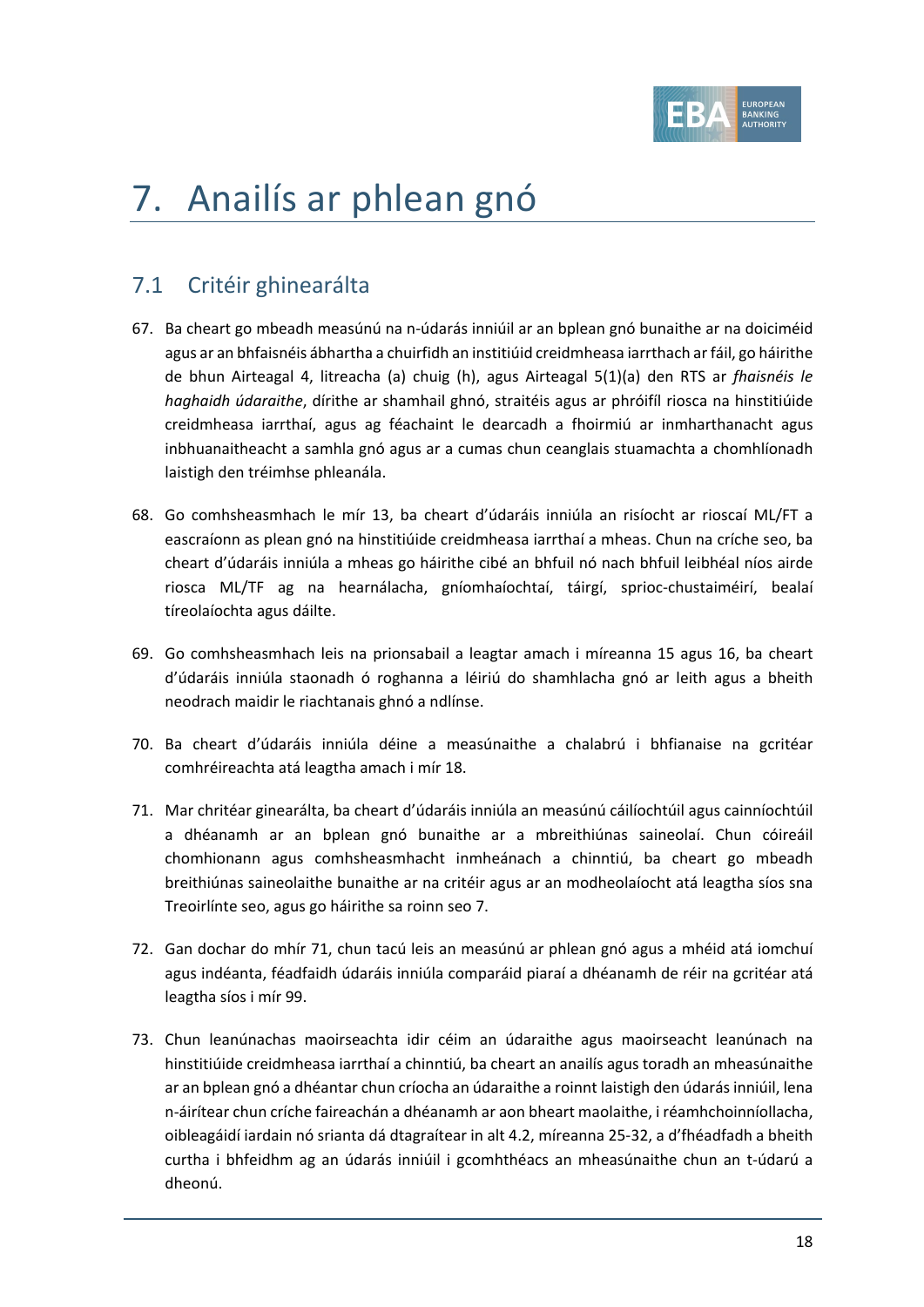

## 7.2 Modheolaíocht mheasúnaithe

#### **7.2.1 Straitéis ghnó**

- 74. Ba cheart d'údaráis inniúla athbhreithniú cáilíochtúil a dhéanamh ar straitéis ghnó na hinstitiúide creidmheasa iarrthaí d'fhonn forbhreathnú a bhaint amach ar na cineálacha gníomhaíochtaí atá beartaithe aici a dhéanamh, a ndáileadh geografach, creidiúnacht na mbonn tuisceana agus próifíl riosca ghaolmhar na hinstitiúide creidmheasa iarrthaí.
- 75. Chun na críche seo, ba cheart d'údaráis inniúla dearcadh soiléir a bhaint amach ar:
	- (a) na cineálacha gníomhaíochtaí a bhfuil sé beartaithe ag an institiúid creidmheasa iarrthach tabhairt fúthu, lena n-áirítear na línte gnó lárnacha agus neamh-lárnacha a shainaithint agus na cineálacha custaiméirí spriocdhírithe. Ba cheart go mbeadh an anailís seo feidhmiúil chun na gníomhaíochtaí a chumhdaítear leis an údarú a chinneadh, nó, go comhsheasmhach le mír [58,](#page-14-0) raon feidhme an údaraithe, chomh maith le hinfhaighteacht córas údaraithe oiriúnach eile, de réir mar a bheidh. Ba cheart go dtabharfaí tuiscint don údarás inniúil leis an athbhreithniú ar an bpróifíl riosca ghaolmhar, lena n-áirítear riosca ML/TF, agus an tionchar ar na ceanglais chaipitil, riachtanais leachtachta agus maoinithe chomh maith le socruithe rialachais inmheánaigh.
	- (b) dáileadh geografach na ngníomhaíochtaí, lena n-áirítear a gcleachtadh beartaithe trí fhochuideachtaí agus brainsí nó tríd an tsaoirse chun seirbhísí a sholáthar laistigh den AE nó i dtríú tír, agus an leathnú atá beartaithe don todhchaí. Go háirithe nuair a shamhlaítear leis an tsamhail ghnó úsáid réiteach digiteach, ba cheart d'údaráis inniúla a mheas cibé an dtiocfadh nó nach dtiocfadh na gníomhaíochtaí trasteorann pleanáilte faoin 'saoirse chun seirbhísí a sholáthar' nó faoin 'gceart bunaíochta'. Ba cheart go dtacódh an anailís, i measc nithe eile, le tuiscint na n-údarás inniúil ar an ngá atá le haon cheanglas rialála breise rochtain a fháil ar na spriocmhargaí (e.g. fógra pas), aon riosca rialála gaolmhar, agus an réasúnaíocht ghnó nó airgeadais don struchtúr chorparáideach agus dáileadh geografach atá beartaithe. Ba cheart go dtacódh sé freisin leis an anailís ar an riosca ML/TF a bhaineann le dlínse, a dhéantar i gcomhthéacs an mheasúnaithe ar an struchtúr oibríochta. I gcás go bhfuil sé ar intinn ag institiúid creidmheasa iarrthach cuid mhór dá gníomhaíochtaí a dhéanamh lasmuigh den dlínse inar chuir sí an t-iarratas ar údarú isteach, ba cheart don údarás inniúil, de réir aithris (16) CRD, a mheas cibé an bhfuil nó nach bhfuil sé de chuspóir ag roghnú dlínse an chur i bhfeidhm go seachnófar caighdeáin rialála níos déine (e.g. maidir leis an gcóras AML/CFT) atá i bhfeidhm i mBallstát eile.
	- (c) an straitéis fhoriomlán, ag iniúchadh réasúnaíocht ghnó na hinstitiúide creidmheasa iarrthaí, chomh maith le straitéis fhoriomlán an ghrúpa nuair a bhaineann an t-iarratasóir le grúpa. Áirítear leis seo tuiscint chuí ar na haidhmeanna straitéiseacha, na príomhthiománaithe gnó, aon bhuntáiste iomaíoch aitheanta, cuspóirí cainníochtúla agus cáilíochtúla an phlean gnó, lena n-áirítear táirge nó seirbhís na cuideachta, an luach tairisceana, agus suíomh an mhargaidh.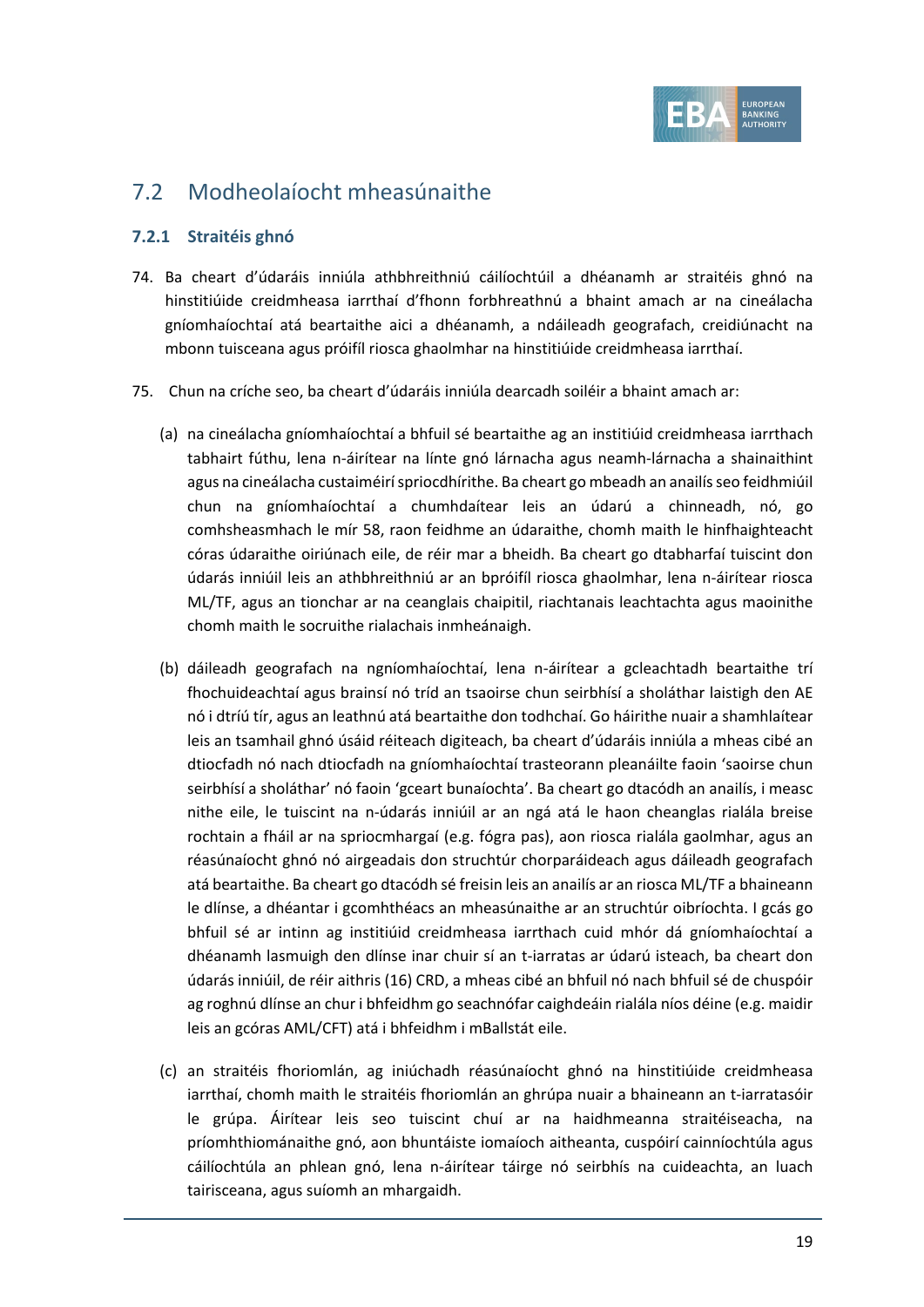

- 76. Agus aird ar leith á tabhairt ar shamhlacha gnó nuálacha agus/nó sásraí seachadta, ba cheart d'údaráis inniúla aird a thabhairt freisin ar an gcur síos ar ghnéithe nuálacha na seirbhísí agus na dtáirgí atá beartaithe, lena n-áirítear aon nochtadh méadaithe féideartha do riosca ML/TF. Ag teacht leis an gcur chuige comhréireachta agus riosca-bhunaithe, féadfaidh údaráis inniúla smaoineamh ar athbhreithniú a dhéanamh ar an míniú bunúsach ar tharraingteacht, praghsáil táirge, struchtúr agus buntáiste comparáideach an táirge nua. Ba cheart athbhreithniú den sórt sin a chomhordú agus a chomhlánú leis an anailís spriocmhargaidh mar a thuairiscítear i roinn [7.2.3,](#page-21-0) agus an tionchar a d'fhéadfadh a bheith ag na príomhtháscairí seachtracha ar an straitéis ghnó.
- 77. Le tuiscint shoiléir ar an straitéis ghnó pleanáilte, ligfear do na húdaráis inniúla an straitéis mhaoinithe ghaolmhar, na tosca seachtracha agus inmheánacha ábhartha a mheas chun na haidhmeanna straitéiseacha agus inchreidteacht na mbonn tuisceana cainníochtúla a bhaint amach. Ar an iomlán, ba cheart go dtabharfaí léargas sa mheasúnú don údarás inniúil ar láidreachtaí, laigí, deiseanna agus rioscaí na straitéise gnó.

#### **7.2.2 Struchtúr maoinithe, measúnú leachtachta agus bainistíocht**

- 78. Ba cheart d'údaráis inniúla dearcadh soiléir a bhaint amach ar na foinsí pleanáilte chun na gníomhaíochtaí gnó pleanáilte a mhaoiniú, lena n-áirítear foinse (í) an mhéid caipitil tosaigh. Ba cheart d'údaráis inniúla athbhreithniú a dhéanamh ar an bhfaisnéis a chuireann an institiúid creidmheasa iarrthach isteach (go háirithe de bhun Airteagal 4 den RTS ar fhaisnéis le haghaidh údaraithe) chun an phróifíl leachtachta agus an struchtúr dliteanais a mheas, le béim speisialta ar inchreidteacht na mbonn tuisceana. Maidir leis an struchtúr dliteanais, ba cheart do na húdaráis inniúla na foinsí éagsúla maoinithe (cineálacha dliteanas, ionstraimí agus contrapháirtithe), na costais ghaolmhara, na roghanna leabaithe agus a n-aibíochtaí conarthacha agus iompraíochta a mheas. Le léargas soiléir ar an bpróifíl leachtachta agus ar an struchtúr dliteanais, ligfear do na húdaráis inniúla na réamh-mheastacháin do na cóimheasa rialála leachtachta agus maoinithe a mheas amhail an LCR<sup>[10](#page-19-0)</sup> agus NSFR<sup>11</sup>, agus aird á tabhairt freisin ar a bhforbairt thar an tréimhse pleanála mar gheall ar an méadú de réir a chéile ar ghníomhaíochtaí gnó agus ar chur chun feidhme na straitéise maoinithe (e.g. taisceoirí a mhealladh de réir a chéile) sa chéim bhunaithe. Ba cheart d'údaráis inniúla a chur san áireamh freisin cé go mbíonn tromlach na bhfoinsí maoinithe atá ar fáil seasmhach de gháth sa chéad bhliain de ghníomhaíochtaí (e.g. scairchaipiteal) agus go bhfuil cion na sócmhainní leachtacha ard, d'fhéadfadh forbairt na gcóimheas rialála a bheith éagsúil ag brath ar na gníomhaíochtaí gnó agus straitéis mhaoinithe ghaolmhar atá beartaithe ag an iarratasóir.
- 79. Ba cheart d'údaráis inniúla measúnú níos déine a dhéanamh, lena n-áirítear ceisteanna mionsonraithe a bhaineann le cásanna malartacha féideartha, má thaispeánann an struchtúr

<span id="page-19-0"></span><sup>10</sup> Féach Rialachán Tarmligthe (AE) Uimh. 2015/61 ón gCoimisiún an 10 Deireadh Fómhair 2014 chun Rialachán (AE) Uimh. 575/2013 ó Pharlaimint na hEorpa agus ón gComhairle a fhorlíonadh a mhéid a bhaineann le cumhdach leachtachta le haghaidh Institiúidí Creidmheasa.

<span id="page-19-1"></span><sup>&</sup>lt;sup>11</sup> Féach Teideal IV - Cuid a Sé CRR (tugtha isteach in CRR II).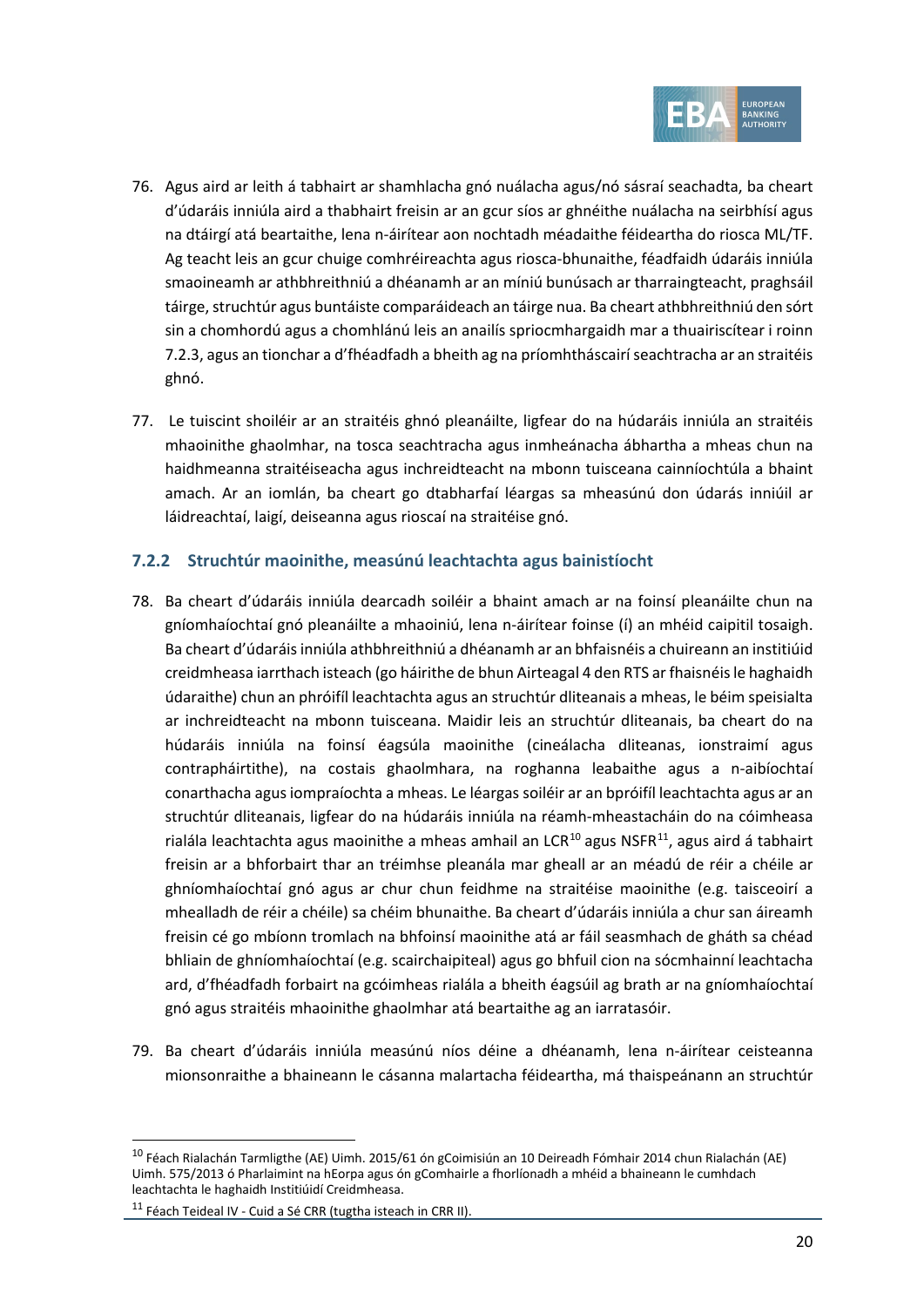

maoinithe leibhéil arda comhchruinnithe nó próifíl mhaoinithe neamhchothromaithe (e.g. míoiriúnú aibíochta iomarcach).

- 80. Ba cheart costais mhaoinithe a mheas i gcomhthéacs an mheasúnaithe ar an réamhaisnéis airgeadais (féach [7.2.5\)](#page-22-0) mar chuid de bhrabús agus chaillteanas na hinstitiúide creidmheasa iarrthaí agus, nuair is indéanta agus iomchuí, ba cheart iad a chur i gcomparáid le piaraí. Ina theannta sin, ba cheart na boinn tuisceana bhunúsacha - go háirithe na rátaí úis pleanáilte - a mheas i gcoinne na timpeallachta gnó agus maicreacnamaíche.
- 81. Ba cheart do na húdaráis inniúla athbhreithniú a dhéanamh ar an bhfaisnéis a cuireadh isteach, go háirithe mar atá leagtha amach in Airteagal 4, litir (g), n. (ii) go (v)<sup>[12](#page-20-0)</sup> den RTS *ar fhaisnéis le haghaidh údaraithe*, d'fhonn measúnú a dhéanamh ar chumas na hinstitiúide creidmheasa iarrthaí a seasamh leachtachta agus na maoláin choibhneasta a mhaoiniú, faireachán a dhéanamh orthu, iad a nuashonrú agus a thuairisciú, de réir a riachtanas $^{13}$ .
- 82. Ba cheart d'údaráis inniúla athbhreithniú a dhéanamh ar an bhfaisnéis a cuireadh isteach go háirithe mar atá leagtha amach in Airteagal 4, litir a) n. (v)[14](#page-20-2) de na RTS *ar fhaisnéis le haghaidh údaraithe*, agus é mar aidhm ullmhacht fhoriomlán an phróisis inmheánaigh mheasúnaithe ar leordhóthanacht leachtachta a mheas, ag féachaint, mar shampla, do na gnéithe seo a leanas:
	- (a) rialachas leachtachta. Ba cheart d'údaráis inniúla tuiscint shoiléir a fháil ar chumas éifeachtach na hinstitiúide a leachtacht a bhainistiú, lena n-áirítear cibé an bhfuil nó nach bhfuil a ndóthain acmhainní ag na feidhmeanna faoi seach chun bainistíocht fhónta leachtachta a chinntiú agus cibé an bhfuil nó nach bhfuil siad in ann an NSFR agus LCR a ríomh. Ba cheart d'údaráis inniúla tuiscint shoiléir a fháil ar na línte tuairiscithe a cuireadh ar bun chun leachtacht agus rioscaí gaolmhara na hinstitiúide a phlé, lena n-áirítear ábhar beartaithe agus minicíocht na dtuarascálacha don chomhlacht bainistíochta, don bhainistíocht shinsearach agus do choistí ábhartha (más infheidhme) d'fhonn a aimsiú gur féidir leo na hábhair ábhartha a phlé agus dúshlán a thabhairt ina leith;
	- (b) an straitéis mhaoinithe agus pleanáil leachtachta. Ba cheart d'údaráis inniúla tuiscint shoiléir a fháil ar chumas na hinstitiúide creidmheasa cásanna a dhearadh, lena n-áirítear tástáil struis agus pleananna maoinithe teagmhasacha;

<span id="page-20-0"></span><sup>12</sup> In Airteagal 4, litir (g) den RTS *ar fhaisnéis le haghaidh údaraithe*, foráiltear go leagfar amach san iarratas 'breacchuntas ar na creataí agus na beartais seo a leanas den institiúid creidmheasa iarrthach: […] (b) beartas bainistíochta riosca leachtachta; (c) beartas um chomhchruinniú agus éagsúlú maoinithe; (d) beartas bainistíochta comhthaobhachta; (e) beartas taisce'

 $^{13}$  Féach ar roin[n 9.4,](#page-38-0) Creat rialaithe inmheánaigh.

<span id="page-20-2"></span><span id="page-20-1"></span><sup>14</sup>In Airteagal 4, litir (h) den RTS *ar fhaisnéis le haghaidh údaraithe*, foráiltear 'Leagfar amach san iarratas gach ceann díobh seo a leanas maidir le staid airgeadais na hinstitiúide creidmheasa iarrthaí: […] Achoimre ar an measúnú inmheánach ar leordhóthanach leachtacht, ar leibhéil chomhdhlúite, fho-chomhdhlúite agus aonair de réir mar is infheidhme, ag taispeáint go mbeidh acmhainní leachtachta na hinstitiúide creidmheasa leordhóthanach chun a riachtanais leachtachta aonair a chomhlíonadh; […]'.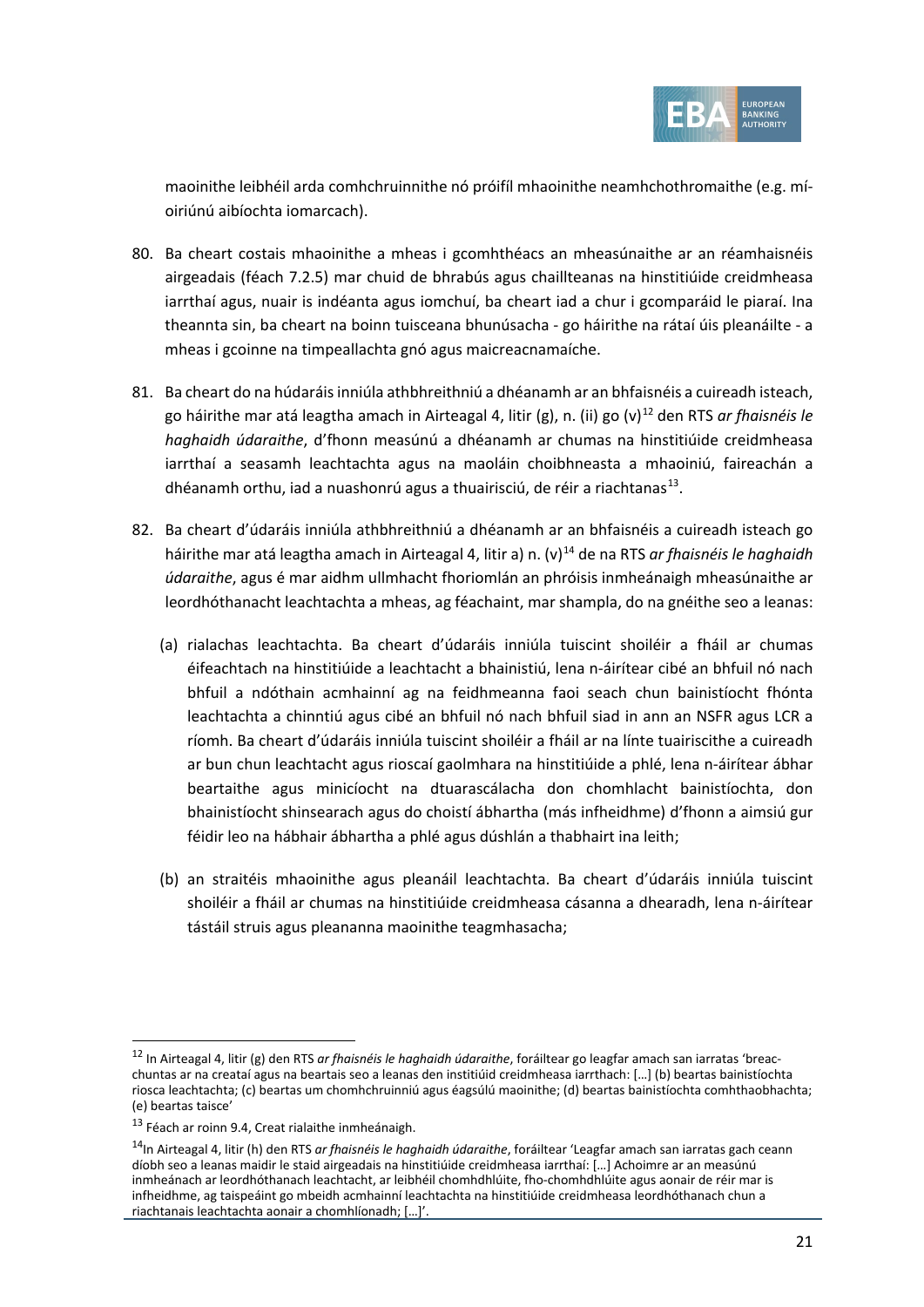

- (c) an creat um rialuithe inmheánacha leachtachta. Ba cheart go bhfaigheadh údaráis inniúla tuiscint shoiléir ar na próisis atá beartaithe um athbhreithniú, bailíochtú agus cruthú le fianaise (e.g. tuarascálacha, fianaise rialaithe).
- 83. Go comhsheasmhach leis an gcur chuige comhréireachta atá leagtha amach i mír [70,](#page-17-1) ba cheart d'údaráis inniúla cumas agus ullmhacht na hinstitiúide creidmheasa iarrathaí a mheas maidir le strus maoinithe a sheasamh. Chun na críche seo, ba cheart d'údaráis inniúla anailís a dhéanamh ar thionchar an cháis mhaoinithe agus struis leachtachta a cuireadh isteach, amhail ardú ar chostais mhaoinithe, ar na cóimheasa leachtachta agus maoinithe.
- 84. Nuair is ábhartha, ba cheart d'údaráis inniúla a chinntiú go ngabhtar táscairí leachtachta agus maoinithe sa tuairisc a chuirtear isteach ar an bpróiseas ábhartha chun an plean téarnaimh a ullmhú.
- 85. Agus measúnú á dhéanamh ar rioscaí do leachtacht agus do mhaoiniú, ba cheart d'údaráis inniúla comhlíonadh na hinstitiúide creidmheasa iarrthaí sa todhchaí a fhíorú le híoscheanglais arna soláthar ag an reachtaíocht cur chun feidhme náisiúnta agus AE ábhartha. Mar sin féin, d'fhéadfaí raon feidhme an mheasúnaithe a leathnú thar na híoscheanglais sin, agus é mar aidhm ligean d'údaráis inniúla acmhainní leachtachta níos airde a iarraidh ar an institiúid creidmheasa iarrthach d'fhonn cúiteamh a dhéanamh as rioscaí agus neamhchinnteachtaí neamhaitheanta.

#### <span id="page-21-0"></span>**7.2.3 Príomhfhachtóirí seachtracha lena n-áirítear timpeallacht ghnó**

- 86. Chun tuairim a fháil ar inchreidteacht toimhdí straitéiseacha institiúide, ba cheart d'údaráis inniúla príomhfhachtóirí seachtracha an phlean gnó, lena n-áirítear an timpeallacht ghnó, a chumhdach mar chuid dá measúnú foriomlán, de réir na gcritéar a léirítear thíos.
- 87. Go comhsheasmhach leis an gcur chuige comhréireachta atá leagtha amach i mír [70,](#page-17-1) ba cheart d'údaráis inniúla athbhreithniú a dhéanamh ar fhorbhreathnú na hanailíse spriocmhargaidh a chuir an institiúid creidmheasa iarrthach isteach agus é mar aidhm tuiscint chuí a bhaint amach ar an timpeallacht ghnó atá ann, agus gníomhaíochtaí na bpríomhimreoirí atá ann cheana agus na n-iomaitheoirí ionchasacha sa spriocmhargadh / sna spriocmhargaí á mbreithniú, agus an fhorbairt is dóigh a bheidh ar an timpeallacht ghnó.
- 88. Chun na críche seo, ba cheart d'údaráis inniúla athbhreithniú a dhéanamh ar an anailís ar na treochtaí sa spriocmhargadh a bhféadfadh tionchar a bheith acu ar fheidhmíocht agus ar bhrabúsacht na hinstitiúide. D'fhéadfadh go n-áireofaí orthu sin, ar bhonn cás ar chás, treochtaí rialála agus macrastuamachta (e.g. athruithe ar an reachtaíocht um dháileadh táirgí baincéireachta miondíola nó athruithe ar na huaschóimheasa iasachta-go-luach a cheadaítear do mhorgáistí), treochtaí teicneolaíochta (e.g. bogadh chuig ardáin leictreonacha le haghaidh cineálacha áirithe trádála) agus treochtaí sochaíocha/déimeagrafacha (e.g. comhdhéanamh custaiméirí, athrú ar tháirgí mar thoradh ar threochtaí athraitheacha an mhargaidh, éileamh níos mó ar shaoráidí baincéireachta Ioslamacha).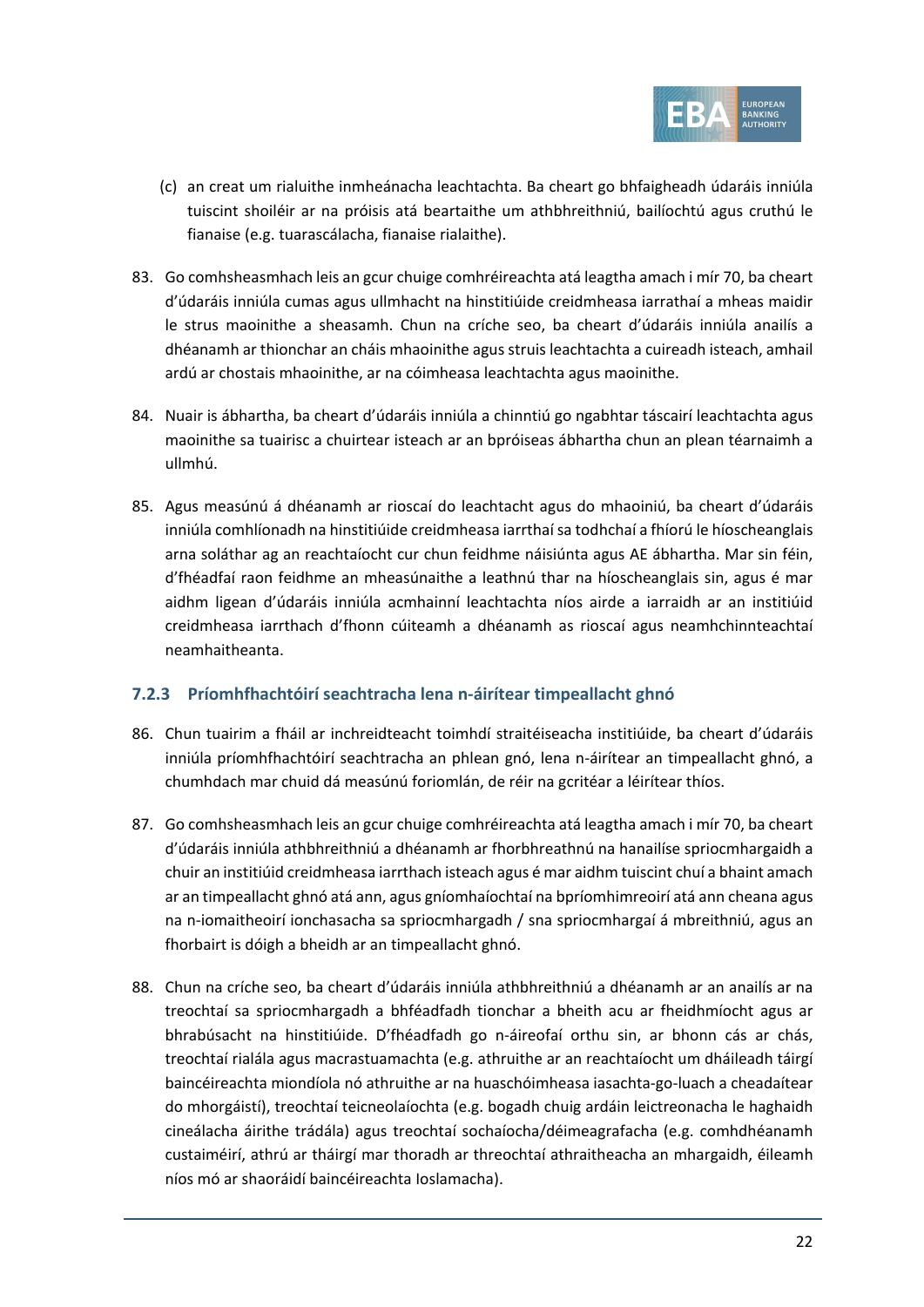

89. Nuair is iomchuí agus ar anailís cás ar chás, d'fhéadfadh go gcuimseofaí i dtagairt d'imreoirí atá ann cheana agus d'iomaitheoirí ionchasacha, i dteannta le hinstitiúidí airgeadais reatha, cuideachtaí teicneolaíochta domhanda atá ag leathnú isteach i seirbhísí airgeadais. Ba cheart anailís den sórt sin a dhéanamh freisin i gcomhar leis an athbhreithniú ar an spriocmhargadh, lena n-áirítear tionchar na n-iomaitheoirí sin ar an institiúid creidmheasa iarrthach mar shampla ar mhargaíocht tomhaltóirí dhíreach.

#### **7.2.4 Príomhfhachtóirí inmheánacha**

- 90. Go comhsheasmhach leis an gcur chuige comhréireach atá leagtha amach i mír [71](#page-17-0) agus ar bhonn cás ar chás, ba cheart d'údaráis inniúla anailís a dhéanamh ar ghnéithe cáilíochtúla de shamhail ghnó na hinstitiúide creidmheasa iarrthaí atá beartaithe chun tuiscint a fháil ar a spreagthaí rathúlachta agus a príomhspleáchais maidir le dearcadh na hinstitiúide creidmheasa iarrthaí a fhoirmiú.
- 91. Maidir leis seo, ba cheart go n-áireofaí sna réimsí le haghaidh anailíse ag údaráis inniúla na príomhfhachtóirí inghiniúla a mbíonn tionchar acu ar rath na samhla gnó, amhail láidreachtaí beartaithe na hinstitiúide creidmheasa iarrthaí sa chaidreamh le custaiméirí, soláthraithe agus comhpháirtithe, cáilíocht na n-ardán TF agus cumas oibríochta agus acmhainní, chomh maith le tosca ar nós soláthraithe tríú páirtí, idirghabhálaithe, nochtadh féideartha do riosca ML/TF agus spreagthaí rialála ar leith.
- <span id="page-22-2"></span>92. Ba cheart d'údaráis inniúla a mheas freisin cibé an bhfuil na réamhaisnéisí airgeadais ag teacht leis an straitéis ghnó atá leagtha amach sa phlean, cibé an bhfuil plean soiléir ann i dtreo an chur chun feidhme agus an cumas atá ann an plean gnó a fhorghníomhú agus a chur chun feidhme. Maidir leis seo, ba cheart go gcuirfí san áireamh in athbhreithniú na n-údarás inniúil an measúnú ar chumas gairmiúil na bainistíochta ar bhonn leanúnach, lena n-áirítear maidir leis an bplean gnó agus a athruithe le himeacht ama, agus an infhaighteacht d'acmhainní daonna leordhóthanacha chun cur chun feidhme an straitéis ghnó a chinntiú. Chun tacú leis an measúnú seo, ba cheart d'údaráis inniúla taithí ghairmiúil bhaill an chomhlachta bainistíochta roimhe seo a chur san áireamh.

#### <span id="page-22-0"></span>**7.2.5 Réamhaisnéisí airgeadais**

<span id="page-22-3"></span>93. Ba cheart d'údaráis inniúla athbhreithniú cainníochtúil a dhéanamh ar phlean gnó na hinstitiúide creidmheasa iarrthaí ag díriú ar na réamhaisnéisí airgeadais a cuireadh isteach, don chás bunúsach agus don chás struis araon - agus aird á tabhairt ar an dáileadh geografach, ar na cineálacha gníomhaíochtaí agus ar sheasamh an mhargaidh ag an leibhéal aonair agus, más infheidhme, ar an leibhéal comhdhlúite nó leibhéal fo-chomhdhlúite (Airteagal 4, litir(a) den *RTS ar fhaisnéis le haghaidh údaraithe* [15](#page-22-1) ). Ba cheart d'údaráis inniúla athbhreithniú a dhéanamh freisin ar shuíomhanna airgeadais (e.g. bunaithe ar an gclár comhardaithe), riosca

<span id="page-22-1"></span><sup>&</sup>lt;sup>15</sup>Foráiltear le hAirteagal 4, litir (a) den RTS ar fhaisnéis le haghaidh údaraithe go leagfar amach san iarratas 'faisnéis réamhaisnéise ar an institiúid creidmheasa iarrthach ar leibhéal aonair agus, más infheidhme, ar leibhéil chomhdhlúite grúpa agus fo-chomhdhlúite (ag léiriú na scaire arna ionadú ag an institiúid creidmheasa), ar a laghad ar bhunchás agus cás struis, lena n-áirítear: [..]'.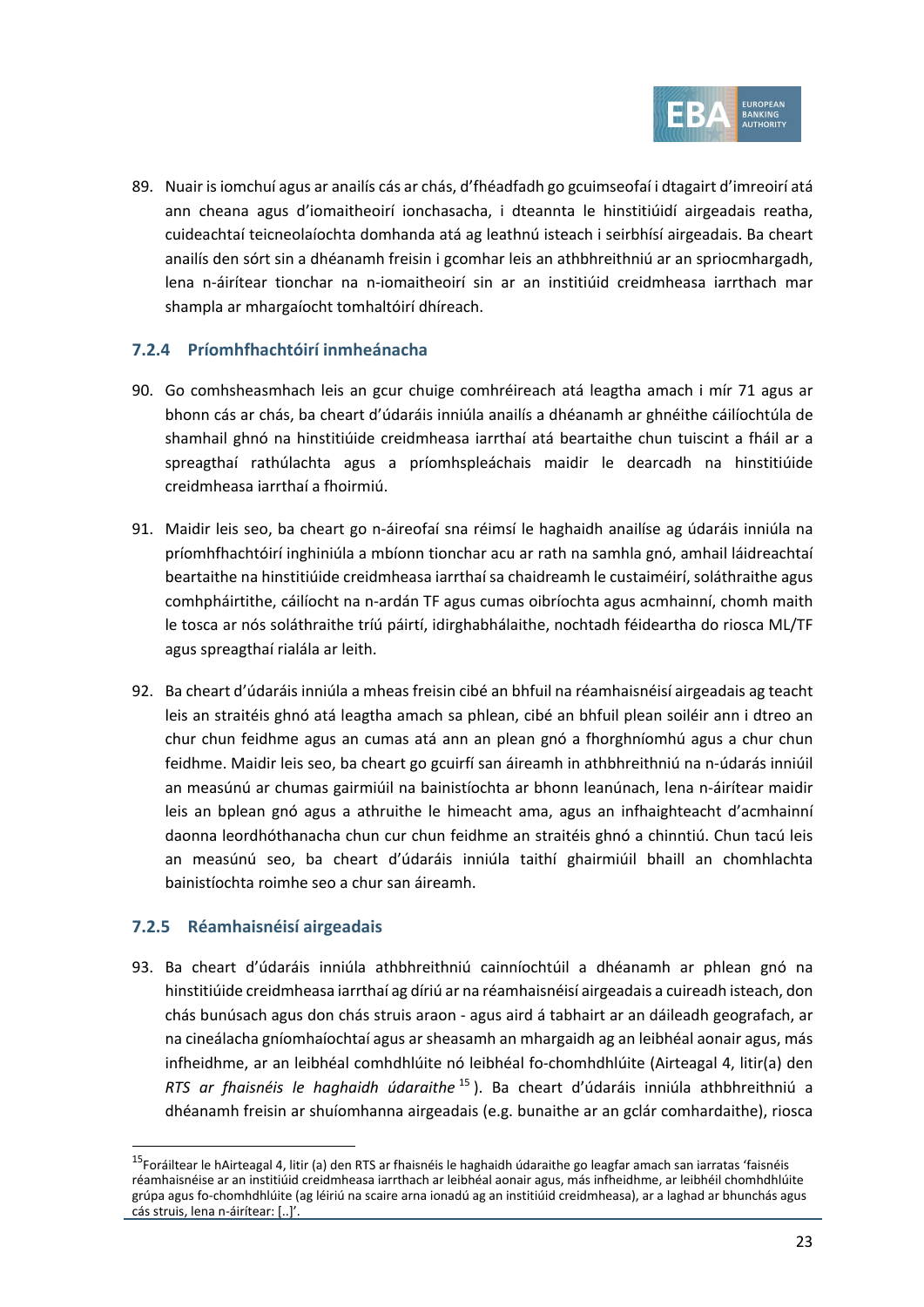

(e.g. bunaithe ar mhéid iomlán na risíochta riosca, 'TREA', nó bearta riosca eile) agus/nó srianta eagraíochtúla agus/nó reachtúla.

- 94. Ba cheart gurb é cuspóir an athbhreithnithe chainníochtúil ar réamhaisnéisí airgeadais an phlean gnó creidiúnacht na mbonn tuisceana a mheas (maidir le fás gnó, giniúint ioncaim, meastachán ar chostais agus bunrioscaí), inmharthanacht agus inbhuanaitheacht na samhla gnó den iarratasóir agus a chumas foriomlán na torthaí réamh-mheasta a bhaint amach i gcomhlíonadh na gceanglas stuamachta sa bhunchás agus sa chás struis araon.
- 95. Ba cheart go léireofaí sa mheasúnú ar na réamhaisnéisí airgeadais straitéis ghnó spriocdhírithe na hinstitiúide creidmheasa iarrthaí maidir leis na tíreolaíochtaí is ábhartha san institiúid creidmheasa, lena n-áirítear fochuideachtaí, brainsí, gníomhaíochtaí a chuirtear ar fáil trí shaoirse chun seirbhísí a sholáthar, cineálacha gníomhaíochtaí, línte gnó agus línte táirge bunaithe ar ranníocaíocht brabúis (e.g. bunaithe ar P&L) agus scrúdú a dhéanamh ar chreidiúnacht na mbonn tuisceana cainníochtúla (e.g. gnó in aghaidh an réigiúin, ioncam ó tháillí, líon na gcustaiméirí, costais foirne, toimhdí maicreacnamaíocha, etc.).
- 96. Agus brabúsacht an phlean gnó á meas acu, ba cheart d'údaráis inniúla aird ar leith a thabhairt ar na réimsí sin den straitéis ghnó spriocdhírithe is ábhartha d'inbhuanaitheacht na samhla gnó amach anseo agus do mharthanas i gcásanna struis. A mhéid is féidir, agus nuair is iomchuí, ba cheart dóibh aird a thabhairt ar neamhchosaint na hinstitiúide creidmheasa iarrthaí ar rioscaí agus leochaileachtaí atá ann faoi láthair nó a bheidh ann sa todhchaí.
- 97. Chun na gcríoch seo, ba cheart d'údaráis inniúla athbhreithniú a dhéanamh ar an míniú ar inmharthanacht tosaigh na hinstitiúide creidmheasa agus ar inbhuanaitheacht na samhla gnó thar thréimhse ama a éilíonn an institiúid creidmheasa iarrthach an stát seasta a bhaint amach, ar aon chuma thar thréimhse trí bliana ar a laghad. Maidir leis an gcás struis, ba cheart go mbeadh sé leordhóthanach don institiúid creidmheasa a bheith in ann na ceanglais stuamachta a chomhlíonadh ag deireadh na tréimhse pleanála.
- 98. B'fhéidir go mbeidh ar údaráis inniúla plean gnó a mheas le tréimhse níos faide, mar shampla suas le cúig bliana. D'fhéadfadh sé seo a bheith i gceist, mar shampla, maidir leis na hiarratasóirí sin a bhforbraíonn a dtimthriall gnó thar chúig bliana nó a léiríonn a bpleananna gnó trí bliana laigí inbhuanaitheachta. I gcásanna den sórt sin, ba cheart leibhéal déine an mheasúnaithe a chalabrú de réir phróifíl riosca an phlean gnó, laigí féideartha agus éiginnteacht atá nasctha leis an tréimhse ama níos faide.
- <span id="page-23-0"></span>99. A mhéid is féidir agus nuair is iomchuí, ba cheart d'údaráis inniúla comparáid phiaraí ábhartha a chinneadh don institiúid creidmheasa iarrthach. Ba cheart don údarás inniúil an piara nó an grúpa piara a chinneadh ar bhonn na línte táirge/gnó iomaíocha a dhíríonn ar an bhfoinse chéanna brabúis/custaiméirí agus ba cheart dó an anailís a bhunú ar shonraí maoirseachta, margaidh agus maicreacnamaíocha atá i seilbh an údaráis inniúil. I gcásanna den sórt sin, ba cheart go gcomhlánódh aschur an mheasúnaithe a thagann as an gcomparáid piaraí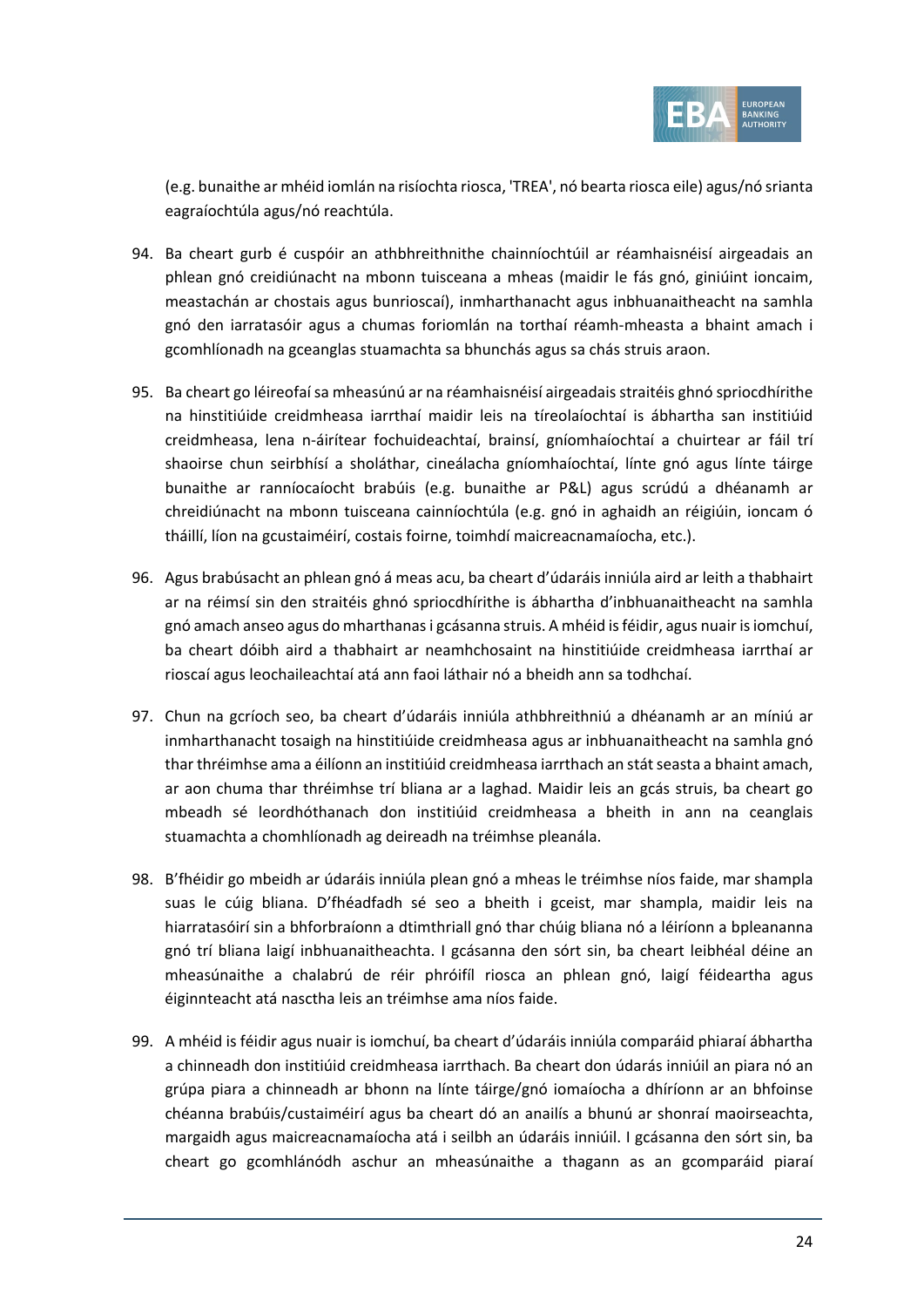

breithiúnas saineolach an údaráis inniúil. Mura bhfuil an chomparáid piaraí indéanta, ba cheart do na húdaráis inniúla brath ar bhreithiúnas saineolaithe.

- 100. Ba cheart d'údaráis inniúla smaoineamh ar threochtaí agus cóimheasa brabúsachta a mheas, ag féachaint do na rioscaí a shamhlaíonn an institiúid creidmheasa iarrthach glacadh leo agus an fheidhmíocht choibhneasta i gcomparáid le piaraí. Chun tacú leis an measúnú seo, féadfaidh údaráis inniúla tagairt a dhéanamh do na táscairí brabúsachta agus riosca is coitianta amhail toradh ar chothromas, toradh ar shócmhainní, cóimheas costais le hioncam, costas riosca agus cóimheas giarála. Ba cheart go léireodh úsáid an údaráis inniúil táscairí ar leith an cineál agus an leibhéal riosca atá beartaithe ag an institiúid creidmheasa iarrthach chun brabúis a ghiniúint (mar shampla d'fhéadfadh institiúid a ghineann torthaí níos ísle agus níos cobhsaí le hinghlacthacht riosca coimeádach a bheith níos inbhuanaithe ná institiúid a bhfuil torthaí arda aici ach inghlacthacht riosca an-ionsaitheach). Ba cheart d'údaráis inniúla an riosca atá mar bhonn leis an bhfeidhmíocht eacnamaíoch a mheas go cúramach (e.g. leibhéal riosca na sócmhainní), agus táscairí coigeartaithe riosca á gcur san áireamh a mhéid is féidir.
- 101. Ba cheart go mbeadh údaráis inniúla in ann tuiscint shoiléir a fháil ar fhoinsí na hinstitiúide maidir le giniúint brabúis agus caillteanais (go háirithe na príomhchúiseanna le méideanna stoc agus sreabhadh - agus praghsanna/corrlaigh) d'fhonn príomhspreagthóirithe agus spleáchais gnó d'fheidhmíocht agus leochaileachtaí féideartha a shainaithint. Nuair is iomchuí i bhfianaise an chur chuige comhréireachta atá leagtha amach i mír [70,](#page-17-1) ba cheart d'údaráis inniúla miondealú ar ioncam / foinse ioncaim a dhéanamh d'fhonn a thuiscint an bhfuil na foinsí ioncaim a bhfuiltear ag súil leo ag teacht leis an straitéis ghnó spriocdhírithe fhoriomlán (cineál shamhail ghnó, méid an ghnó). Maidir leis seo, ba cheart d'údaráis inniúla aird a thabhairt ar ionchais brabúis atá ró-dóchasach, a bhaineann, mar shampla, leis an réamhráta úis agus le toimhdí ábhartha eile a ghineann ioncam, agus a dtionchar féideartha ar iontaofacht agus, ar deireadh, inbhuanaitheacht na réamh-mheastachán.
- 102. Go comhsheasmhach le prionsabal na comhréireachta a leagtar amach i mír [70,](#page-17-1) ba cheart d'údaráis inniúla praghsáil agus struchtúr táirge na hinstitiúide creidmheasa iarrthaí a athbhreithniú. Chun na críche seo, féadfar machnamh a dhéanamh, mar shampla, ar:
	- (a) spleáchas ar fhoinsí ioncaim riosca nó comhchruinnithe (e.g. morgáistí fo-phríomha, iasachtaí airgeadais giaráilte, creidmheas tomhaltóra, grúpaí custaiméirí ar leith) agus a éifeachtaí ar an tsamhail ghnó, amhail leochaileacht mhéadaithe i leith athruithe sa timpeallacht ghnó (e.g. laghdú ar phraghas eastáit réadaigh, laghdú ar an éileamh ar tháirgí a mhaoinítear trí iasachtaí na dtomhaltóirí);
	- (b) spleáchas ar fhoinsí ioncaim níos luainí (e.g. ioncam trádála, ioncam fálaithe nó foinsí neamh-athfhillteach eile) agus na himpleachtaí d'inbhuanaitheacht fhadtéarmach ioncaim.
- 103. Ba cheart d'údaráis inniúla tuiscint shoiléir a fháil ar na samhlacha ioncaim éagsúla (e.g. bunaithe ar ioncam úis (e.g. gnó creidmheasa custaiméirí) nó bunaithe ar ioncam ó tháillí (e.g. airgeadas trádála, baincéireacht chomhfhreagraí, seirbhísí cumhdaigh nó comhairleacha), na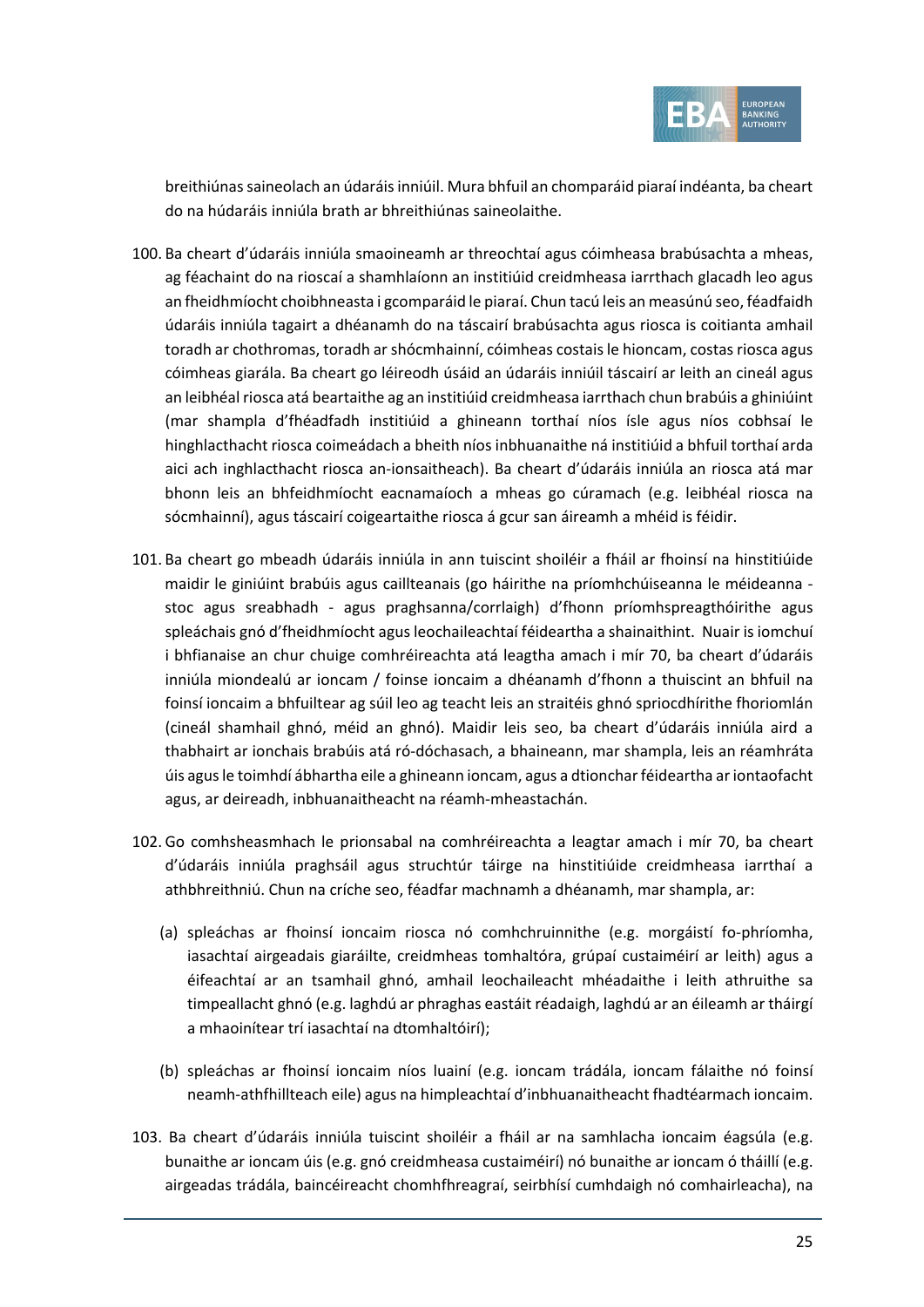

spreagthóirí ioncaim ar leith, na príomhtháscairí feidhmíochta agus leibhéal riosca na línte gnó gaolmhara. I ngach cás, ba cheart go mbeadh tuiscint shoiléir acu ar shamhail ioncaim na hinstitiúide creidmheasa iarrthaí, ar an gcaoi a bhfuil súil aici ioncam a ghiniúint i gcásanna gnó mar is gnách agus struis araon agus creidiúnacht na mbonn tuisceana.

- 104. Ba cheart d'údaráis inniúla aird ar leith a thabhairt ar rátaí arda fáis agus ar bhoinn tuisceana riosca gaolmhara, lena n-áirítear maidir le leordhóthanacht fhorfheidhmithe agus inniúlachtaí bainistíochta riosca na hinstitiúide creidmheasa iarrthaí, chun tacú le baint amach na réamhmheastachán spriocdhírithe, de réir na hanailíse a rinneadh de bhun mhír [92.](#page-22-2) Ba cheart measúnú a dhéanamh ar inchreidteacht na mbonn tuisceana agus aird á tabhairt ar ghnéithe éagsúla, lena n-áirítear an straitéis ghnó fhoriomlán, praghsáil táirgí, an timpeallacht ghnó, an straitéis mhaoinithe, lamháltas riosca agus inghlacthacht riosca, beartais a bheidh dírithe ar bhainistíocht fhónta agus stuama a chinntiú, etc. Maidir le hinbhuanaitheacht na samhla gnó, ba cheart d'údaráis inniúla tuiscint dhomhain a fháil ar an struchtúr costais agus ar na táscairí ábhartha, mar shampla forbairt an chóimheasa costais le hioncam (glan nó i gcoibhneas le piaraí) ag deireadh tréimhse an phlean gnó atá beartaithe agus i gcásanna faoi strus.
- 105. Ba cheart athbhreithniú a dhéanamh ar an spriocstruchtúr costais (e.g. costais saothair, riaracháin nó TF) i dtéarmaí iomlána agus, nuair is féidir agus nuair is iomchuí, i gcomparáid le piaraí, ag cuimhneamh ar an tionchar diúltach suntasach a d'fhéadfadh a bheith ag gannmheastachán costas áirithe, go háirithe le linn na céime tosaithe nó i gcásanna faoi strus, ar inbhuanaitheacht na samhla gnó agus/nó na straitéise. Ba cheart d'údaráis inniúla aird a thabhairt ar chomhchruinniú costais athfhillteach a d'fhéadfadh dolúbthacht sa struchtúr costais a léiriú.
- <span id="page-25-0"></span>106. Agus aird ar leith á tabhairt ar shamhlacha costais, is dóigh go dtabhóidh institiúidí creidmheasa iarrthacha atá ag brath go mór ar shamhlacha gnó a chumasaítear le teicneolaíocht, costais imeallacha níos ísle ná institiúidí creidmheasa a bhfuil idirbhearta ceangailte le costais athraitheacha arda acu. Mar thoradh air sin, is dóchúil go dtiocfaidh méadú ar bhrabúsacht samhlacha gnó den sórt sin tar éis mais chriticiúil áirithe a bheith bainte amach a iompraíonn na costais infheistíochta seasta. Ba cheart d'údaráis inniúla, dá bhrí sin, príomhchaiteachais d'iarratasóirí den sórt sin a mheas, amhail tallann innealtóireachta nó margaíochta táirgí agus infheistíocht i mbonneagar.

#### <span id="page-25-1"></span>**7.2.6 Dearcadh foriomlán maoirseachta**

107. Bunaithe ar an bplean gnó agus na réamh-mheastacháin airgeadais a cuireadh ar fáil, ba cheart do na húdaráis inniúla a ndearcadh foriomlán maoirseachta a fhorbairt chun a mheas cibé an mbeidh nó nach mbeidh (a) samhail ghnó na hinstitiúide creidmheasa iarrthaí inmharthana agus inbhuanaithe agus (b) an institiúid creidmheasa iarrthach ábalta na ceanglais stuamachta a chomhlíonadh thar an tréimhse pleanála. Bunaithe ar bhreithiúnas saineolach an údaráis inniúil, is é cuspóir an dearcadh maoirseachta foriomlán measúnú comhtháite agus cuimsitheach a dhéanamh ar an bplean gnó agus ar réamhaisnéisí airgeadais agus go háirithe ar chreidiúnacht na mbonn tuisceana. Ba cheart go mbeadh an dearcadh maoirseachta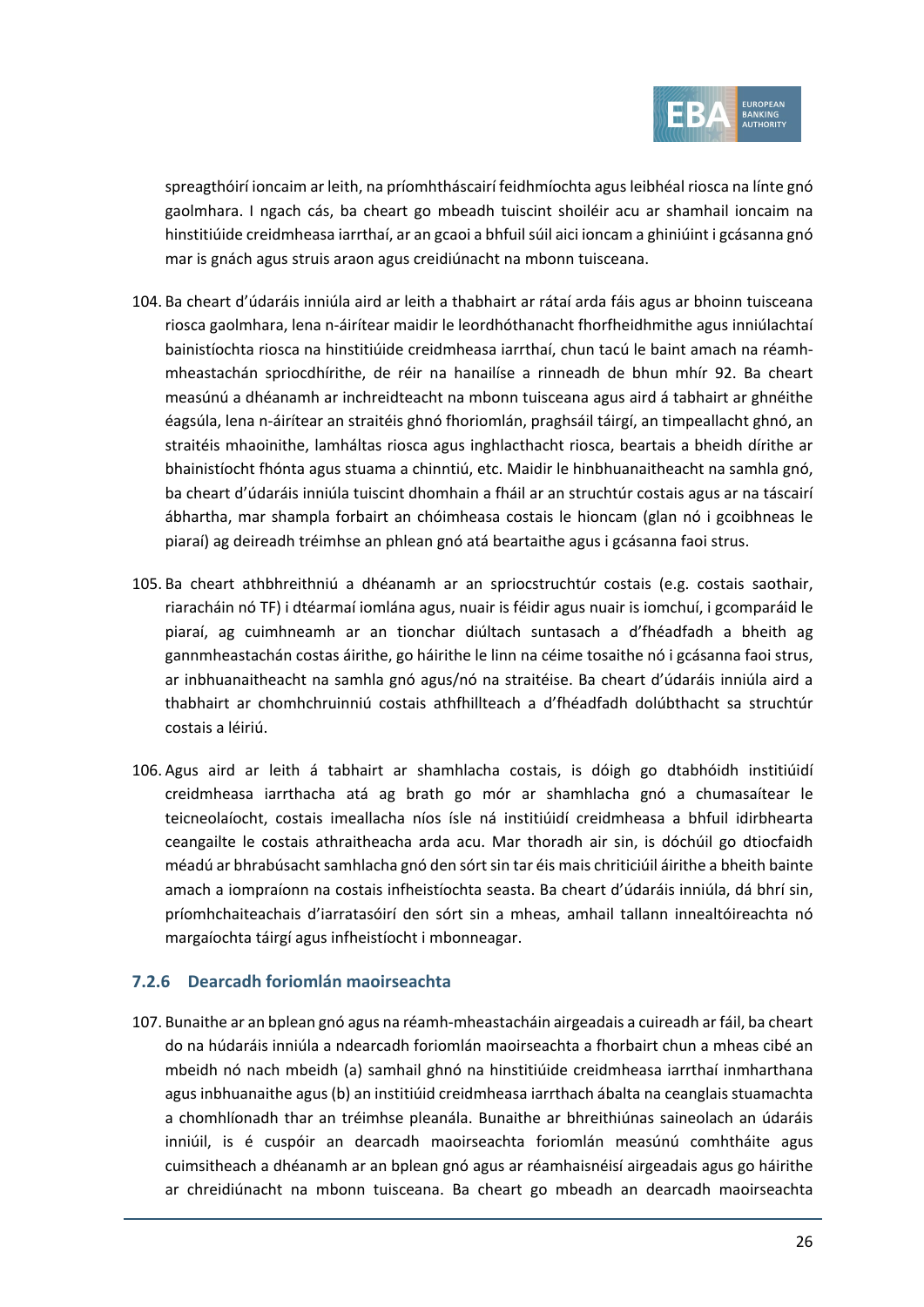

bunaithe ar mheasúnú na faisnéise a fhaightear ar an straitéis ghnó, ar an timpeallacht ghnó (piaraí ionchasacha, treochtaí margaidh agus fachtóirí seachtracha eile a d'fhéadfadh dul i bhfeidhm ar bhrabúsacht sa todhchaí) agus príomhfhachtóirí inmheánacha, agus i gcomparáid le tuairimí na hinstitiúide creidmheasa iarrthaí féin (réamhaisnéisí airgeadais, mar a mhínítear i míreann[a 93](#page-22-3) g[o 106\)](#page-25-0), d'fhonn a n-inchreidteacht fhoriomlán a mheas.

- 108. Bunaithe ar an bhfaisnéis athbhreithnithe, ba cheart don údarás inniúil dúshlán a thabhairt do bhoinn tuisceana na hinstitiúide creidmheasa iarrthaí agus a dhearcadh maoirseachta féin a fhorbairt. Mura bhfuil na toimhdí inchreidte, féadfaidh údaráis inniúla toimhdí malartacha a fhorbairt agus anailís íogaireachta a dhéanamh chun an tionchar cainníochtúil ar réimsí gaolmhara an phlean gnó a chinneadh. Leis an dúshlán líne-ar-líne agus an cur i bhfeidhm de thoimhdí malartacha faoi seach, más gá, ligfear don údarás inniúil tionchar foriomlán na hanailíse íogaireachta ar na réamhaisnéisí airgeadais a chainníochtú agus a mheas agus ar deireadh thiar an tionchar ar na ceanglais stuamachta is ábhartha a mheas. Féadfaidh an túdarás inniúil an bunchás chomh maith leis an gcás struis a cheistiú.
- 109. Ba cheart go mbeadh forbairt an dearcadh maoirseachta agus an anailís íogaireachta faoi réir comhréireachta mar atá leagtha amach i mír [70,](#page-17-1) ag smaoineamh ar riosca agus castacht choibhneasta na samhla gnó atá beartaithe. Sa chás go bhfuil an dearcadh maoirseachta foriomlán difriúil le dearcadh an iarratasóra, féadfaidh údaráis inniúla smaoineamh ar bharúlacha sonracha a roinnt leis an institiúid creidmheasa iarrthach, agus é mar aidhm an bhearna faisnéise a dhúnadh agus tuiscint na mbonn tuisceana a dhéanann an institiúid creidmheasa iarrthach a dhoimhniú. D'fhéadfadh an t-idirphlé maoirseachta a bheith fabhrach do chur isteach plean gnó athbhreithnithe agus réamhaisnéis airgeadais ag an institiúid creidmheasa iarrthach, lena léirítear aon bhearta leighis is gá chun a hinmharthanacht agus a hinbhuanaitheacht a chinntiú agus, sa deireadh, comhlíonadh na gceanglas stuamachta don tréimhse phleanála. Ina leithéid de chás, féadfaidh údaráis inniúla bearta maolaithe a mheas, i bhfoirm réamhchoinníollacha, oibleagáidí iardain nó srianta mar atá leagtha síos in alt [4.2,](#page-6-3) míreanna [25](#page-7-2) - [32.](#page-8-1)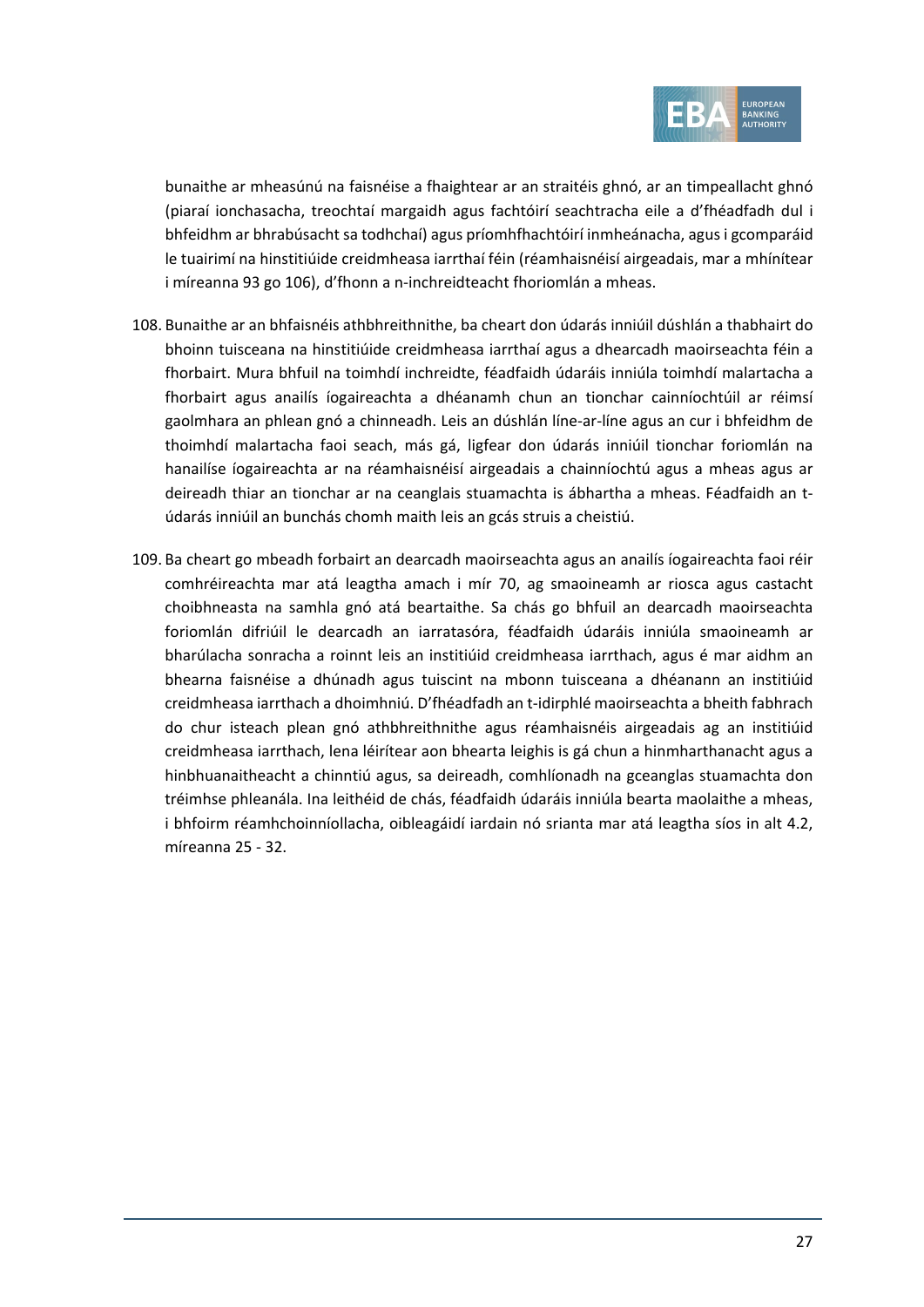

## 8. Caipiteal

## 8.1 Critéir ghinearálta

- 110. Ba cheart go mbeadh sé mar aidhm ag cinneadh leibhéal an chaipitil go gcomhlíonfaidh an institiúid creidmheasa údaraithe a cistí féin agus ceanglais stuamachta eile tráth an údaraithe agus trí chás struis trom ach sochreidte thar thrí bliana ar a laghad.
- 111. Chun críocha an t-údarú a dheonú, ba cheart leibhéal an chaipitil a chinneadh bunaithe ar an gcaipiteal tosaigh agus ar riachtanais an chiste féin de réir na modheolaíochta atá leagtha síos in alt [8.2.](#page-27-0)
- 112. Chun críocha an CAM, is é an caipiteal tosaigh méid seasta atá leagtha amach sa dlí náisiúnta de réir Airteagal 12(1) <sup>[16](#page-27-1)</sup> CRD nó le hAirteagal 12(4)<sup>[17](#page-27-2)</sup> CRD, de réir mar a bheidh.
- 113. Tá ceanglais chaipitil na gcistí féin bunaithe ar riosca<sup>[18](#page-27-3)</sup> agus bunaithe ar cheanglais giarála<sup>19</sup>de réir Theideal I, Cuid a Dó agus a Trí CRR.
- 114. Beag beann ar na difríochtaí ar fud an AE a bhaineann le dearbhluach an chaipitil tosaigh atá leagtha amach sa dlí náisiúnta, tá sé mar aidhm ag an CAM a chinntiú go socraítear an leibhéal caipitil chun a chinntiú go gcomhlíontar na ceanglais stuamachta tráth an údaraithe sa chás bunlíne, agus le linn trí bliana ar a laghad den tréimhse phleanála i gcás strus trom ach sochreidte.
- 115. Tá cinneadh leibhéal an chaipitil tráth an údaraithe agus an méid atá le híoc tráth an údaraithe mar atá leagtha amach i roin[n 8.2](#page-27-0) agus roin[n 8.3](#page-29-0) thíos gan dochar do riachtanais níos déine atá leagtha síos ar an leibhéal náisiúnta.

## <span id="page-27-0"></span>8.2 Cinneadh leibhéal an chaipitil

- <span id="page-27-5"></span>116. D'fhonn leibhéal an chaipitil a chinneadh, ba cheart d'údaráis inniúla:
	- (a) na rioscaí (agus na RWAnna gaolmhara) a shainaithint go cuí bunaithe ar an bplean gnó a ndéantar athbhreithniú air de réir roinn [7.2.6,](#page-25-1) agus meastachán a dhéanamh ar na ceanglais

<span id="page-27-1"></span><sup>&</sup>lt;sup>16</sup> 'Gan dochar do choinníollacha ginearálta eile atá leagtha síos sa dlí náisiúnta, diúltóidh na húdaráis inniúla údarú chun tús a chur le gníomhaíocht institiúide creidmheasa i gcás nach bhfuil cistí dílse ar leithligh ag institiúid creidmheasa nó i gcás gur lú ná EUR 5 mhilliún a caipiteal tosaigh'.

<span id="page-27-2"></span><sup>&</sup>lt;sup>17</sup> 'Féadfaidh na Ballstáit údarú a dheonú do chatagóirí áirithe institiúidí creidmheasa a bhfuil a gcaipiteal tosaigh níos lú ná an caipiteal a shonraítear i mír 1, faoi réir na gcoinníollacha seo a leanas:

<sup>(</sup>a) nach lú an caipiteal tosaigh ná EUR 1 mhilliún;

<sup>(</sup>b) cuirfidh na Ballstáit lena mbaineann in iúl don Choimisiún agus don ÚBE na cúiseanna atá acu leis an rogha sin a fheidhmiú'.

<span id="page-27-3"></span><sup>18</sup> CET1, T1, Ceanglais Caipitil Iomláin

<span id="page-27-4"></span><sup>19</sup> Cóimheas giarála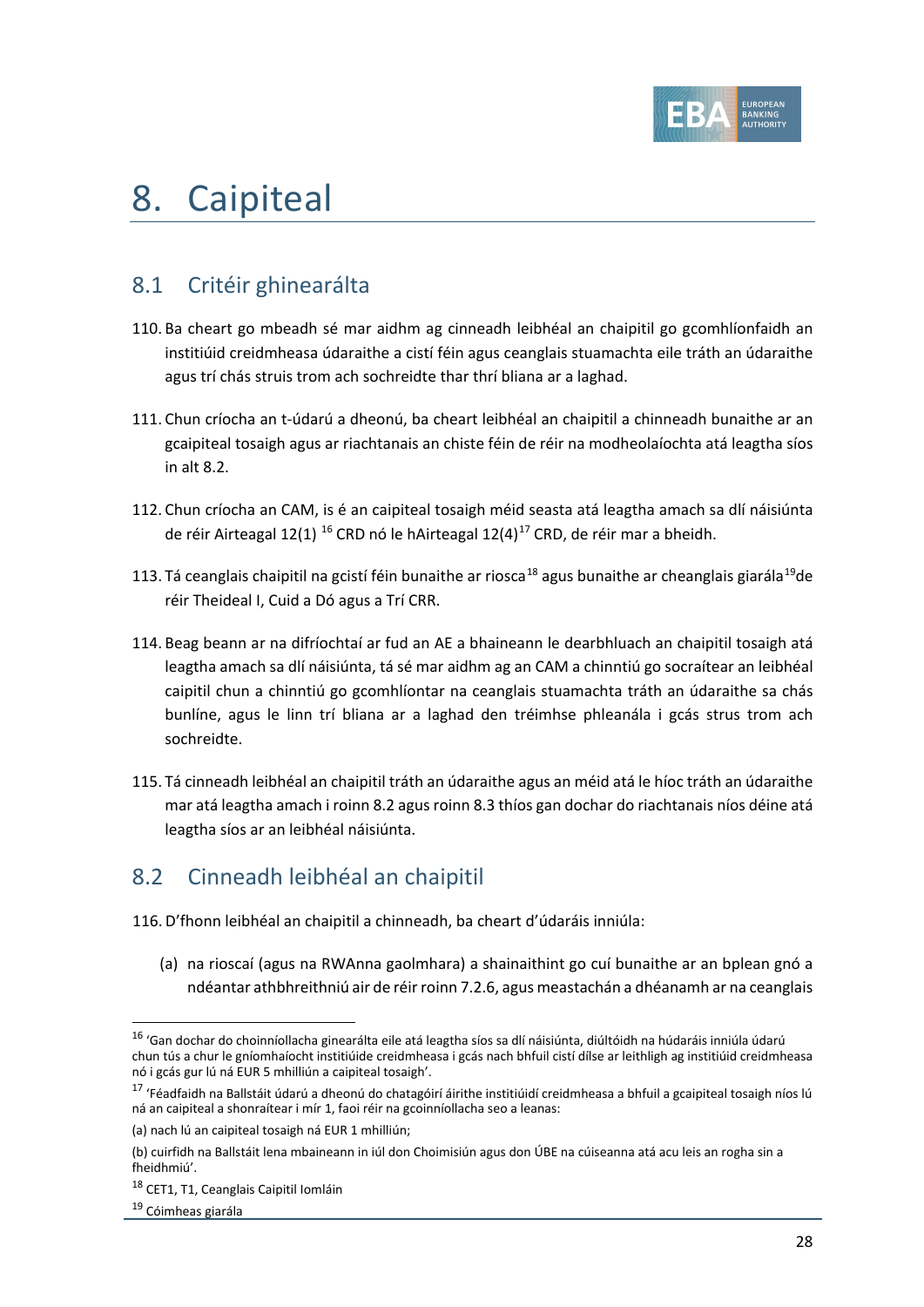

cistí dílse (bunaithe ar riosca agus bunaithe ar ghiaráil) ar feadh trí bliana ar a laghad (i.e. na cistí dílse is gá chun comhlíonadh iomlán leis na ceanglais stuamachta a chumhdach le linn agus ag deireadh na chéad trí bliana, agus na caillteanais charntha ionchais don tréimhse ama sin á gcur san áireamh);

- <span id="page-28-0"></span>(b) cur le caipiteal tosaigh na gcaillteanas carntha ionchais don chéad trí bliana;
- (c) roghnú an ceann is airde de  $(a)$  nó  $(b)^{20}$  $(b)^{20}$  $(b)^{20}$ .

Ba cheart go mbeadh údaráis inniúla sásta go bhfuil an meastachán ar na riachtanais cistí dílse faoi litir a) den mhír seo<sup>[21](#page-28-2)</sup> an méid is airde<sup>[22](#page-28-3)</sup> a thagann as an mbunchás nó as an gcás struis throm ach sochreidte<sup>[23](#page-28-4)</sup>den phlean gnó arna athbhreithniú de réir roinn [7.2.6](#page-25-1). Ba cheart d'údaráis inniúla a chinntiú go bhfuil an méid is airde a shainaithnítear amhlaidh mar bhunús chun an caipiteal a ríomh a bhfuiltear ag súil go mbeidh ar fáil ag an institiúid creidmheasa iarrthach tráth an údaraithe mar a shonraítear tuilleadh i roinn [8.3.](#page-29-0) Cinntear de réir mhír [123](#page-29-1) an chuid den chaipiteal a údaraítear le híoc roimh thosach feidhme na ngníomhaíochtaí.

- <span id="page-28-5"></span>117. Sa chás gurb é an t-údarás inniúil an maoirseoir comhdhlúite, ba cheart dó an tionchar ionchais - bunaithe ar an bplean gnó a ndéantar athbhreithniú air de réir roinn [7.2.6](#page-25-1) - ón institiúid creidmheasa nua-údaraithe ar na ceanglais chaipitil ar leibhéal comhdhlúite. Chun na críche seo ba cheart don údarás inniúil brath ar an anailís ar an imlíne comhdhlúthaithe a ndéantar measúnú uirthi de réir mhír [33.](#page-9-1)
- 118. Má dhéanann iarratasóir le grúpa baincéireachta iarratas ar tharscaoileadh caipitil de réir Airteagail 7 nó 10 CRR, féadfaidh údaráis inniúla breithniú a dhéanamh, laistigh dá gcumhachtaí lánroghnacha faoi na forálacha thuasluaite, ar incháilitheacht an iarratasóra chun an tarscaoileadh a chur i bhfeidhm ar bhealach docht agus mionchúiseach, agus sainiúlachtaí an iarratais ar údarú á gcur san áireamh.
- 119. I gcás ina measann an t-údarás inniúil, i bhfeidhmiú a rogha féin, go bhfuil sé in ann measúnú dian agus mionchúiseach a dhéanamh agus go mbunaíonn sé go gcomhlíontar na coinníollacha ábhartha atá leagtha amach sa CRR agus go bhféadfar an tarscaoileadh a dheonú, agus

<span id="page-28-1"></span><sup>&</sup>lt;sup>20</sup> I bhFigiúirí 1, 2 agus 3 a tuairiscíodh san Iarscríbhinn, léirítear na cásanna seo a leanas: a) I bhFigiúr 1, cuirtear sampla den chás ar fáil ina bhfuil ceanglais chistí dílse níos airde ná na caillteanais tosaigh caipitil agus charnacha bhliantúla; b) i bhFigiúr 2, cuirtear sampla den chás ar fáil ina bhfuil an caipiteal tosaigh móide na caillteanais charnacha bliantúla níos airde ná na ceanglais chistí dílse ionchais; c) i bhFigiúr 2, cuirtear sampla den chás ar fáil d'athrú ar an méid níos airde de chaipiteal tosaigh agus caillteanais agus riachtanais cistí dílse le linn na dtrí bliana a mheastar chun an caipiteal tráth a údaraithe a chinneadh.

<span id="page-28-2"></span> $^{21}$  Agus na caillteanais charnacha ionchasacha gaolmhara a úsáidtear chun an méid faoi liti[r \(b\)](#page-28-0) a chinneadh den mhír seo.

<span id="page-28-3"></span><sup>&</sup>lt;sup>22</sup>l roinnt cásanna is é an cás bunlíne den phlean gnó seachas an cás díobhálach (a cheistíonn an t-údarás inniúil i gceart iad, más gá) a d'fhéadfadh a bheith ina chúis le ceanglais cistí dílse níos airde a chinneadh (mar gheall, mar shampla, ar fhás gnó níos láidre ) agus mar thoradh ar riachtanais chaipitil níos airde ina n-iomláine (lena n-áirítear ríomh na gcaillteanas ionchasach le linn na dtrí bliana den tréimhse ama phleanála). Sa chás sin, leis na ceanglais cistí dílse ionchais is airde laistigh den chéad tréimhse trí bliana agus na caillteanais charntha don chéad trí bliana de réir an cháis bhunlíne, cinnfí an chainníocht riachtanach caipitil.

<span id="page-28-4"></span><sup>&</sup>lt;sup>23</sup>Ba cheart go mbeadh sé mar aidhm ag breithniú na gcaillteanas a réamh-mheastar sa chás struis leibhéal athléimneachta leordhóthanach a chinntiú don institiúid creidmheasa sa tréimhse tosaigh gníomhaíochta, freisin toisc nach bhfuil an P2R socraithe fós.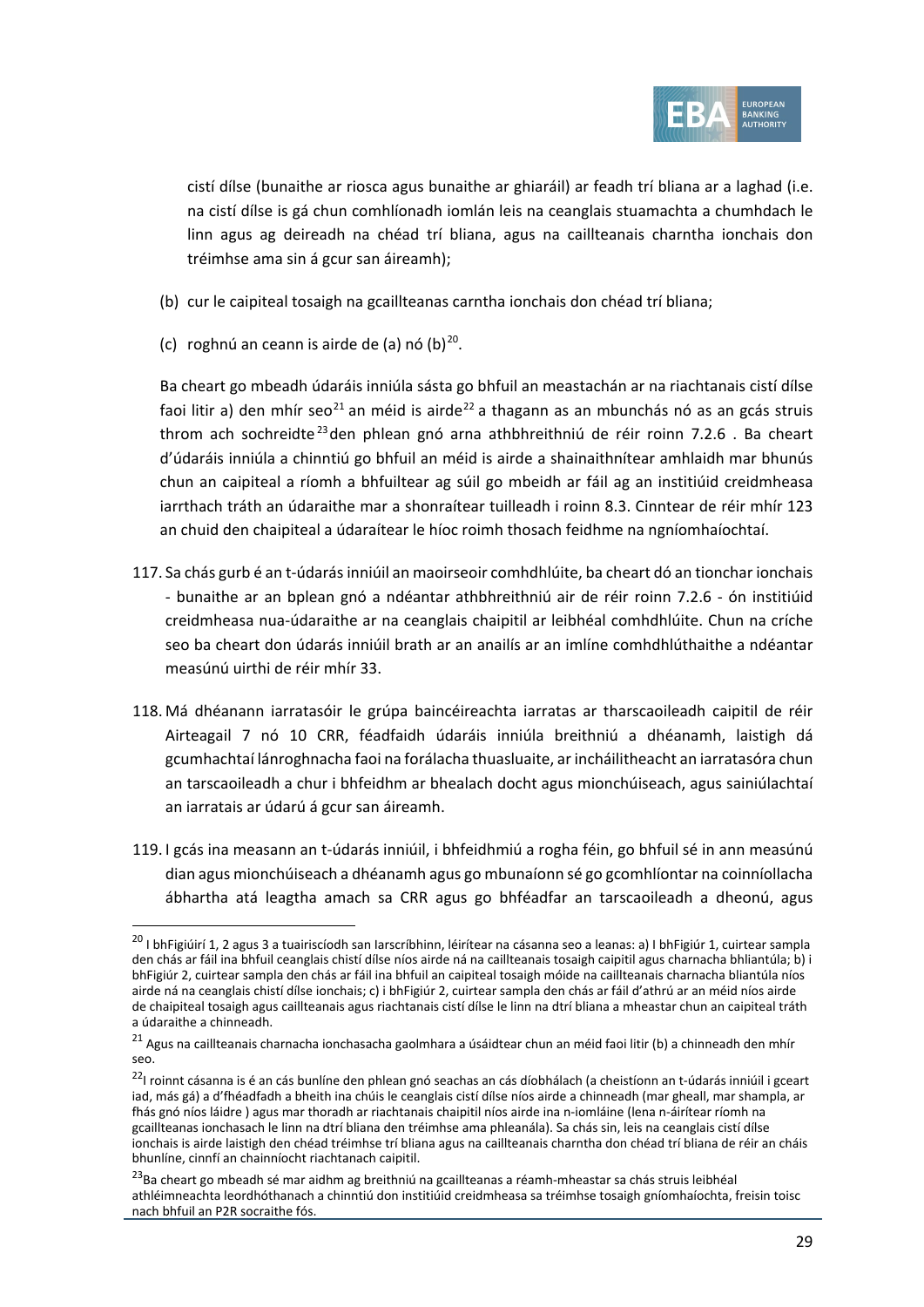

tarscaoileadh den sórt sin a dheonaítear tráth an údaraithe, ba cheart an caipiteal ag údarú (agus an íocaíocht ghaolmhar) a chinneadh go comhsheasmhach le míreanna [116](#page-27-5) - [117](#page-28-5) agus an tarscaoileadh á chur san áireamh.

120. I gcás go measann an t-údarás inniúil nach féidir an tarscaoileadh caipitil a dheonú tráth an údaraithe, ba cheart don údarás inniúil an leibhéal caipitil a chinneadh de réir na modheolaíochta atá leagtha síos i míreanna [116](#page-27-5) - [117.](#page-28-5) I gcásanna ar leith ina ndéanann an túdarás inniúil measúnú nach féidir an tarscaoileadh a dheonú tráth an údaraithe, ach go bhfuil forais réasúnacha ann chun a mheas go bhféadfaí é a dheonú níos déanaí, féadfaidh an túdarás inniúil bearta a chur chun feidhme chun tionchar an leibhéil caipitil tráth an údaraithe a mhaolú.

## <span id="page-29-0"></span>8.3 Cáilíocht, íocaíocht agus infhaighteacht caipitil

- 121. Ba cheart don údarás inniúil leordhóthanacht an chaipitil arna chinneadh de réir roinn [8.2](#page-27-0) a fhíorú ar aon dul leis an gcáilíocht a iarrtar faoi na forálacha ábhartha atá leagtha amach i dTeideal I, Cuid a Dó agus a Trí CRR. Go háirithe, de réir Airteagal 12(2) CRD, ní dhéantar caipiteal tosaigh 'ach de cheann amháin nó níos mó de na míreanna dá dtagraítear in Airteagal 26(1)(a) go (e) de [CRR]'.
- 122. Ba cheart d'údaráis inniúla a fhíorú go bhfuil caipiteal na hinstitiúide creidmheasa scartha ó shócmhainní an úinéara agus go bhfuil sé ar fáil go hiomlán, láithreach agus gan srian le haghaidh úsáid aonair na hinstitiúide creidmheasa.
- <span id="page-29-3"></span><span id="page-29-1"></span>123. Is ionann an leibhéal caipitil atá le híoc ina iomláine sula ndeonófar an t-údarú agus an méid is airde díobh seo a leanas:
	- a) an chuid den chaipiteal arna chinneadh de réir roinn [8.2](#page-27-0) a éilítear chun an chéad bhliain gníomhaíochta a chlúdach go hiomlán (i.e. na cistí dílse is gá chun comhlíonadh iomlán leis na ceanglais stuamachta a chumhdach le linn agus ag deireadh an chéad dá mhí dhéag, agus na caillteanais ionchais don tréimhse ama sin á gcur san áireamh); nó
	- b) an caipiteal tosaigh móide caillteanais na chéad bhliana.
- <span id="page-29-4"></span>124. Ba cheart d'údaráis inniúla a fhíorú agus a athbhreithniú trí fhianaise leordhóthanach go ndéantar an chuid den chaipiteal a íocadh ina iomláine de réir litreacha a) nó b) thuas a íoc go hiomlán, go bhfuil bunús dlisteanach leis agus go bhfuil sé curtha in áirithe i dtaifid an ghnóthais sula ndeonaítear an t-údarú. Foinse dhlisteanach na gcistí a mheas<sup>[24](#page-29-2)</sup>, ba cheart d'údaráis inniúla na critéir atá leagtha amach i míreanna 14.5 agus 14.6 *Comhthreoirlínte*

<span id="page-29-2"></span><sup>&</sup>lt;sup>24</sup> Ciallaíonn 'foinse na gcistí' bunús na gcistí a bhfuil baint acu le caidreamh gnó nó idirbheart ócáideach. Áirítear leis an ngníomhaíocht a ghin na cistí a úsáideadh sa chaidreamh gnó, mar shampla tuarastal an chustaiméara, agus na bealaí trínar aistríodh cistí an chustaiméara. D'fhéadfadh na cistí teacht ó 'fhoinse rachmais', rud a chiallaíonn bunús shaibhreas iomlán an chustaiméara, mar shampla oidhreacht nó coigilteas, féach mír 12, litreacha (n) agus (o) de Threoirlínte Fachtóir Riosca ML/TF an ÚBE, EBA/GL/2021/02 an 1 Márta 2021, ar fáil ar [https://www.eba.europa.eu/regulation-and](https://www.eba.europa.eu/regulation-and-policy/anti-money-laundering-and-e-money/revised-guidelines-on-ml-tf-risk-factors)[policy/anti-money-laundering-and-e-money/revised-guidelines-on-ml-tf-risk-factors](https://www.eba.europa.eu/regulation-and-policy/anti-money-laundering-and-e-money/revised-guidelines-on-ml-tf-risk-factors)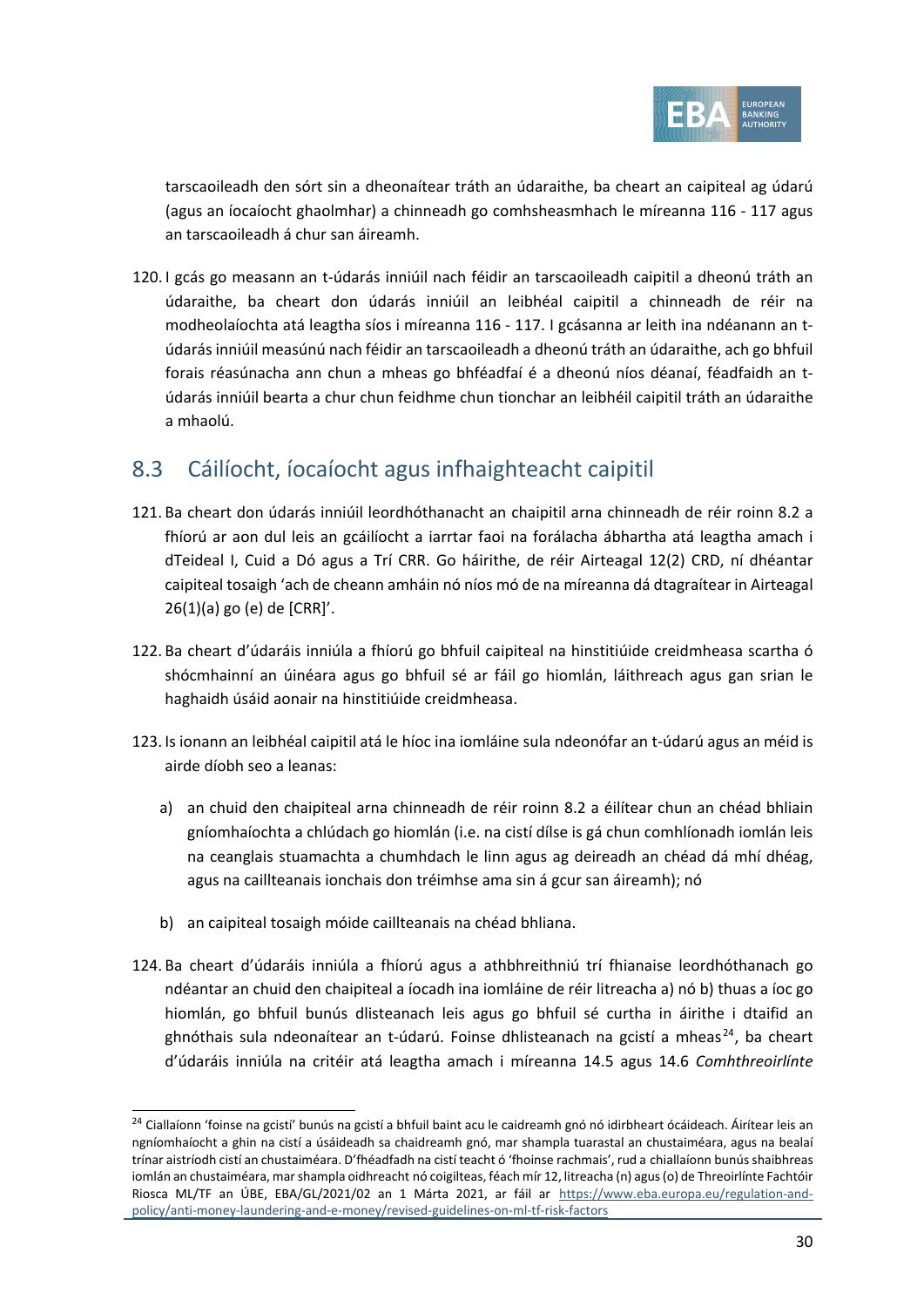<span id="page-30-0"></span>

*maidir le measúnú stuamachta ar éadáil bheartaithe sealúchas cáilitheach*[25](#page-30-1), de chuid ÚMEnna a chur i bhfeidhm i ndáil leis an gníomhaíocht a ghin na cistí agus na modhanna trínar aistríodh iad, ag féachaint cibé an bhféadfadh nó nach bhféadfadh riosca méadaithe de sciúradh airgid nó maoiniú sceimhlitheoireachta a bheith mar thoradh orthu.

125. Gan dochar don mhéid thuas, sna dlínsí sin ina gcaithfear an chuid den chaipiteal i litreacha [a\)](#page-29-3) nó [b\)](#page-29-4) de mhír [123](#page-29-1) a íoc sula dtosaíonn sé ar na gníomhaíochtaí mar institiúid creidmheasa, seachas sula ndeonófar an t-údarú, ba cheart d'údaráis inniúla, chun críche an t-údarú a dheonú, athbhreithniú cúramach a dhéanamh ar an bplean agus ar an spriocdháta cur chun feidhme arna chur isteach ag an iarratasóir de réir Airteagal 6(2) den RTS *ar fhaisnéis le haghaidh údaraithe* [26d](#page-30-2)'fhonn a chinntiú go n-íoctar méid caipitil den sórt sin go hiomlán sula gcuirtear tús leis na gníomhaíochtaí mar institiúid creidmheasa agus gur de bhunús dlisteanach é.

Ba cheart go gcuirfeadh an t-údarás inniúil coinníoll sainráite san údarú san áireamh, éifeachtaí an údaraithe a chur ar fionraí go dtí go n-íocfaí go hiarbhír na codanna den chaipiteal a shainaithnítear ann

126. Ba cheart go mbeadh údaráis inniúla sásta go bhfuil plean chur chun feidhme caipitil i bhfeidhm ag an institiúid creidmheasa iarrthach ina dtugtar aghaidh ar an méid caipitil atá gan íoc arna chinneadh de réir roinn [8.2,](#page-27-0) nár íocadh tráth an údaraithe de réir mhíreann[a 123](#page-29-1) agus [124](#page-30-0) agus atá beartaithe chun gníomhaíochtaí an dara agus an tríú bliain a chumhdach. Ba cheart go léireofaí i bplean forfheidhmithe caipitil den sórt sin cineál na bhfoinsí maoinithe agus uainiú instealltaí caipitil d'fhonn mainneachtain fhéideartha cuspóirí gnó a sheachaint agus tabhú féideartha caillteanais a mbeadh tionchar acu ar chomhlíonadh na n-íoscheanglas caipitil ag an institiúid creidmheasa. Ba cheart athbhreithniú cúramach a dhéanamh ar an gcineál foinsí maoinithe - amhail acmhainní airgeadais príobháideacha scairshealbhóirí, ionstraimí airgeadais arna n-eisiúint nó le heisiúint sna margaí airgeadais agus aon chomhaontú agus conradh a dhéantar maidir le cistí dílse - agus é mar aidhm a chinntiú go bhfuil siad de bhunús dlisteanach agus, bunaithe ar a dtéarmaí agus coinníollacha, go mbeidh siad ar fáil go pras.

<span id="page-30-1"></span><sup>&</sup>lt;sup>25</sup>JC/GL/2016/01 an 20 Nollaig 2016 maidir le measúnú stuamachta na n-éadálacha agus méaduithe sealúchas cáilitheach san earnáil airgeadais, ar fáil ar[:https://eba.europa.eu/regulation-and-policy/other-topics/joint-guidelines](https://eba.europa.eu/regulation-and-policy/other-topics/joint-guidelines-for-the-prudential-assessment-of-acquisitions-of-qualifying-holdings)[for-the-prudential-assessment-of-acquisitions-of-qualifying-holdings](https://eba.europa.eu/regulation-and-policy/other-topics/joint-guidelines-for-the-prudential-assessment-of-acquisitions-of-qualifying-holdings)

<span id="page-30-2"></span><sup>&</sup>lt;sup>26</sup>'I gcás nár íocadh an caipiteal tosaigh ina iomláine nuair a cuireadh an t-iarratas faoi bhráid an údaráis inniúil, leagfar amach san iarratas an plean atá beartaithe agus an spriocdháta cur chun feidhme lena chinntiú go n-íoctar an caipiteal tosaigh ina iomláine roimh údarú a thabhairt chun tús a chur le gníomhaíocht na n-institiúidí creidmheasa'.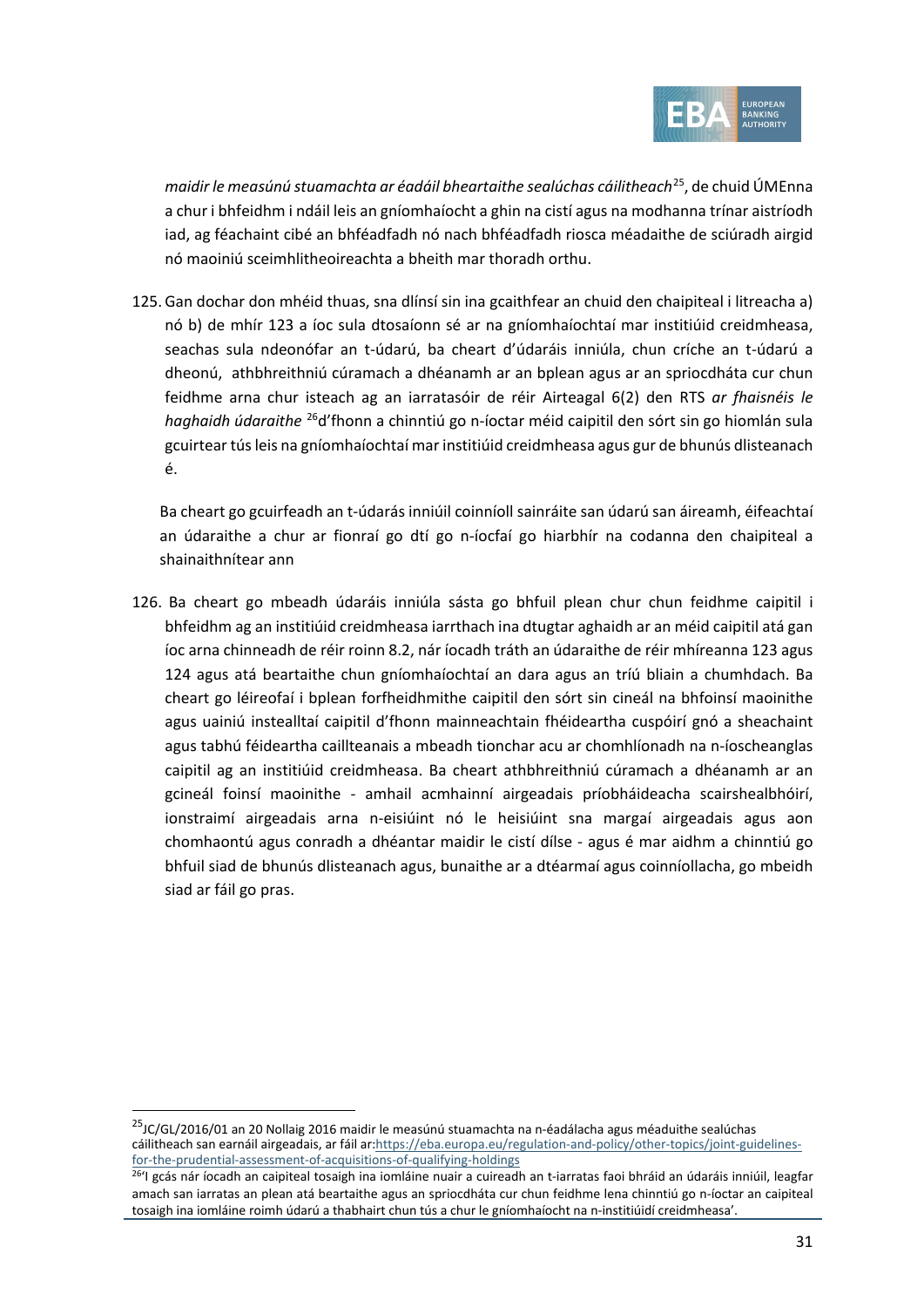

# 9. Rialachas idirnáisiúnta

## 9.1 Critéir ghinearálta

- 127. Ba cheart d'údaráis inniúla athbhreithniú cúramach agus cuimsitheach a dhéanamh ar na socruithe, na próisis agus na sásraí a bhaineann le rialachas inmheánach na hinstitiúide creidmheasa iarrathaí, agus iad ag cuimhneamh, de bhun Airteagal 10(2) CRD, i gcás go mainneoidh an institiúid sin bainistíocht riosca fhónta agus éifeachtach a thaispeáint, ba cheart d'údaráis inniúla deonú an údaraithe a dhiúltú.
- 128. Tá sé mar aidhm ag an CAM a leagtar síos anseo treoir a thabhairt do mheasúnú na n-údarás inniúil ar na doiciméid iarratais a bhaineann le socruithe rialachais inmheánaigh, struchtúr oibríochta, beartais agus próisis. Sa CAM, tugtar treoir ar na príomhghnéithe agus na gnéithe atá le measúnú ag na húdaráis inniúla chun an t-údarú a dheonú agus tá sé gan dochar do chur i bhfeidhm codanna breise de *Threoirlínte an ÚBE ar rialachas inmheánach (an dara hathbhreithniú)[27,](#page-31-0) na Treoirlínte ÚBE agus ESMA maidir le hoiriúnacht bhaill an chomhlachta bainistíochta agus sealbhóirí príomhfheidhm a mheas (athbhreithnithe)[28](#page-31-1), Treoirlínte an ÚBE ar luach saothair (athbhreithnithe)[29](#page-31-2), Treoirlínte an ÚBE maidir le socruithe seachfhoinsithe agus [30T](#page-31-3)reoirlínte an ÚBE maidir le TFC agus bainistíocht riosca urrúis.[31](#page-31-4)* Ba cheart go mbeadh sé mar aidhm ag measúnú na n-údarás inniúil comhlíonadh na hinstitiúide creidmheasa leis na *Treoirlínte UBÉ* dá dtagraítear.
- 129. Chun críocha na ranna seo, agus go comhsheasmhach le mír [13,](#page-4-1) cumhdaítear sa chreat rialachais, go háirithe an creat rialaithe inmheánaigh, lena n-áirítear an creat bainistíochta riosca, an riosca ML/TF freisin agus ba cheart é a mheas ar aon dul le *Treoirlínte an ÚBE maidir le Fachtóirí Riosca ML/TF* [32](#page-31-5)agus leordhóthanacht bheartais agus nósanna imeachta AML/CFT na n-institiúidí creidmheasa iarrthacha á meas.
- 130. Ba cheart d'údaráis inniúla tuiscint chuimsitheach a bhaint amach ar an gcaoi a n-eagraítear an institiúid creidmheasa agus dearcadh soiléir ar a struchtúr rialachais agus oibríochta, chomh maith le socruithe, próisis agus sásraí eile, ar cheart a bheith dea-dheartha. Ba cheart go

<span id="page-31-0"></span><sup>&</sup>lt;sup>27</sup> ÚBE/GL/2021/05 an 2 Iúil 2021, ar fáil a[r https://www.eba.europa.eu/guidelines-internal-governance-second](https://www.eba.europa.eu/guidelines-internal-governance-second-revision)[revision](https://www.eba.europa.eu/guidelines-internal-governance-second-revision)

<span id="page-31-1"></span><sup>&</sup>lt;sup>28</sup> ÚBE/GL/2021/06 an 2 Iúil 2021, ar fáil a[r https://www.eba.europa.eu/joint-esma-and-eba-guidelines-assessment](https://www.eba.europa.eu/joint-esma-and-eba-guidelines-assessment-suitability-members-management-body-revised)[suitability-members-management-body-revised](https://www.eba.europa.eu/joint-esma-and-eba-guidelines-assessment-suitability-members-management-body-revised)

<span id="page-31-2"></span><sup>&</sup>lt;sup>29</sup> ÚBE/GL/2021/04 an 2 Iúil 2021, ar fáil a[rhttps://www.eba.europa.eu/regulation-and-](https://www.eba.europa.eu/regulation-and-policy/remuneration/guidelines-on-sound-remuneration-policies-second-revision)

[policy/remuneration/guidelines-on-sound-remuneration-policies-second-revision](https://www.eba.europa.eu/regulation-and-policy/remuneration/guidelines-on-sound-remuneration-policies-second-revision)

<span id="page-31-3"></span><sup>30</sup> ÚBE/GL/2019/02 an 25 Feabhra 2019, ar fáil a[r https://eba.europa.eu/regulation-and-policy/internal](https://eba.europa.eu/regulation-and-policy/internal-governance/guidelines-on-outsourcing-arrangements)[governance/guidelines-on-outsourcing-arrangements](https://eba.europa.eu/regulation-and-policy/internal-governance/guidelines-on-outsourcing-arrangements)

<span id="page-31-4"></span><sup>31</sup> ÚBE/GL/2019/04 an 29 Samhain 2019, ar fáil a[r https://eba.europa.eu/regulation-and-policy/internal](https://eba.europa.eu/regulation-and-policy/internal-governance/guidelines-on-ict-and-security-risk-management)[governance/guidelines-on-ict-and-security-risk-management](https://eba.europa.eu/regulation-and-policy/internal-governance/guidelines-on-ict-and-security-risk-management)

<span id="page-31-5"></span><sup>&</sup>lt;sup>32</sup> ÚBE/GL/2021/02 an 1 Márta 2021, ar fáil a[rhttps://www.eba.europa.eu/regulation-and-policy/anti-money](https://www.eba.europa.eu/regulation-and-policy/anti-money-laundering-and-e-money/revised-guidelines-on-ml-tf-risk-factors)[laundering-and-e-money/revised-guidelines-on-ml-tf-risk-factors](https://www.eba.europa.eu/regulation-and-policy/anti-money-laundering-and-e-money/revised-guidelines-on-ml-tf-risk-factors)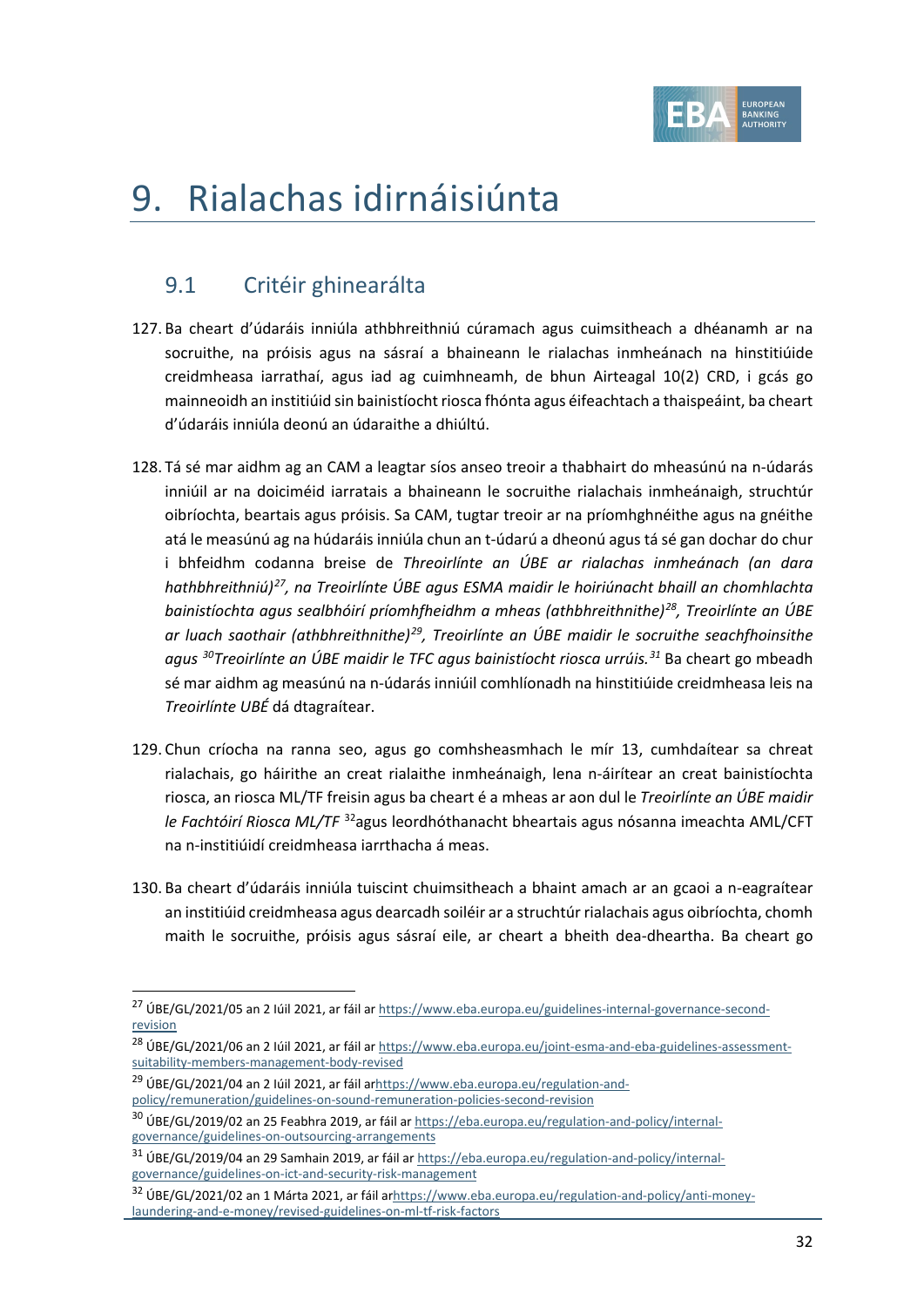

mbeadh trealamh leordhóthanach ag an iarratasóir ionas go measfaí go bhfuil an cumas aige na gníomhaíochtaí spriocdhírithe a dhéanamh ar bhealach fónta stuama.

- 131. Ba cheart go mbeadh údaráis inniúla sásta go samhlaíonn na doiciméid iarratais socruithe, próisis agus meicníochtaí a léiríonn go leordhóthanach go bhfuil sásraí rialachais soiléire, trédhearcacha agus láidre ann lena gcinnteofar cinnteoireacht éifeachtach agus dea-rialachas, agus go ndéantar na cumhachtaí agus na freagrachtaí a leithdháileadh go soiléir ar gach leibhéal na heagraíochta agus i measc na gcomhlachtaí rialaithe.
- 132. Ba cheart go gcuirfí san áireamh i ndéine mheasúnú na n-údarás inniúil ar cheanglais rialachais inmheánaigh na critéir comhréireachta atá leagtha amach i míreanna [17](#page-5-2) - [21](#page-6-4) de na Treoirlínte seo agus próifíl riosca aonair an iarratasóra.
- 133. Ba cheart go mbeadh an measúnú bunaithe ar na doiciméid agus an fhaisnéis a chuirfidh an institiúid creidmheasa iarrthach isteach de bhun, go háirithe, Airteagal 1, litir l), Airteagal 4, litreacha (g) agus (h) agus Airteagal 5(1), litreacha (b ) go (f) den *RTS ar fhaisnéis le haghaidh údaraithe* agus aon doiciméad breise a iarrann an t-údarás inniúil de réir Airteagal 10(1) den RTS sin.

## 9.2 Comhlacht bainistíochta

#### **9.2.1 Comhlacht bainistíochta i bhfeidhm bainistíochta agus comhlacht bainistíochta i bhfeidhm maoirseachta**

- 134. Tá sé i gceist ag na Treoirlínte glacadh le gach struchtúr boird atá ann agus ní thacaíonn siad le haon struchtúr ar leith. Ní chuireann siad isteach ar leithdháileadh ginearálta inniúlachtaí de réir dhlí náisiúnta na gcuideachtaí. Dá réir sin, ba cheart iad a chur i bhfeidhm beag beann ar struchtúr an bhoird a úsáidtear (struchtúr aonadach agus/nó débhoird agus/nó struchtúr eile) ar fud na mBallstát. Ba cheart a thuiscint go bhfuil feidhmeanna bainistíochta (feidhmiúcháin) agus maoirseachta (neamhfheidhmiúcháin) ag an gcomhlacht bainistíochta, mar a shainmhínítear i bpointí (7) agus (8) d'Airteagal 3(1) de Threoir 2013/36/AE<sup>[33](#page-32-0)</sup>.
- 135. Ba cheart d'údaráis inniúla an t-iarratas a athbhreithniú, go háirithe na hairteagail chomhlachais nó doiciméid bhunreachtúla choibhéiseacha eile <sup>[34](#page-32-1)</sup>agus téarmaí tagartha an chomhlachta bainistíochta<sup>[35](#page-32-2)</sup>, agus a bheith sásta go gumhdaítear go leordhóthanach sna doiciméid róil agus freagrachtaí an chomhlachta bainistíochta, trína ndéantar idirdhealú idir dualgais na feidhme bainistíochta (feidhmiúcháin) agus na feidhme maoirseachta (neamhfheidhmiúcháin). Ar aon dul leis seo, ba cheart d'údaráis inniúla go háirithe:
	- (a) a fhíorú go bhfuil freagracht deiridh agus fhoriomlán ag an gcomhlacht bainistíochta ar an institiúid agus go ndéanann siad na socruithe rialachais laistigh den institiúid a

<span id="page-32-0"></span><sup>33</sup>Mír 8 de *Threoirlínte an ÚBE ar rialachas inmheánach.* Féach freisin ar aithris 56 de Threoir 2013/36/AE.

<span id="page-32-1"></span><sup>&</sup>lt;sup>34</sup> Curtha isteach de bhun an RTS ar fhaisnéis le haghaidh údaraithe.

<span id="page-32-2"></span><sup>35</sup> Curtha isteach de bhun an RTS ar fhaisnéis le haghaidh údaraithe.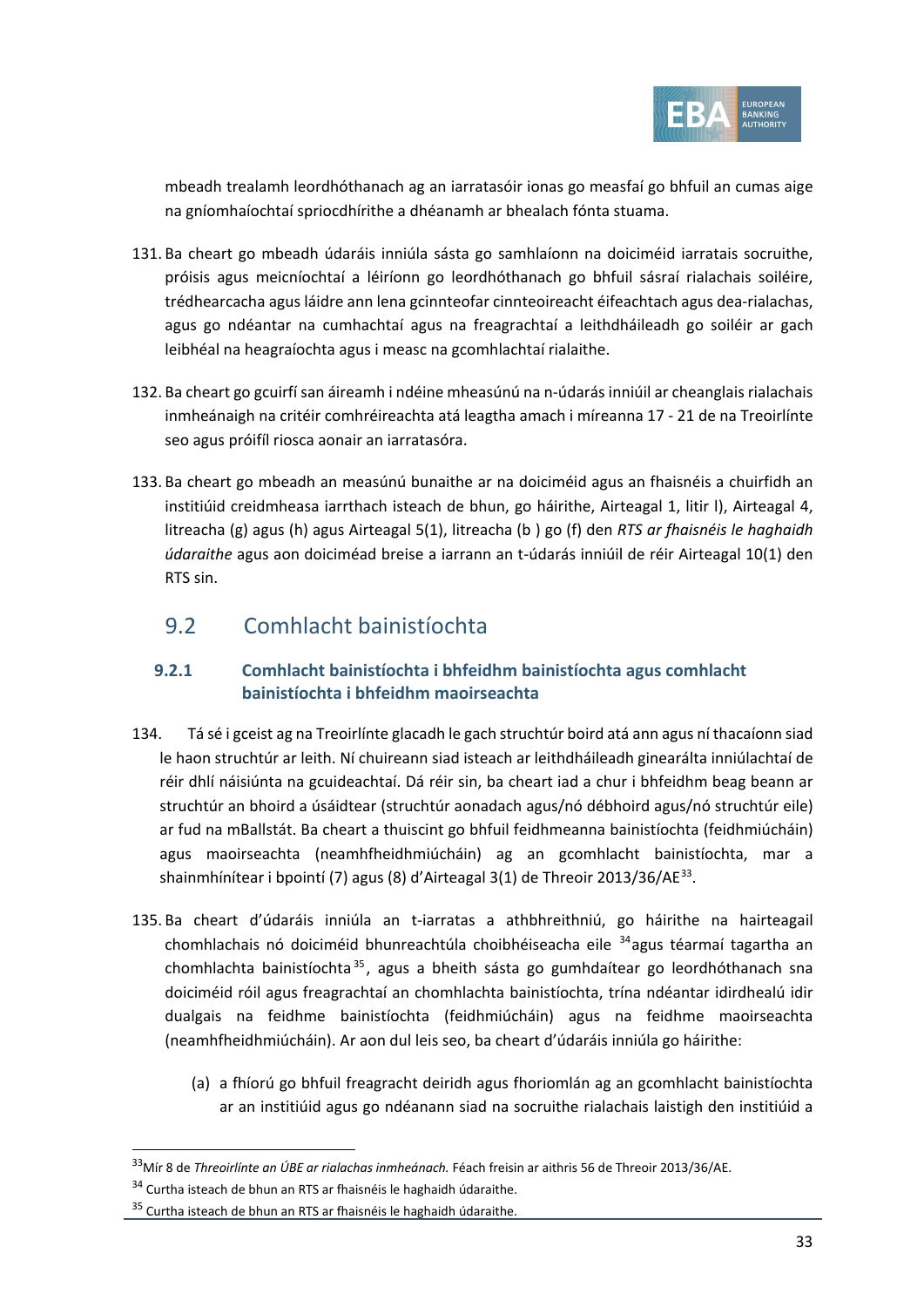

shainiú, a mhaoirsiú agus a bheith cuntasach as a chinntiú go ndéantar bainistíocht éifeachtach agus stuama ar an institiúid $36$ ;

- (b) a bheith sásta go bhfuil na freagrachtaí a chuirtear ar an gcomhlacht bainistíochta [37l](#page-33-1)ena náirítear cur chun feidhme na nithe seo a leanas a leagan síos, a cheadú agus a mhaoirsiú: a) an straitéis ghnó fhoriomlán agus príomhbheartais na hinstitiúide creidmheasa; b) an straitéis riosca fhoriomlán, lena n-áirítear inghlacthacht riosca na hinstitiúide creidmheasa, a creat bainistíochta riosca agus bearta chun a chinntiú go gcaitheann an comhlacht bainistíochta dóthain ama ar shaincheisteanna riosca agus ar chomhlíonadh a feidhme; c) creat rialachais inmheánaigh agus rialaithe inmheánaigh leordhóthanach agus éifeachtach ina gcuimsítear struchtúr eagraíochtúil soiléir agus feidhmeanna dea-fheidhmiúla, neamhspleácha bainistíochta riosca inmheánaí, comhlíonta agus iniúchta a bhfuil údarás, stádas agus acmhainní leordhóthanacha acu chun a bhfeidhmeanna a chomhlíonadh; d) creat rialachais inmheánaigh agus rialaithe inmheánaigh leordhóthanach agus éifeachtach, chun comhlíonadh na gceanglas is infheidhme a chinntiú, lena n-áirítear i gcomhthéacs cosc a chur ar sciúradh airgid agus maoiniú sceimhlitheoireachta; e) méideanna, cineálacha agus dáileadh caipitil inmheánaigh agus caipitil rialála araon chun rioscaí na hinstitiúide a chumhdach go leordhóthanach; f) spriocanna do bhainistíocht leachtachta na hinstitiúide; g) beartas luach saothair mar a thuairiscítear i míreanna [170](#page-41-0) agus [171;](#page-42-0) h) socruithe maidir le hoiriúnacht, comhdhéanamh, éifeachtúlacht agus pleanáil chomharbais aonair agus comhchoiteann an chomhlachta bainistíochta ; i) próiseas measúnaithe roghnúcháin agus oiriúnachta do phríomhfheidhmeannaigh  $38$ ; j) socruithe atá dírithe ar fheidhmiú inmheánach gach coiste den chomhlacht bainistíochta a chinntiú, nuair a bhunófar é<sup>[39](#page-33-3)</sup>; k) cultúr riosca ina dtugtar aghaidh ar fheasacht riosca agus ar iompar riosca na hinstitiúide; l) cultúr agus luachanna corparáideacha a chothaíonn iompar freagrach agus eiticiúil, lena n-áirítear cód iompair nó ionstraim dá shamhail; m) beartas coinbhleachta leasa ar leibhéal institiúideach agus foirne; agus n) socruithe atá dírithe ar shláine na gcóras cuntasaíochta agus tuairiscithe airgeadais a chinntiú, lena n-áirítear rialuithe airgeadais agus oibríochta agus comhlíonadh an dlí agus na gcaighdeán ábhartha;
- (c) a bheith sásta go samhlaítear san iarratas agus é ag socrú, ag ceadú agus ag déanamh maoirseachta ar chur chun feidhme na gcúraimí dá dtagraítear i litir (b) thuas, gur cheart go mbeadh sé mar aidhm ag an gcomhlacht bainistíochta samhail ghnó inbhuanaithe a

<span id="page-33-0"></span><sup>36</sup> Mír 19 de Threoirlínte an ÚBE ar rialachas inmheánach.

<span id="page-33-1"></span><sup>&</sup>lt;sup>37</sup>Féach mír 22 de Threoirlínte an ÚBE ar rialachas inmheánach.

<span id="page-33-2"></span><sup>38</sup>Mar a shainmhínítear i *dTreoirlínte an ÚBE ar rialachas inmheánach*, is é an bhrí atá leis an nath 'príomhshealbhóir feidhme' ná 'daoine a bhfuil tionchar suntasach acu ar threoir na hinstitiúide ach nach bhfuil ina mbaill den chomhlacht bainistíochta agus nach iad an POF. Áirítear leo ceannairí na bhfeidhmeanna rialaithe inmheánaigh agus an CFO, i gcás nach baill iad den chomhlacht bainistíochta, agus, i gcás ina n-aithníonn institiúidí iad trí chur chuige riosca-bhunaithe, príomhfheidhmeannaigh. D'fhéadfadh go mbeadh ceannairí línte suntasacha gnó, brainsí an Limistéir Eacnamaíoch Eorpaigh / Comhlachas Saorthrádála na hEorpa, fochuideachtaí tríú tír agus feidhmeanna inmheánacha eile san áireamh'. Féach freisin ar Threoirlínte Comhpháirteacha maidir le hoiriúnacht chomhaltaí an chomhlachta bainistíochta agus príomhfheidhmeannaigh a mheas.

<span id="page-33-3"></span><sup>39</sup> De réir mhír 22(i) de *Threoirlínte an ÚBE ar rialachas inmheánach*, ba cheart go sonrófaí sna socruithe sin 'i. ról, comhdhéanamh agus tascanna de gach ceann acu; ii. sreabhadh faisnéise iomchuí, lena n-áirítear doiciméadú moltaí agus conclúidí, agus línte tuairiscithe idir gach coiste agus an comhlacht bainistíochta, údaráis inniúla agus páirtithe eile'.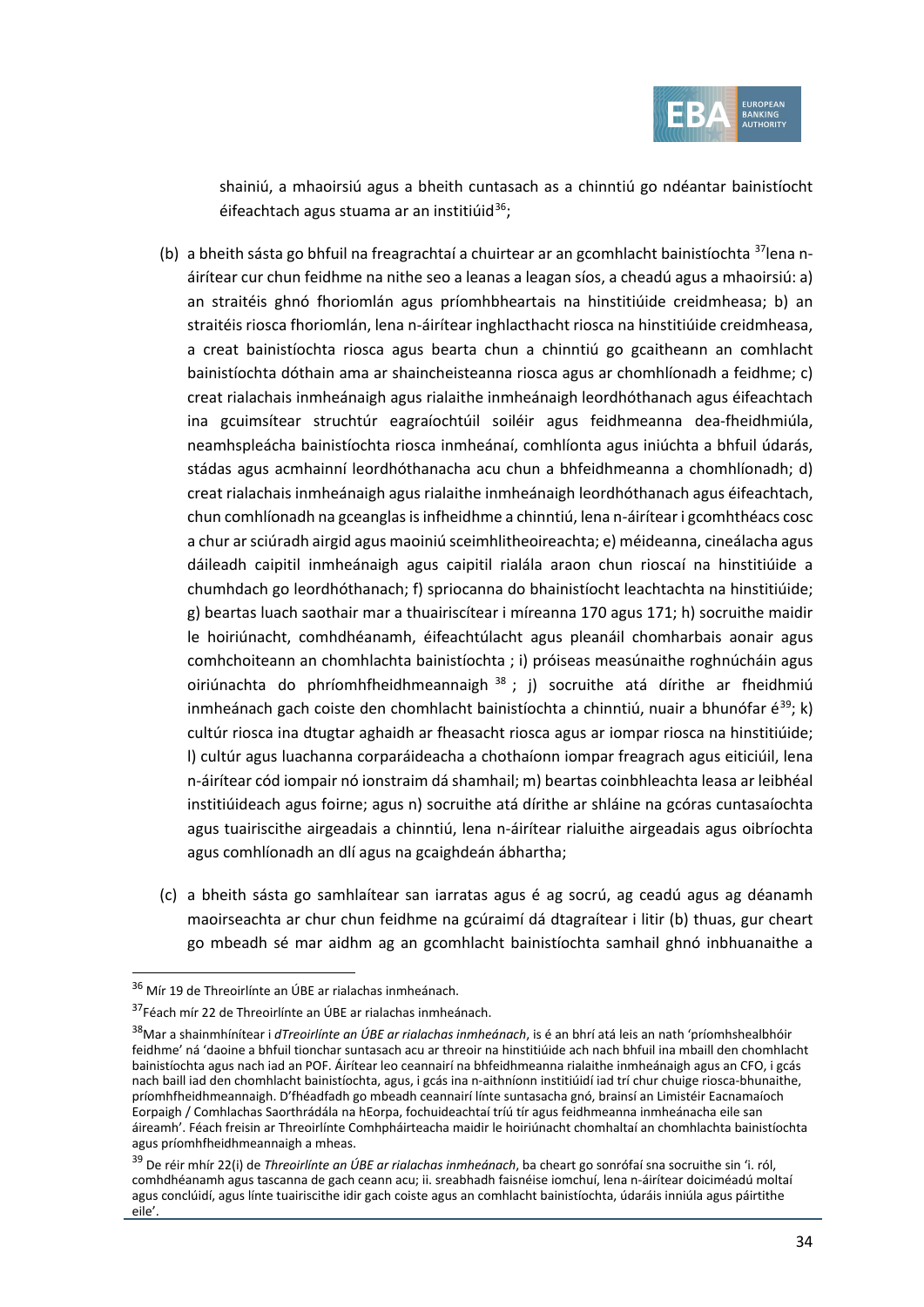

chinntiú trína gcuirtear gach riosca san áireamh, lena n-áirítear rioscaí comhshaoil, sóisialta agus rialachais;

- (d) a bheith sásta go samhlaítear sna doiciméid iarratais ábhartha socruithe atá dírithe ar a chinntiú go ndéantar measúnuithe oiriúnachta aonair agus comhchoiteanna an chomhlachta bainistíochta go héifeachtach, go sainítear róil agus freagrachtaí an chathaoirligh go soiléir, go bhfuil comhdhéanamh agus pleanáil chomharbais an chomhlachta bainistíochta oiriúnach, agus go gcomhlíonfaidh an comhlacht bainistíochta a fheidhmeanna go héifeachtach, i gcomhréir le *Treoirlínte an ÚBE ar rialachas inmheánach agus Treoirlínte an ÚBE ar mheasúnú oiriúnachta*;
- (e) a mheas go gcuirfear de chúram ar an gcomhlacht bainistíochta ina fheidhm bainistíochta na straitéisí a bhunaíonn an comhlacht bainistíochta a chur chun feidhme agus plé a dhéanamh go rialta ar chur chun feidhme agus oiriúnacht na straitéisí sin leis an gcomhlacht bainistíochta ina fheidhm mhaoirseachta. Ba cheart go dtabharfaí cumhacht don chomhlacht bainistíochta ina fheidhm bainistíochta dúshlán cuiditheach a thabhairt agus tograí, mínithe agus faisnéis a fhaightear a athbhreithniú go criticiúil agus a breithiúnas á fheidhmiú agus cinntí á ndéanamh faoi straitéis na hinstitiúide;<sup>[40](#page-34-0)</sup>
- (f) a bheith sásta, gan dochar do na freagrachtaí a shanntar faoin dlí náisiúnta cuideachta is infheidhme, gur cheart go n-áireofaí ar chúraimí an chomhlachta bainistíochta ina fheidhm mhaoirseachta[41:](#page-34-1) a) maoirseacht agus faireachán a dhéanamh ar chinnteoireacht agus ar ghníomhartha bainistíochta agus maoirseacht éifeachtach ar an gcomhlacht bainistíochta a sholáthar ina fheidhm bainistíochta, lena n-áirítear faireachán agus grinnscrúdú a dhéanamh ar a fheidhmíocht aonair agus chomhchoiteann agus straitéis agus cuspóirí na hinstitiúide a chur chun feidhme; b) éifeachtacht chreat rialachais inmheánaigh na hinstitiúide creidmheasa a chinntiú agus a mheasúnú ar bhonn tréimhsiúil agus céimeanna iomchuí a ghlacadh chun aghaidh a thabhairt ar aon easnaimh aitheanta; c) maoirseacht agus faireachán a dhéanamh ar cibé an gcuirtear nó nach gcuirtear i bhfeidhm go comhsheasmhach cuspóirí straitéiseacha, struchtúr eagrúcháin agus straitéis riosca na hinstitiúide creidmheasa, lena n-áirítear a hinghlacthacht riosca agus a creat bainistíochta riosca, chomh maith le beartais eile (e.g. beartas luach saothair) agus an creat um nochtadh; d) faireachán a dhéanamh ar cibé an gcuirtear nó nach gcuirtear cultúr riosca na hinstitiúide creidmheasa i bhfeidhm go comhsheasmhach; e) maoirseacht a dhéanamh ar chur chun feidhme agus ar chothabháil cód iompair nó ar bheartais chomhchosúla agus éifeachtacha chun coinbhleachtaí leasa iarbhír agus féideartha a aithint, a bhainistiú agus a mhaolú; f) maoirseacht a dhéanamh ar shláine na faisnéise airgeadais agus an tuairiscithe, agus an chreata rialaithe inmheánaigh, lena n-áirítear creat bainistíochta riosca éifeachtach agus fónta; g) a chinntiú go bhfuil ceannairí na bhfeidhmeanna rialaithe inmheánaigh in ann gníomhú go neamhspleách agus go ndéanann siad amhlaidh, beag beann ar an bhfreagracht tuairisciú chuig comhlachtaí inmheánacha eile, chuig línte gnó nó chuig

<sup>40</sup> Féach mír 30 de Threoirlínte an ÚBE ar rialachas inmheánach.

<span id="page-34-1"></span><span id="page-34-0"></span><sup>41</sup> Féach mír 34 de Threoirlínte an ÚBE ar rialachas inmheánach.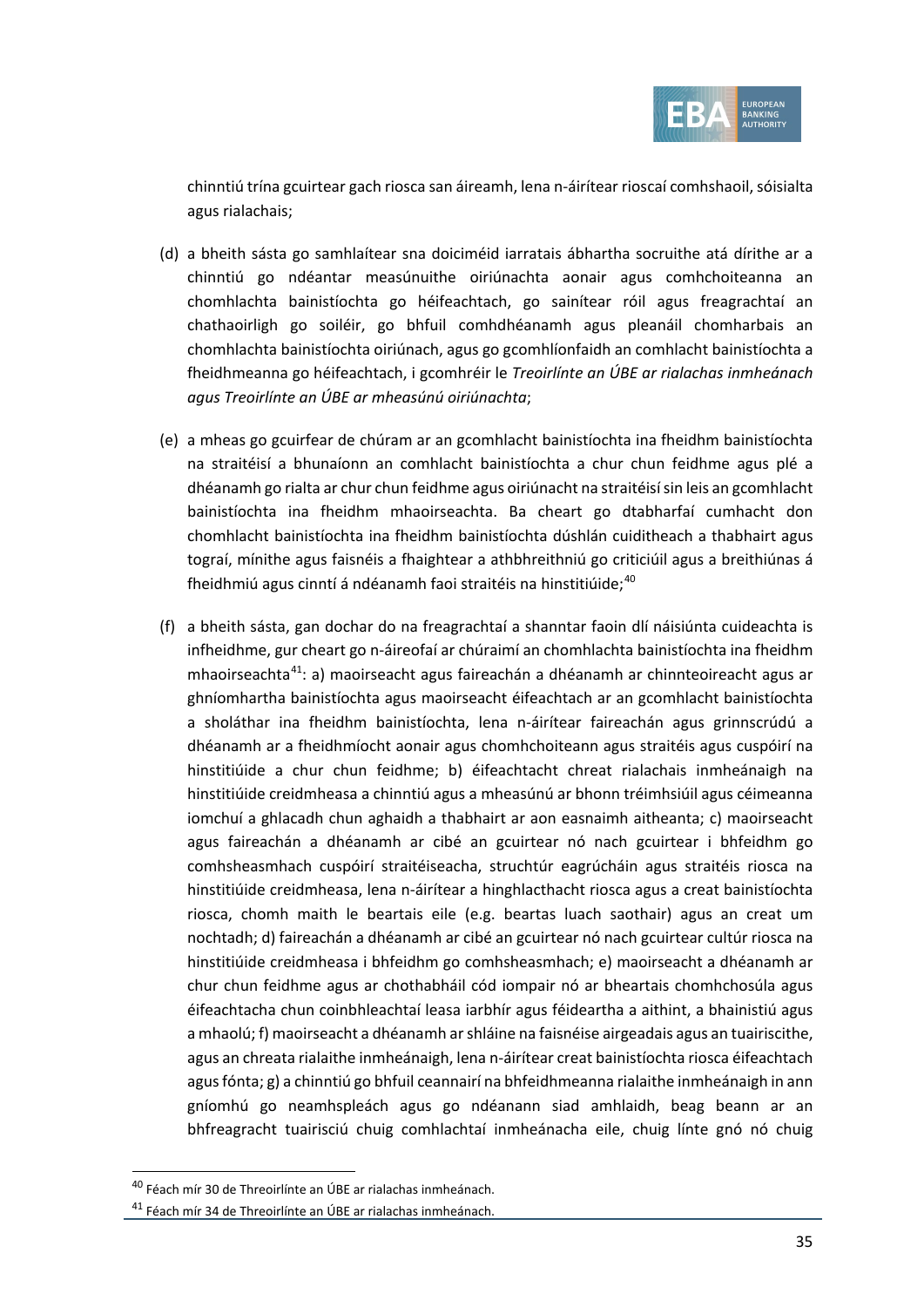

aonaid, go bhféadfaidh siad imní a ardú agus rabhadh a thabhairt don chomhlacht bainistíochta ina fheidhm mhaoirseachta go díreach, nuair is gá, nuair a théann forbairtí riosca díobhálacha i bhfeidhm ar an institiúid nó a bhféadfadh tionchar a bheith acu uirthi; agus h) faireachán a dhéanamh ar chur chun feidhme an phlean iniúchta inmheánaigh, tar éis do na coistí riosca agus iniúchta a bheith rannpháirteach roimh ré, i gcás ina mbunófar na coistí sin;

- (g) a fhíorú go n-áirítear sna doiciméid iarratais ábhartha a bhaineann leis na coistí a bhunófar a gcomhcheangal, a gcomhdhéanamh, a ról agus a leithdháileadh dualgas agus tascanna idir coistí speisialaithe an chomhlachta bainistíochta, de réir fhorálacha ábhartha *Threoirlínte an ÚBE ar rialachas inmheánach*.
- 136. De réir Airteagal 46(4) de Threoir 2015/849 (AMLD), ba cheart d'údaráis inniúla a fhíorú freisin go samhlaítear sna doiciméid iarratais go n-aithneofar an ball den chomhlacht bainistíochta a bheidh freagrach as na dlíthe, na rialacháin agus na forálacha riaracháin a chur chun feidhme, a bheidh riachtanach chun ceanglais AML/CTF a chomhlíonadh.

#### **9.2.2 Measúnú oiriúnachta ar an gcomhlacht bainistíochta agus ar na príomhfheidhmeannaigh**

- 137. De réir Airteagal 13(1), an dara fo-mhír, ba cheart d'údaráis inniúla CRD baill chomhlacht bainistíochta na hinstitiúide creidmheasa a chur faoi réir measúnú oiriúnachta agus ba cheart dóibh diúltú do dheonú an údaraithe i gcás nach gcomhlíonann siad na ceanglais atá leagtha amach in Airteagal 91(1) CRD.
- 138.Nuair is infheidhme, ba cheart d'údaráis inniúla na príomhfheidhmeannaigh a chur faoi réir measúnaithe oiriúnachta, mar a shainmhínítear i *dTreoirlínte an ÚBE ar rialachas inmheánach*.
- 139. Ba cheart measúnú oiriúnachta den sórt sin a dhéanamh i gcomhréir leis na *Treoirlínte ÚBE agus ESMA ar mheasúnú oiriúnachta an chomhlachta bainistíochta agus na bpríomhfheidhmeannach.*

### 9.3 An struchtúr eagrúcháin

- 140. Ba cheart d'údaráis inniúla a fhíorú go léiríonn struchtúr eagrúcháin na hinstitiúide creidmheasa eagraíocht dhaingean leis an infhaighteacht de línte tuairiscithe éifeachtacha, leithdháileadh freagrachtaí agus tomhas agus bainistíocht riosca lena n-áirítear faireachán ina dhiaidh sin, d'fhonn bainistíocht fhónta stuama na hinstitiúide creidmheasa a chinntiú. Ba cheart go n-áireofaí san athbhreithniú freisin an chairt eagrúcháin ina leagtar síos an eagraíocht inmheánach atá beartaithe i dtéarmaí ranna, rannáin, foirne agus leithdháileadh gaolmhar foirne.
- 141. Ba cheart d'údaráis inniúla a mheas go cúramach cibé an bhfuil nó nach bhfuil an struchtúr eagrúcháin arna chur isteach - lena n-áirítear an méid réamh-mheasta, an uimhir FTE agus na córais - ar cóimhéid leis an tsamhail ghnó, na cineálacha agus dáileadh geografach na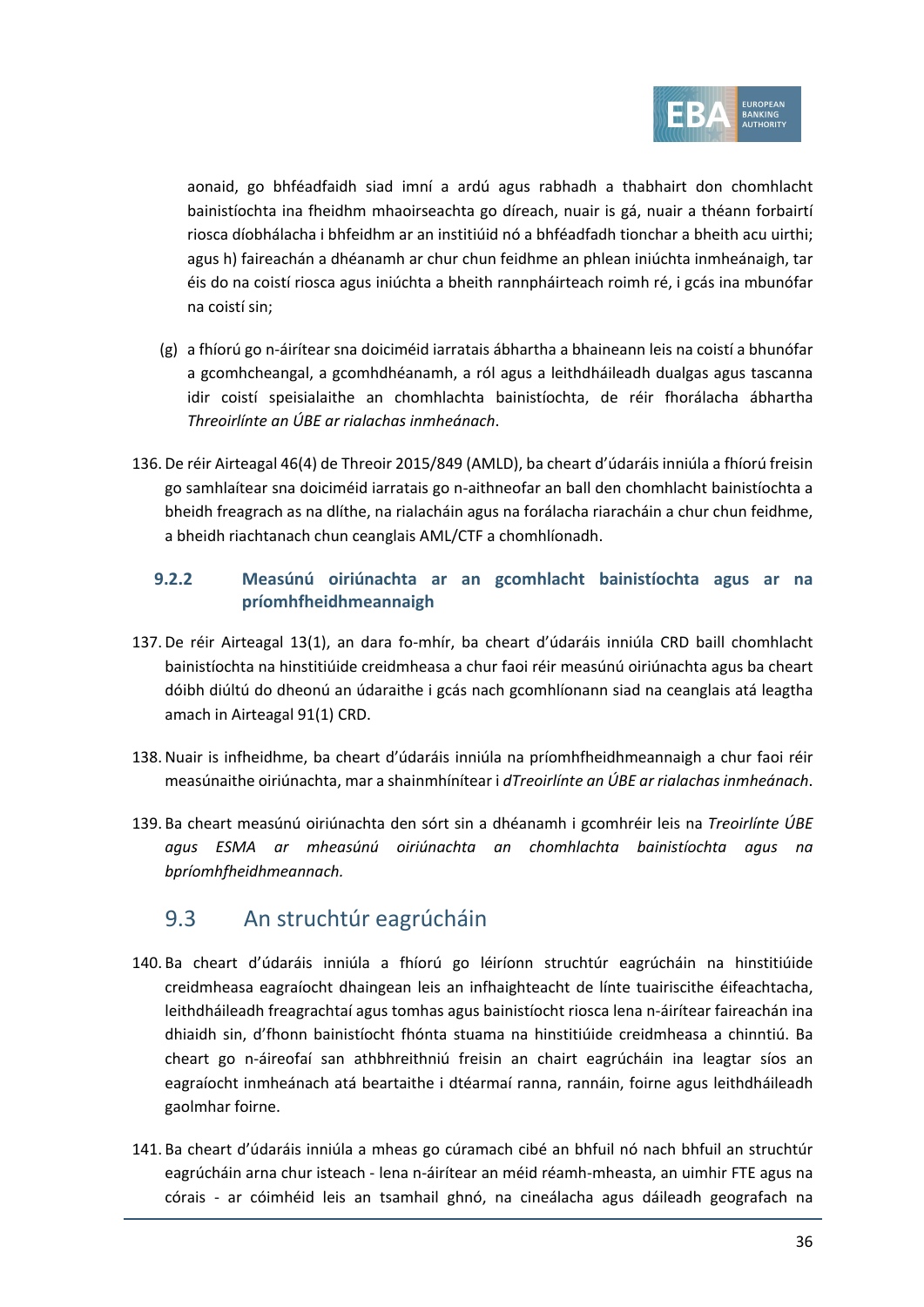

ngníomhaíochtaí agus na rioscaí a bhfuil sé beartaithe ag an institiúid creidmheasa iarrthach tabhairt fúthu. Ba cheart, dá bhrí sin, go dtacódh an plean gnó a ndéantar athbhreithniú air de réir roinn 7 de na Treoirlínte seo le measúnú den sórt sin.

- 142. Chun críocha an t-údarú a dheonú nó chun tús a chur leis na gníomhaíochtaí de réir mar a bheidh, ba cheart go mbeadh údaráis inniúla sách sásta leis an dul chun cinn atá á dhéanamh maidir le cur chun feidhme na struchtúr eagrúcháin, lena n-áirítear an dul chun cinn maidir leis an bpearsanra luaite a fhostú leis na cáilíochtaí leordhóthanacha.
- 143. Ba cheart d'údaráis inniúla aird ar leith a thabhairt ar a sheachaint go ndéanfaí struchtúir neamh-thrédhearcacha nó chasta gan ghá a bhunú nach bhfuil aon réasúnaíocht eacnamaíoch nó cuspóir dlíthiúil soiléir acu nó a d'fhéadfaí a úsáid chun cuspóir atá ceangailte le sciúradh airgid nó le coireanna airgeadais eile<sup>42</sup>.
- 144.Nuair a bheartaíonn an plean gnó struchtúir a bhunú i ndlínsí eile, ba cheart d'údaráis inniúla measúnú a dhéanamh ar chomhlíonadh éifeachtach na ndlínsí sin le 'caighdeáin AE agus idirnáisiúnta maidir le trédhearcacht cánach, AML agus CFT<sup>/[43](#page-36-1)</sup>. Ba cheart dóibh freisin measúnú a dhéanamh ar a mhéid a fhreastalaíonn an struchtúr atá beartaithe ar chuspóir eacnamaíoch soiléir agus dleathach, nó a mhéid a d'fhéadfaí é a úsáid chun aitheantas an úinéara thairbhiúil deiridh a cheilt, nó cibé an bhfuil nó nach bhfuil an straitéis ghnó (lena n-áirítear iarratas an chustaiméara atá mar bhunús leis an struchtúr a chur ar bun) ina cúis imní. Ba cheart d'údaráis inniúla a mheas cibé an gcuireann nó nach gcuireann an struchtúr cosc ar mhaoirseacht iomchuí ag comhlacht bainistíochta na hinstitiúide nó ar chumas na hinstitiúide an riosca gaolmhar a bhainistiú, agus cibé an gcuireann nó nach gcuireann an struchtúr constaicí ar údaráis inniúla maoirseacht éifeachtach a dhéanamh<sup>44</sup>.

#### **9.3.1 Luachanna corparáideacha, cultúr riosca, cód iompair agus beartais rialachais**

- 145. Ba cheart d'údaráis inniúla a fhíorú go gcinntíonn téarmaí tagartha an chomhlachta bainistíochta a bhaineann le luachanna corparáideacha go ndéanfar ardchaighdeáin eiticiúla agus ghairmiúla a ghlacadh, a chur chun cinn agus a chur i bhfeidhm, ag cruthú timpeallacht ina bhfuil dúshlán éifeachtach ann ina gcuirtear raon tuairimí chun cinn sna próisis chinnteoireachta.
- 146. Go comhsheasmhach le hAirteagal 5(1), litir c) n. (ii), an cúigiú fleasc de *RTS ar fhaisnéis le haghaidh údaraithe*, ba cheart d'údaráis inniúla athbhreithniú a dhéanamh freisin ar bhreac-

<span id="page-36-0"></span><sup>42</sup> In Alt 76 de *Threoirlínte an ÚBE ar rialachas inmheánach*, foráiltear: 'Ba cheart go seachnódh institiúidí struchtúir chasta a d'fhéadfadh a bheith neamh-trédhearcach a bhunú. Ba cheart d'institiúidí torthaí measúnaithe riosca a dhéantar a chur san áireamh le linn a cinnteoireacht chun a aithint cibé an bhféadfaí nó nach bhféadfaí struchtúir den sórt sin a úsáid chun críche a bhaineann le sciúradh airgid nó coireanna airgeadais eile agus na rialuithe agus an creat dlíthiúil faoi seach i bhfeidhm [..]'.

<span id="page-36-1"></span><sup>43</sup> I Mír 76, litir (a) de *Threoirlínte an ÚBE ar rialachas inmheánach*, foráiltear: 'a mhéid a chomhlíonann an dlínse ina mbunófar an struchtúr go héifeachtach le caighdeáin AE agus idirnáisiúnta maidir le trédhearcacht cánach, frithsciúradh airgid agus cur i gcoinne mhaoiniú na sceimhlitheoireachta;'.

<span id="page-36-2"></span><sup>44</sup> Mír 76 litir a) go f) de *Threoirlínte an ÚBE ar rialachas inmheánach*.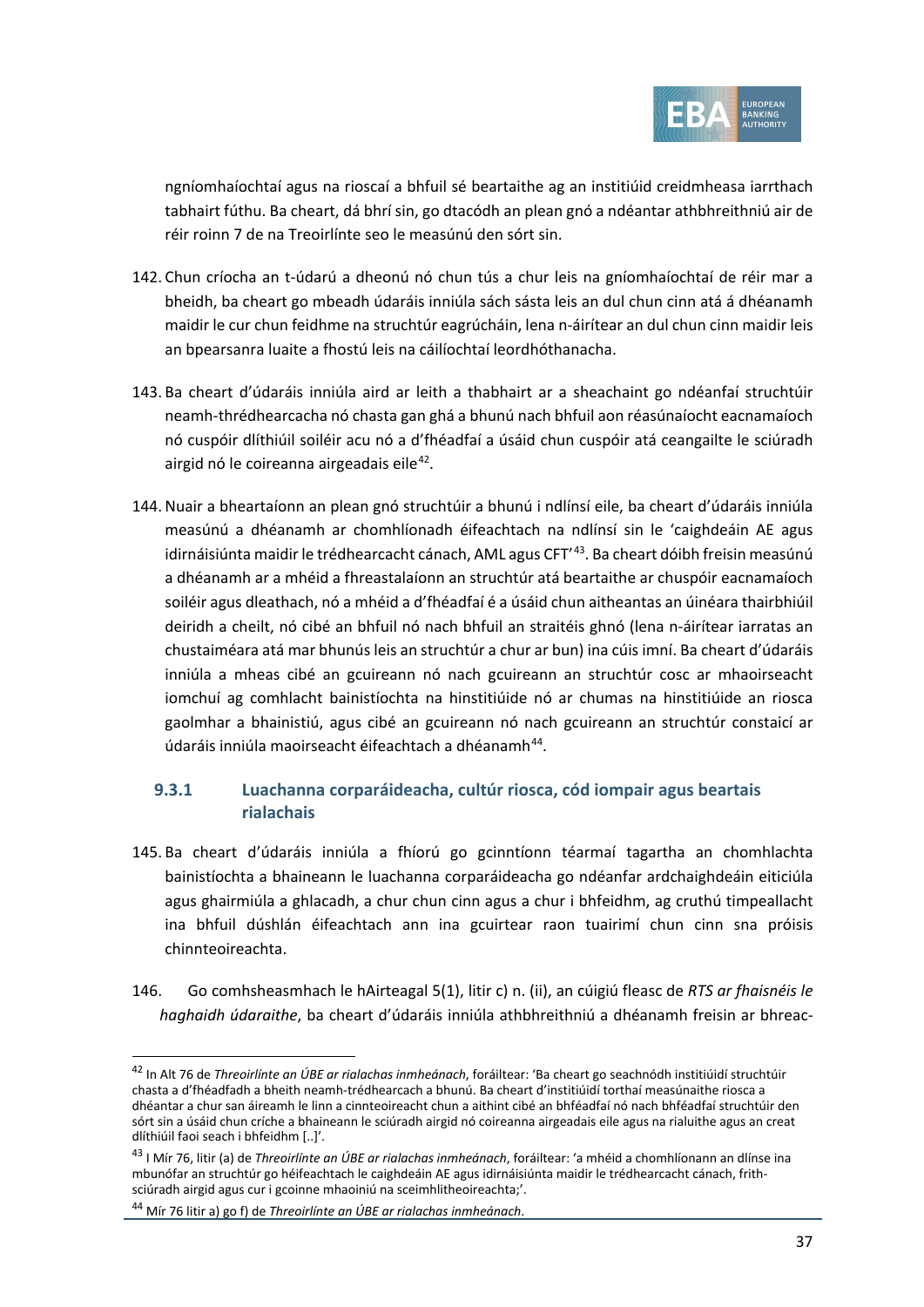

chuntas an bheartais a chuireann éagsúlacht an chomhlachta bainistíochta chun cinn agus a bheith sásta go bhfuil sé ag teacht leis na critéir atá leagtha amach in Airteagal 88(2)(a) CRD agus leagtar síos, de réir mar is cuí, sprioc cháilíochtúil nó chainníochtúil chun an éagsúlacht a chur chun cinn, agus do mhinicíocht an mheasúnaithe.

#### **9.3.2 Beartas um choinbhleachtaí leasa**

- 147. Ba cheart d'údaráis inniúla a fhíorú go gcuirtear le breac-chuntas ar an mbeartas coinbhleachtaí leasa freagracht ar an gcomhlacht bainistíochta as 'cur chun feidhme agus cothabháil beartas éifeachtach a bhunú, a cheadú agus a mhaoirsiú chun coinbhleachtaí leasa iarbhír agus féideartha ar leibhéal institiúide a shainaithint, a mheas, a bhainistiú agus a mhaolú nó a chosc' agus idir an institiúid agus an fhoireann chomh maith, lena n-áirítear an comhlacht bainistíochta agus na baill teaghlaigh is dlúithe den fhoireann<sup>45</sup>.
- 148. Maidir le coinbhleachtaí leasa ar leibhéal na hinstitiúide, ba cheart go mbeadh údaráis inniúla sásta go n-éilíonn breac-chuntas an bheartais coinbhleachtaí leasa go ndéanfaí bearta '[i]nstitiúidí chun coinbhleachtaí leasa a bhainistiú nó nuair is iomchuí coinbhleachtaí leasa a mhaolú [46](#page-37-1)' agus go gcuirtear san áireamh deighilt iomchuí idir dualgais, bacainní faisnéise agus nósanna imeachta maidir le hidirbhearta le páirtithe gaolmhara.
- 149. Maidir le coinbhleachtaí leasa ar leibhéal na foirne, ba cheart go mbeadh údaráis inniúla sásta go gcumhdaítear ar a laghad sa bheartas na cásanna a shamhlaítear i mír 109 de *Threoirlínte an ÚBE ar rialachas inmheánach*[47,](#page-37-2) agus go samhlaítear 'nósanna imeachta, bearta, ceanglais doiciméadaithe agus freagrachtaí as coinbhleachtaí leasa a shainaithint agus a chosc, d'fhonn a n-ábharthacht a mheas agus as bearta maolaitheacha a ghlacadh'.

#### **9.3.3 Sceithireacht, drochúsáid margaidh, rialachas táirgí, cosaint tomhaltóirí, láimhseáil gearán**

150. Ba cheart go gcinnteofaí in athbhreithniú na n-údarás inniúil ar imlínte an bheartais sceithireachta go bhféadfaidh baill foirne sáruithe féideartha nó iarbhír ar cheanglais rialála nó inmheánacha a thuairisciú go sábháilte. Chun coinbhleachtaí leasa a sheachaint, ba cheart go

<span id="page-37-0"></span><sup>45</sup> Féach ranna 11 agus 12 de *Threoirlínte an ÚBE ar rialachas inmheánach*.

<span id="page-37-1"></span><sup>46</sup> Féach mír 107 de *Threoirlínte an ÚBE ar rialachas inmheánach*.

<span id="page-37-2"></span><sup>47</sup> Mír 111 de *Threoirlínte an ÚBE ar rialachas inmheánach* foráiltear: 'Ba cheart go gcumhdófaí sa bheartas na cásanna nó na caidrimh seo a leanas ar a laghad ina bhféadfadh coinbhleachtaí leasa teacht chun cinn:

a. leasanna eacnamaíocha (e.g. scaireanna, cearta úinéireachta eile agus ballraíochtaí, sealúchais airgeadais agus leasanna eacnamaíocha eile i gcustaiméirí tráchtála, cearta maoine intleachtúla, iasachtaí arna ndeonú ag an institiúid do chuideachta ar leis an bhfoireann í, ballraíocht i gcomhlacht nó úinéireacht comhlachta nó eintitis le leasanna contrártha);

b. caidrimh phearsanta nó ghairmiúla le húinéirí sealúchas cáilitheach san institiúid;

c. caidrimh phearsanta nó ghairmiúla le foireann na hinstitiúide nó na n-eintiteas a chuimsítear faoi raon an chomhdhlúthaithe stuamachta (e.g. caidrimh theaghlaigh);

d. fostaíocht eile agus fostaíocht roimhe seo le blianta beaga anuas (e.g. cúig bliana);

e. caidrimh phearsanta nó ghairmiúla le páirtithe leasmhara seachtracha ábhartha (e.g. baint a bheith acu le soláthraithe ábhair, sainchomhairliúcháin nó soláthraithe seirbhíse eile); agus

f. tionchar polaitiúil nó caidrimh pholaitiúla'.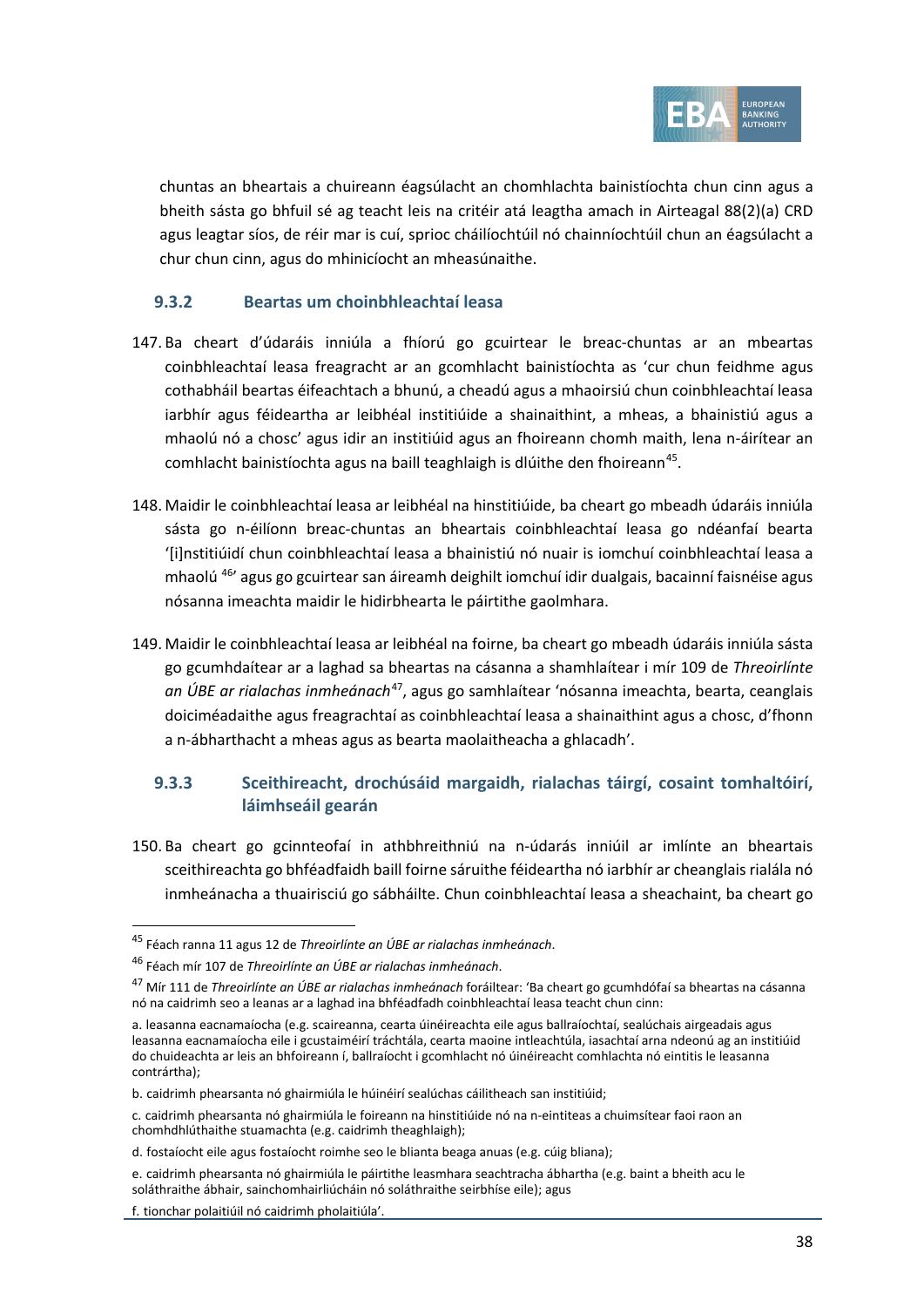

mbeadh sé indéanta d'fhoireann sáruithe a thuairisciú lasmuigh de línte tuairiscithe rialta. Ba cheart go n-áiritheofaí sna nósanna imeachta foláirimh go gcosnófaí sonraí pearsanta an duine a thuairiscíonn an sárú agus an duine nádúrtha a líomhnaítear de bheith freagrach as an sárú de réir Rialachán (AE) 2016/679, an Rialachán Ginearálta maidir le Cosaint Sonraí.

- 151. Ba cheart go mbeadh údaráis inniúla sásta go gcumhdaítear le breac-chuntas ar an mbeartas an próiseas chun faisnéis a láimhseáil ar shárú féideartha nó iarbhír agus cosaint an duine a thuairiscíonn é de réir *Threoirlínte an ÚBE ar rialachas inmheánach*.
- 152. Ba cheart go gcinnteofaí in athbhreithniú na n-údarás inniúil ar bhreac-chuntas an bheartais um dhrochúsáid mhargaidh go gcloíonn an institiúid creidmheasa le caighdeáin iomchuí a choisceann drochúsáid mhargaidh. Ba cheart go n-áireofaí ann go háirithe an próiseas chun na sáruithe ar dhrochúsáid mhargaidh a shainaithint, a bhainistiú agus a thuairisciú.
- 153. Ba cheart d'údaráis inniúla é sin a fhíorú, de réir *Treoirlínte an ÚBE maidir le maoirseacht táirgí agus socruithe rialachais do tháirgí baincéireachta miondíola*[48,](#page-38-1) go gcinntítear le himlíne an bheartais um rialachas táirgí go gcuirfidh an institiúid creidmheasa iarrthach, ag gníomhú di mar mhonaróir agus/nó dáileoir, beartas fónta rialachais táirgí chun feidhme lena bhforáiltear do phróisis, d'fheidhmeanna agus do straitéisí inmheánacha (i) chun a chinntiú go gcuirfear leasanna, cuspóirí agus tréithe tomhaltóirí san áireamh, (ii) chun dochar féideartha tomhaltóra a sheachaint agus (iii) chun coinbhleachtaí leasa a íoslaghdú.
- 154. Ba cheart go mbeadh sé mar aidhm ag athbhreithniú na n-údarás inniúil ar imlíne an bheartais um chosaint tomhaltóirí a chinntiú go mbunóidh an institiúid creidmheasa iarrthach beartas fónta um chosaint tomhaltóirí chun faisnéis leordhóthanach a sholáthar do thomhaltóirí agus chun iad a chosaint. Ba cheart go gcinnteodh na himlínte go háirithe go gcomhlíonann an beartas um chosaint tomhaltóirí an creat rialála agus go soláthraíonn sé oiliúint leordhóthanach don fhoireann ábhartha. Chuige sin, ba cheart go gcumhdófaí ann caighdeáin agus prionsabal, faireachán ar chomhlíonadh agus feasacht foirne.
- 155. Ba cheart go mbeadh sé mar aidhm in athbhreithniú na n-údarás inniúil ar imlínte an bheartais um láimhseáil gearán a chinntiú go dtabharfaidh an institiúid creidmheasa cosaint leordhóthanach do thomhaltóirí i gcomhlíonadh na gceanglas rialála is infheidhme. Ba cheart go gcumhdófaí san imlíne an próiseas um ghearáin a fháil, a mheas agus a fhreagairt.

## <span id="page-38-0"></span>9.4 Creat rialaithe inmheánaigh

156. Ba cheart d'údaráis inniúla a mheas cibé an bhfuil nó nach bhfuil creat rialaithe inmheánach iomchuí ag an institiúid creidmheasa iarrthach atá ar cóimhéid le gníomhaíochtaí, samhail ghnó, castacht agus rioscaí gaolmhara na hinstitiúide creidmheasa (e.g. cliaint a fháil ar líne, cosaint agus socruithe cibearshlándála). Ba cheart go mbeadh údaráis inniúla sásta le

<span id="page-38-1"></span><sup>48</sup> ÚBE/GL/2015/18 ar fáil a[rhttps://www.eba.europa.eu/guidelines-on-product-oversight-and-governance](https://www.eba.europa.eu/guidelines-on-product-oversight-and-governance-arrangements-for-retail-banking-products)[arrangements-for-retail-banking-products](https://www.eba.europa.eu/guidelines-on-product-oversight-and-governance-arrangements-for-retail-banking-products)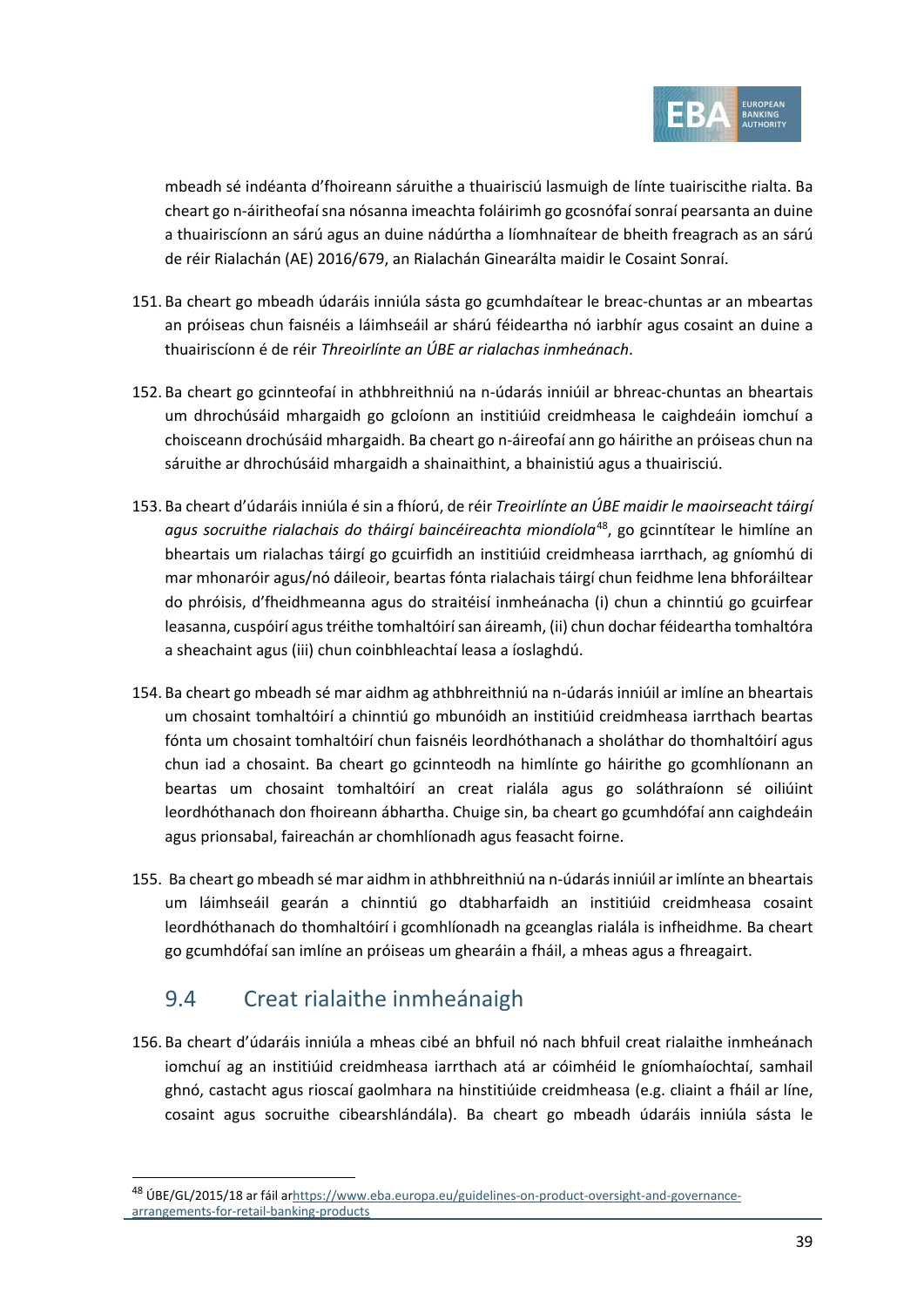

leordhóthanacht na n-acmhainní daonna leithdháilte i dtéarmaí líon FTEanna agus cáilíochtaí, oiriúnacht na gcóras agus an bhuiséid chun tacú le seoladh na dtascanna.

- 157. Ba cheart d'údaráis inniúla na doiciméid iarratais a athbhreithniú agus a bheith sásta go ligfidh leithdháileadh tascanna agus freagrachtaí don chomhlacht bainistíochta struchtúr a n-institiúide creidmheasa a bheith ar an eolas go hiomlán aige agus<sup>[49](#page-39-0)</sup> 'a chinntiú go bhfuil na feidhmeanna rialaithe inmheánaigh neamhspleách ar na línte gnó a rialaíonn siad, lena náirítear go bhfuil deighilt leordhóthanach idir dualgais, agus go bhfuil na hacmhainní airgeadais agus daonna cuí acu chomh maith le cumhachtaí chun a ról a chomhlíonadh go héifeachtach. Ba cheart go mbeadh na línte tuairiscithe agus leithdháileadh freagrachtaí, go háirithe i measc príomhfheidhmeannach, laistigh den institiúid creidmheasa soiléir, dea-shainmhínithe, comhleanúnach, infheidhmithe agus doiciméadaithe go cuí'[50](#page-39-1).
- 158. Ba cheart d'údaráis inniúla dearcadh soiléir a bhaint amach go gcumhdaítear sa chreat rialaithe inmheánaigh gach réimse den institiúid agus go léirítear ann an tsamhail um na trí líne cosanta chun na feidhmeanna a shainaithint chun aghaidh a thabhairt ar rioscaí agus iad a bhainistiú.
- 159. Chun na críche seo, ba cheart d'údaráis inniúla a fhíorú go bhfuil socruithe i bhfeidhm chun a chinntiú go mbeidh aonaid ghnó agus tacaíochta, an chéad líne chosanta, freagrach ar an gcéad dul síos as na rioscaí a thabhaíonn siad agus iad i mbun a gcuid gníomhaíochtaí a shainaithint agus a bhainistiú agus as próisis agus rialuithe leordhóthanacha a bhunú agus a choinneáil chun a chinntiú go ndéantar rioscaí den sórt sin a anailísiú, a thomhas, go ndéantar faireachán orthu, go ndéantar iad a thuairisciú go cuí agus a choinneáil laistigh de theorainneacha inghlacthacht riosca na hinstitiúide creidmheasa agus go gcomhlíonann siad ceanglais rialála inmheánacha agus seachtracha.
- 160. Is í an fheidhm bainistíochta riosca agus an fheidhm chomhlíonta, an dara líne chosanta, mar aon leis an bhfeidhm iniúchta inmheánaigh, arb é an tríú líne cosanta í, na feidhmeanna rialaithe inmheánaigh laistigh den chreat rialaithe inmheánaigh. Ba cheart d'údaráis inniúla a fhíorú go mbunófar iad, agus na critéir comhréireachta atá leagtha amach i míreanna [17](#page-5-2) - [21](#page-6-4) á gcur san áireamh, agus go dtabharfar údarás, stádas agus rochtain dhíreach chuí dóibh ar an gcomhlacht bainistíochta chun a misean a chomhlíonadh.
- 161. D'fhonn a chinntiú go gcomhlíonann na feidhmeanna rialaithe inmheánaigh ceanglais neamhspleáchais<sup>51</sup>, ba cheart d'údaráis inniúla a fhíorú, bunaithe ar na doiciméid iarratais, go bhfuiltear ag súil:
	- (a) nach gcomhlíonann a bhfoireann aon chúraimí oibríochta a thagann faoi raon feidhme na ngníomhaíochtaí a bhfuil sé i gceist ag na feidhmeanna rialaithe inmheánaigh faireachán agus rialú a dhéanamh orthu;

<span id="page-39-0"></span><sup>49</sup> Mír 71 de *Threoirlínte an ÚBE ar rialachas inmheánach*.

<span id="page-39-1"></span><sup>50</sup> Mír 68 de *Threoirlínte an ÚBE ar rialachas inmheánach*

<span id="page-39-2"></span><sup>51</sup> Féach mír 175 de Threoirlínte an ÚBE ar rialachas inmheánach.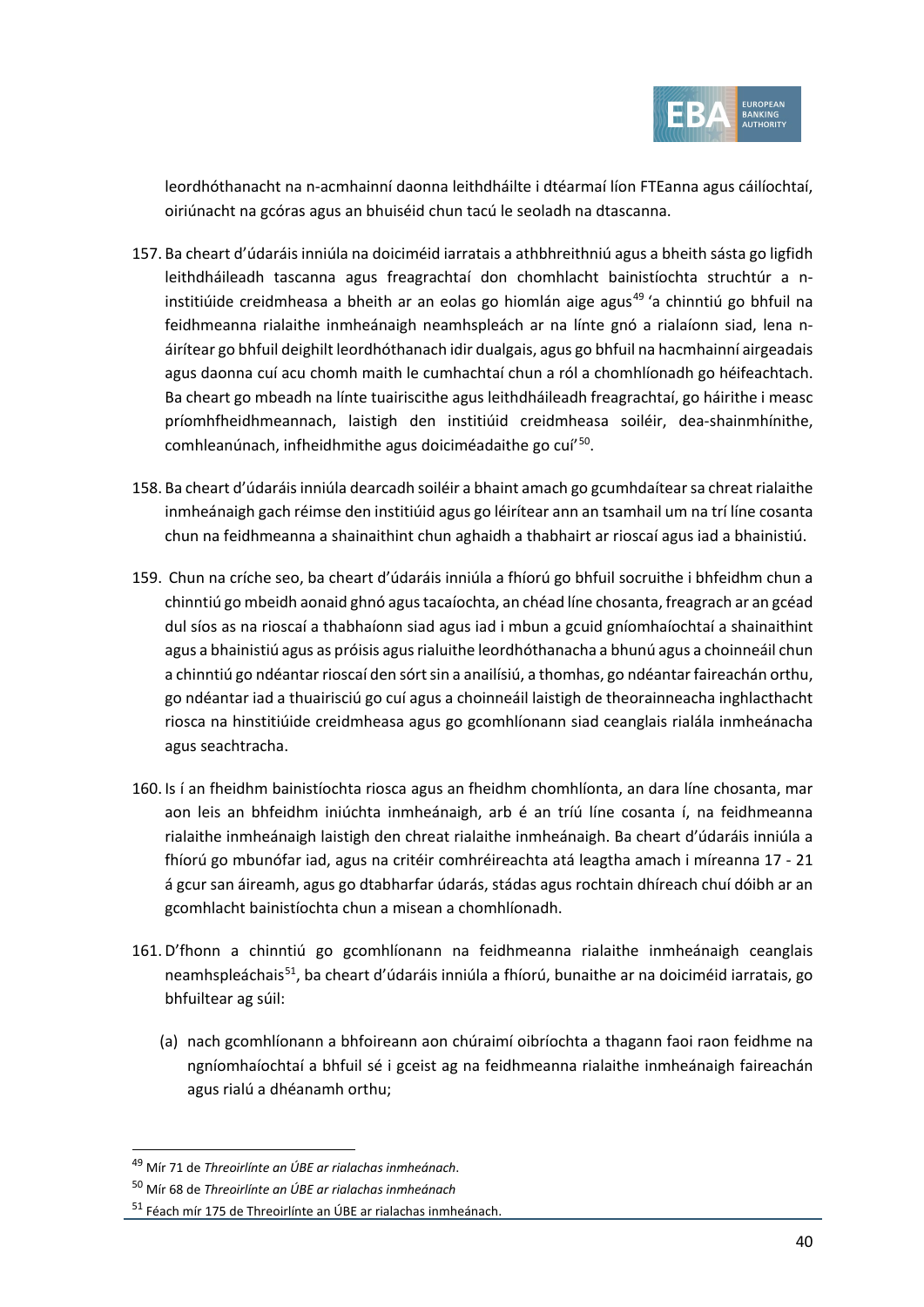

- (b) go bhfuil siad ar leithligh ó thaobh eagraíochta de ó na gníomhaíochtaí a shanntar dóibh chun faireachán agus rialú a dhéanamh orthu;
- (c) d'ainneoin fhreagracht fhoriomlán bhaill an chomhlachta bainistíochta as an institiúid, nár cheart go mbeadh ceann feidhme rialaithe inmheánaigh faoi dhuine a bhfuil freagracht air as bainistíocht a dhéanamh ar na gníomhaíochtaí a ndéanann an fheidhm rialaithe inmheánaigh faireachán orthu agus a rialú;
- (d) nár cheart luach saothair fhoireann na bhfeidhmeanna rialaithe inmheánaigh a nascadh le feidhmíocht na ngníomhaíochtaí a ndéanann an fheidhm rialaithe inmheánaigh faireachán orthu agus a rialú, agus nach dóigh go gcuirfeadh siad a n-oibiachtúlacht i gcontúirt.
- 162. Ba cheart d'údaráis inniúla a fhíorú go gcomhlíonann ceannairí na bhfeidhmeanna rialaithe inmheánaigh na ceanglais seo a leanas:
	- a) go mbunófar é ar leibhéal ordlathach leordhóthanach a thabharfaidh an t-údarás agus an stádas iomchuí do cheann na feidhme rialaithe is gá chun a fhreagrachtaí nó a freagrachtaí a chomhlíonadh;
	- b) go mbeidh siad neamhspleách ar na línte nó na haonaid ghnó a rialaíonn siad;
	- c) go dtuairisceoidh sé agus go mbeidh sé cuntasach go díreach don chomhlacht bainistíochta, agus ba cheart don chomhlacht bainistíochta athbhreithniú a dhéanamh ar a bhfeidhmíocht;
	- d) nuair is gá, beidh rochtain agus tuairisciú díreach aige don chomhlacht bainistíochta ina fheidhm mhaoirseachta d'fhonn imní a ardú agus rabhadh a thabhairt don fheidhm mhaoirseachta, nuair is iomchuí, nuair a théann forbairtí sonracha i bhfeidhm ar an institiúid nó nuair a bhféadfadh siad dul i bhfeidhm uirthi.
- 163. D'fhonn a chinntiú gur féidir feidhmeanna rialaithe inmheánaigh a fheidhmiú go héifeachtach, ba cheart d'údaráis inniúla a bheith sásta go ndéantar dóthain acmhainní buiséadacha agus daonna a leithdháileadh orthu a bhfuil cáilíochtaí leordhóthanacha acu, ag féachaint do chineálacha na ngníomhaíochtaí spriocdhírithe, agus do chóras TFC iomchuí agus don tacaíocht atá ar fáil dóibh.

#### **9.4.2 Feidhm um bainistiú riosca**

- 164. Ba cheart go mbeadh údaráis inniúla sásta, mar chuid den chreat rialaithe inmheánaigh, go mbeidh creat bainistíochta riosca iomlánaíoch ar fud na hinstitiúide creidmheasa ag an institiúid creidmheasa, ag aithint substainte eacnamaíche de neamhchosaintí riosca uile na hinstitiúide creidmheasa.
- 165. Ba cheart go mbeadh údaráis inniúla sásta go n-éascóidh an fheidhm bainistíochta riosca (RMF) cur chun feidhme creata bainistíochta riosca fónta ar fud na hinstitiúide agus go gcumhdaítear lena ról laistigh den institiúid creidmheasa a rannpháirtíocht i: a) straitéis riosca agus cinneadh;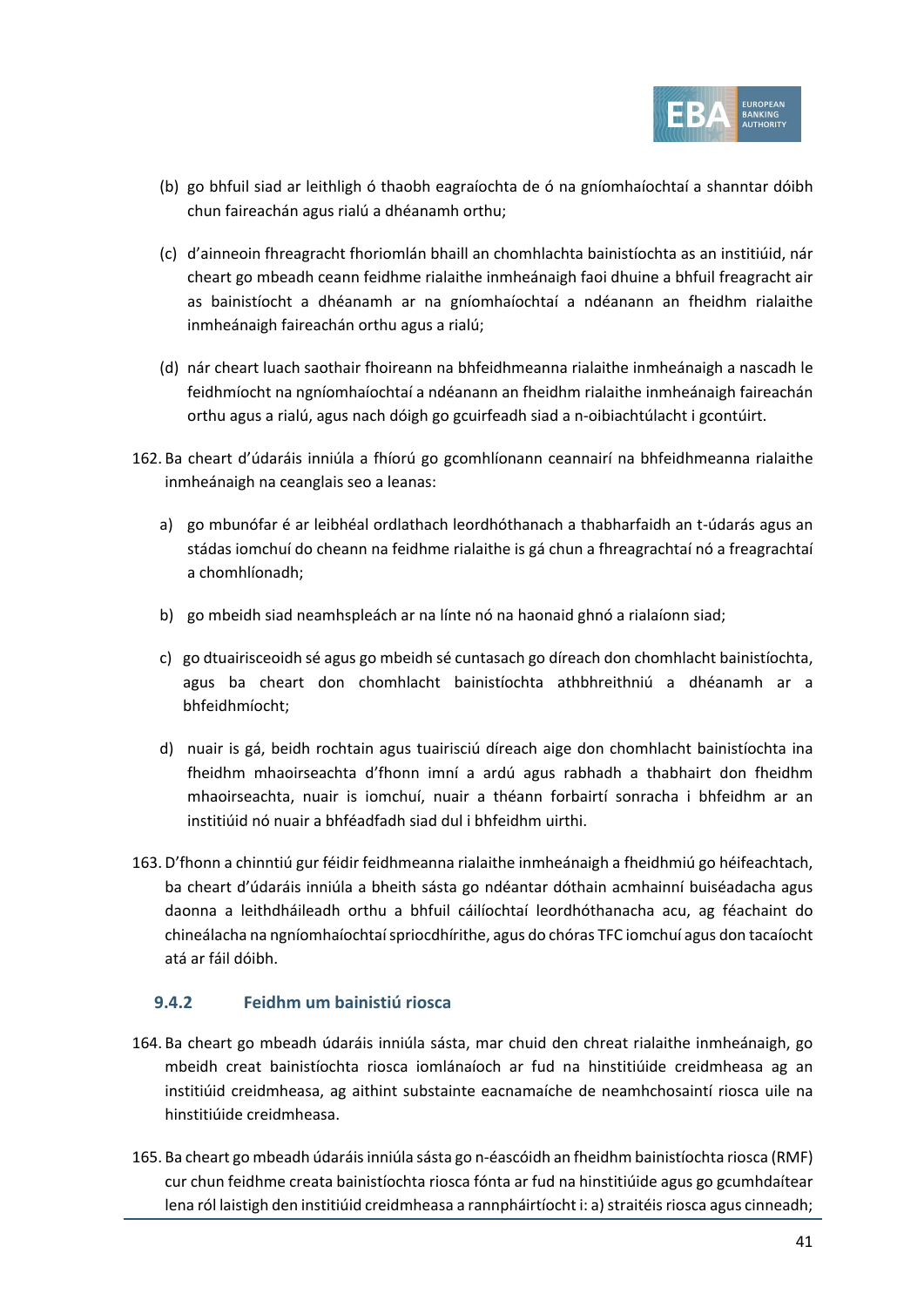

b) meastóireacht ar athruithe ábhartha; c) rioscaí a aithint, a thomhas, a mheas, a bhainistiú, a mhaolú, faireachán a dhéanamh orthu agus iad a thuairisciú; d) measúnú ar sháruithe ar inghlacthacht nó teorainneacha riosca agus moladh leigheasanna. Chun na críche seo, ba cheart d'údaráis inniúla imlíne na straitéise chun rioscaí den sórt sin a bhainistiú a athbhreithniú agus a mheasúnú agus lena n-áirítear ráiteas maidir le lamháltas agus inghlacthacht riosca agus bearta chun an riosca measúnaithe a ailíniú leis an inghlacthacht riosca.

- 166. Maidir le ról an RMF sa straitéis riosca agus sa chinnteoireacht, ba cheart go mbeadh sé mar aidhm ag athbhreithniú na n-údarás inniúil a fhíorú go samhlaítear san iarratas rannpháirtíocht ghníomhach an RMF ag céim luath sa ghnóthas leantach maidir le straitéis riosca na hinstitiúide creidmheasa a mhionsaothrú, chun a chinntiú go mbeidh próisis éifeachtacha bainistíochta riosca i bhfeidhm ag an institiúid creidmheasa agus maidir leis an bhfaisnéis ábhartha uile a bhaineann le riosca a sholáthar don chomhlacht bainistíochta chun leibhéal inghlacthacht riosca na hinstitiúide creidmheasa a shocrú. Ba cheart d'údaráis inniúla a chinntiú go bhfuil sé beartaithe go ndéanfaidh an RMF stóinseacht agus inbhuanaitheacht na straitéise riosca agus an inghlacthacht riosca a mheas agus go n-aistreofar go cuí inghlacthacht go teorainneacha riosca ar leith, lena n-áirítear ar leibhéal na n-aonad gnó, agus go bhfuil baint aige sula ndéanfaidh an comhlacht bainistíochta cinneadh maidir leis na straitéisí riosca.
- 167. Maidir le ról an RMF i meastóireacht ar athruithe ábhartha, ba cheart d'údaráis inniúla a fhíorú go bhfuiltear ag súil go mbeidh baint ag an RMF sula ndéanfar cinntí ar idirbhearta eisceachtúla, d'fhonn tionchar na n-athruithe sin agus idirbhearta eisceachtúla ar riosca foriomlán na hinstitiúide creidmheasa a mheas, agus a thorthaí a thuairisciú go díreach don chomhlacht bainistíochta sula nglacfar cinneadh.
- 168. Maidir le ról an RMF i sainaithint, tomhas, faireachán, maolú agus tuairisciú riosca agus comhchruinniú riosca gaolmhar atá le formheas ag an gcomhlacht bainistíochta, ba cheart d'údaráis inniúla a chinntiú go bhfuil beartais agus nósanna imeachta i bhfeidhm agus go mbeidh rochtain ag an RMF ar gach líne ghnó agus aonaid eile a d'fhéadfadh rioscaí a ghiniúint.
- 169. Ba cheart go n-áireofaí i ról an RMF freisin measúnú neamhspleách ar sháruithe ar inghlacthacht nó teorainneacha riosca (lena n-áirítear an chúis a aimsiú agus anailís dlí agus eacnamaíoch a dhéanamh ar an gcostas iarbhír a bhaineann le dúnadh, laghdú nó fálú na risíochta i gcoinne an chostais fhéideartha a choimeád). Ba cheart a shamhlú go gcuirfidh an RMF na haonaid ghnó lena mbaineann agus an comhlacht bainistíochta ar an eolas, agus go molfaidh sé leigheasanna féideartha. Chun na críche seo, ba cheart go mbeadh sé ábalta tuairisciú go díreach don chomhlacht bainistíochta ina fheidhm mhaoirseachta nuair a bhíonn an sárú ábhartha, gan dochar don RMF tuairisciú d'fheidhmeanna agus do choistí inmheánacha eile.

#### **9.4.3 Beartas um luach saothair**

<span id="page-41-0"></span>170. Maidir le breac-chuntas ar an mbeartas um luach saothair, i dteannta le measúnú a dhéanamh ar chomhlíonadh na gceanglas maidir le neodracht inscne faoi Airteagal 92(2)(aa) CRD, ba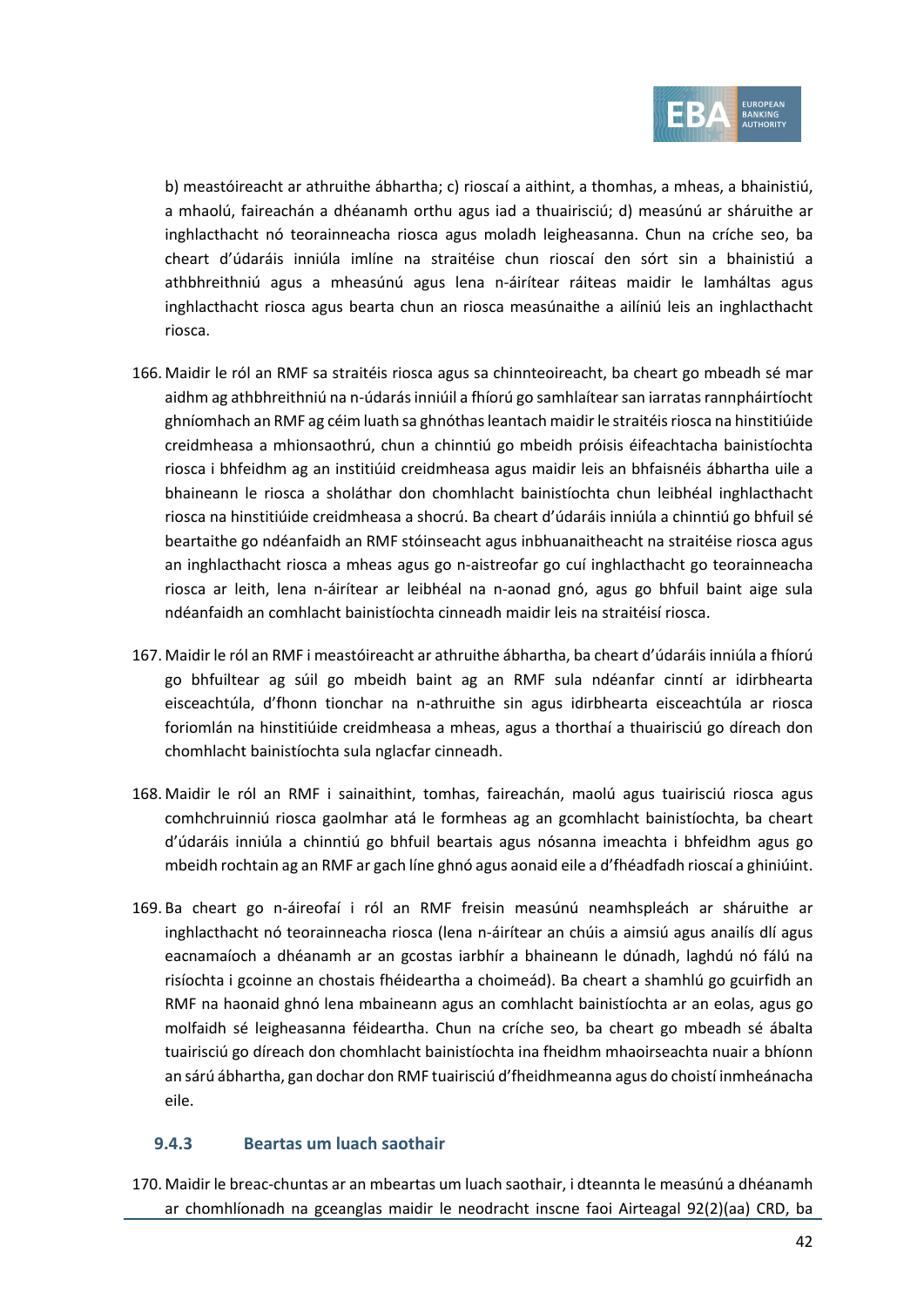

cheart go dtabharfadh údaráis inniúla aird ar leith ar fhíorú go bhfuil breac-chuntais an bheartais a bhaineann le baill foirne a bhfuil tionchar ábhartha ag a ngníomhaíochtaí gairmiúla ar phróifíl riosca na hinstitiúide creidmheasa<sup>[52](#page-42-1)</sup> ar aon dul le hAirteagal 94 CRD agus le *Treoirlínte an ÚBE ar bheartas luach saothair*.

<span id="page-42-0"></span>171. Go háirithe, ba cheart dóibh a mheas cibé : a) an bhfuil nó nach bhfuil breac-chuntas an bheartais luach saothair ar aon dul le hinghlacthacht riosca na hinstitiúide, a straitéis ghnó agus a leasanna fadtéarmacha, agus go bhfuil sé beartaithe go ndéanfaidh an comhlacht bainistíochta é a chothabháil, a fhormheas agus a mhaoirsiú; b) an samhlaítear nó nach samhlaítear go n-aithneofar go cuí baill foirne a bhfuil tionchar ábhartha acu ar phróifíl riosca na hinstitiúide de réir Airteagal 92(3) agus Airteagal 94(3) CRD; c) an bhforáiltear nó nach bhforáiltear sainriachtanais luach saothair don fhoireann áirithe sin, inter alia (i) cóimheas idir luach saothair inathraithe agus seasta de réir phointe (g) d'Airteagal 94(1) CRD agus (ii) an íocaíocht in ionstraimí, an socruithe iarchuir lena n-áirítear malus agus aisghlámadh de réir phointí (I),  $(m)$  agus  $(n)$  d'Airteagal 94(1) CRD<sup>[53](#page-42-2)</sup>.

#### **9.4.4 Feidhm chomhlíonta**

- 172. Ba cheart d'údaráis inniúla a fhíorú go bhfuiltear ag súil go ndéanfaidh an fheidhm chomhlíonta riosca comhlíonta a bhainistiú, comhairle a sholáthar don chomhlacht bainistíochta ar bhearta atá le glacadh chun comhlíonadh na ndlíthe, na rialacha, na rialachán agus na gcaighdeán is infheidhme a chinntiú, agus a chur chun feidhme, faoi mhaoirseacht an chomhlacht bainistíochta, beartais agus próisis chun rioscaí comhlíonta a bhainistiú agus chun comhlíonadh a chinntiú. Ba cheart d'údaráis inniúla a fhíorú go bhfuil an fheidhm chomhlíonta leordhóthanach do chineálacha agus dáileadh geografach na ngníomhaíochtaí (e.g. comhlíonadh le dlíthe náisiúnta infheidhme de chuid dlínsí éagsúla i gcás gníomhaíochtaí a dhéantar ar bhonn trasteorann), rioscaí agus castacht i gcomhréir leis an tsamhail ghnó agus an measúnú plean gnó a dhéantar de réir roinn 7 de na Treoirlínte seo.
- 173. Ba cheart go gcinnteodh an fheidhm chomhlíonta go ndéantar faireachán ar chomhlíonadh trí chlár faireacháin comhlíonta struchtúrtha agus dea-shainithe agus go gcomhlíontar an beartas comhlíonta. Ba cheart a shamhlú freisin go gcomhoibreoidh an fheidhm chomhlíonta agus an RMF agus go ndéantar faisnéis a mhalartú de réir mar is cuí chun a gcúraimí faoi seach a chomhlíonadh.
- 174. Ba cheart d'údaráis inniúla a sheiceáil freisin go gcuirfear de chúram ar an bhfeidhm chomhlíonta a fhíorú, i ndlúthchomhar leis an RMF agus leis an aonad dlí, go gcomhlíonann táirgí nua agus nósanna imeachta nua an creat dlíthiúil reatha agus, nuair is iomchuí, le haon athruithe atá le teacht ar an reachtaíocht, rialacháin agus ceanglais mhaoirseachta.

<span id="page-42-1"></span><sup>52</sup> Curtha isteach de bhun an RTS ar fhaisnéis le haghaidh údaraithe.

<span id="page-42-2"></span><sup>53</sup> Agus aird ar leith á tabhairt ar na maoluithe a thuartar in Airteagal 94 (3) agus (4) CRD.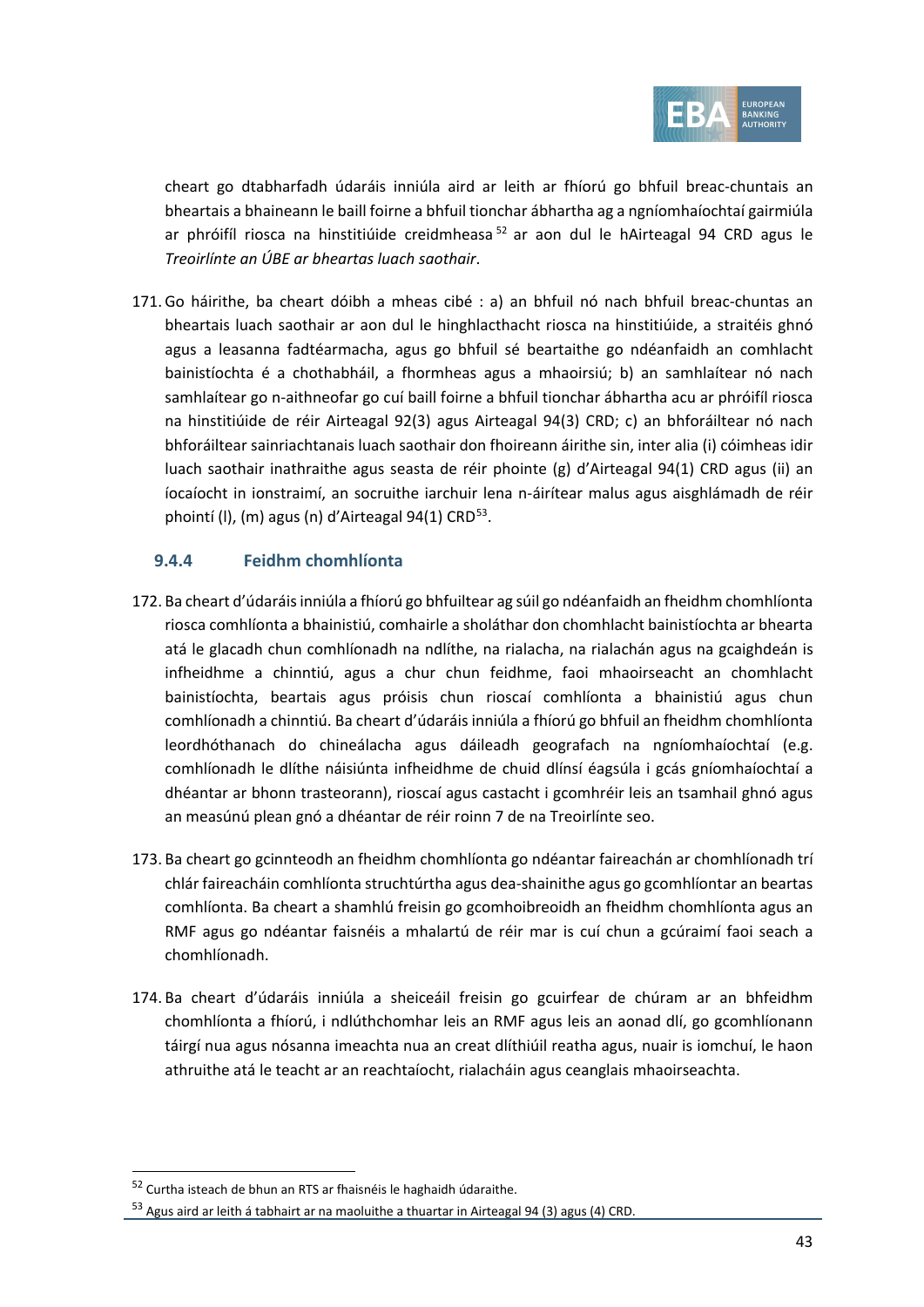

175. Ba cheart d'údaráis inniúla a fhíorú go samhlaítear go mbunófar feidhm chomhlíonta AML/CTF maidir le comhlíonadh na rialachán sonrach ML/TF agus na mbeartas inmheánach, laistigh den fheidhm chomhlíonta nó ar leithligh ón bhfeidhm sin.

#### **9.4.5 Beartas AML/CFT**

- 176. Ba cheart d'údaráis inniúla a fhíorú go bhfuil an beartas AML/CTF, arna chur isteach ag an institiúid creidmheasa is iarratasóir de bhun Airteagal 5(1), litir c), uimh. (iii) den RTS *ar fhaisnéis le haghaidh údaraithe*, tugtar forbhreathnú ar na príomhbheartais agus nósanna imeachta, mar atá leagtha amach in Airteagal 8(3) AMLD, a chuirfear i bhfeidhm chun dul i gcoinne an riosca ML/TF. Chun na críche seo, cuirfidh údaráis inniúla critéir comhréireachta atá leagtha amach i míreanna [17](#page-5-2) - [21](#page-6-4) san áireamh.
- 177. Ba cheart d'údaráis inniúla a fhíorú go gcumhdaítear sa bhreac-chuntas na heilimintí go léir a leagtar amach in Airteagal 8(4) AMLD agus dearbhú a dhéanamh ar an gcaoi a gcinnteoidh an institiúid creidmheasa iarrthach go bhféadann sí na rioscaí ML/TF a bhfuil sé nochta dóibh a mhaolú agus a bhainistiú go héifeachtach ón lá rochtana ar an margadh<sup>[54](#page-43-0)</sup>.

#### **9.4.6 Feidhm Iniúchta Inmheánaigh**

- 178. Ba chóir d'údaráis inniúla, agus na critéir chomhréireachta a leagtar amach i míreanna [17](#page-5-2) [21](#page-6-4) á gcur san áireamh, ba cheart dóibh an fheidhm iniúchta inmheánaigh neamhspleách agus éifeachtach ('IAF') a bhunaigh an institiúid creidmheasa iarrthach a mheas. Ba cheart d'údaráis inniúla dearcadh soiléir a fháil go mbeidh an IAF, ag leanúint cur chuige riosca-bhunaithe, in ann athbhreithniú neamhspleách agus dearbhú oibiachtúil a thabhairt ar chomhlíonadh ghníomhaíochtaí agus aonaid uile na hinstitiúide creidmheasa, lena n-áirítear gníomhaíochtaí seachfhoinsithe, le beartais agus nósanna imeachta na hinstitiúide agus le ceanglais sheachtracha eile (neamh-stuamachta).
- 179. Chun na críche seo, ba cheart d'údaráis inniúla a mheas cibé an bhfuil a neamhspleáchas eagraíochtúil agus oibiachtúlacht na n-iniúchóirí inmheánacha cosanta ag an IAF trí thuairisciú díreach don chomhlacht bainistíochta agus ag acmhainní leordhóthanacha chun a chúraimí a chomhlíonadh. Chun na críche seo, ba cheart a chinntiú freisin go bhfuil rochtain gan srian ag an IAF ar fud na hinstitiúide ar thaifid, ar dhoiciméid, ar fhaisnéis agus ar fhoirgnimh uile na hinstitiúide chun a fheidhm a chomhlíonadh.
- 180. Ba cheart d'údaráis inniúla a mheas freisin an gcuirtear an méid seo a leanas ar a laghad de chúram ar an IAF:

<span id="page-43-0"></span><sup>54</sup> Foráiltear: 'Áireofar ar na beartais, na rialuithe agus na nósanna imeachta dá dtagraítear i mír 3:

<sup>(</sup>a) beartais, rialuithe agus nósanna imeachta inmheánacha a fhorbairt, lena n-áirítear cleachtais bhainistíochta riosca eiseamláireacha, dícheall cuí custaiméara, tuairisciú, coimeád taifead, rialú inmheánach, bainistíocht comhlíonta lena n-áirítear, nuair is iomchuí maidir le méid agus cineál an ghnó, ceapachán a oifigeach comhlíonta ar leibhéal bainistíochta, agus scagadh fostaithe;

<sup>(</sup>b) nuair is iomchuí maidir le méid agus cineál an ghnó, feidhm iniúchta neamhspleách chun na beartais, na rialuithe agus na nósanna imeachta inmheánacha dá dtagraítear i bpointe (a) a thástáil'.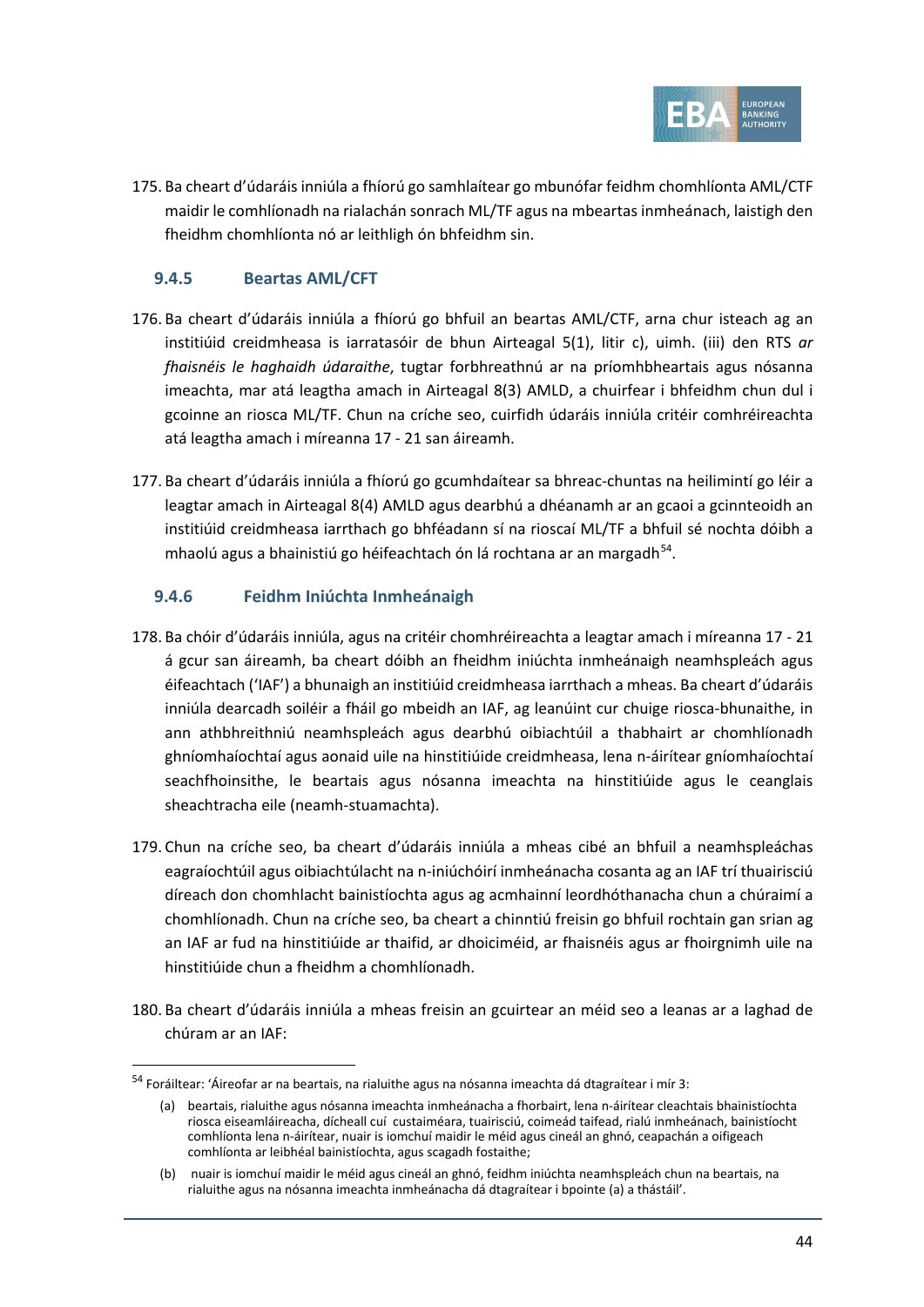

- (a) oiriúnacht an chreata rialaithe inmheánaigh, lena n-áirítear leordhóthanacht an bheartais agus na nósanna imeachta agus comhlíonadh na gceanglas dlíthiúil agus rialála;
- (b) plean iniúchta a fhorbairt uair sa bhliain ar a laghad ar bhonn na gcuspóirí bliantúla um rialú iniúchta inmheánaigh agus a bheidh le ceadú ag an gcomhlacht bainistíochta;
- (c) moltaí a chur isteach bunaithe ar thorthaí a ghníomhaíochtaí.
- 181. Ba cheart dóibh a fhíorú freisin go bhfuil breac-chuntas na modheolaíochta agus an phlean iniúchta inmheánaigh a chuimsíonn na chéad trí bliana gníomhaíochta, lena n-áirítear iniúchadh ar sheirbhísí seachtracha, comhsheasmhach leis an struchtúr eagrúcháin, na cineálacha gníomhaíochtaí agus an phróifíl riosca a eascraíonn as an bplean gnó a ndearnadh measúnú air de réir roinn 7.

#### **9.4.7 Beartas agus plean athléimneachta oibríochta agus leanúnachais gnó**

182. Ba cheart go gcinnteofaí leis an mbreac-chuntas ar an mbeartas agus an phlean leanúnachais gnó go mbeidh plean fónta bainistíochta leanúnachais gnó ag an iarratasóir chun a chumas oibriú ar bhonn leanúnach a chinntiú agus caillteanais a theorannú i gcás cur isteach mór ar ghnó. Ba cheart dó a chinntiú go n-áireofar sa bheartas agus sa phlean leanúnachais gnó anailís ar na príomhrioscaí cur isteach gnó agus forbhreathnú ar na bearta maolaithe agus tástáil rialta ar an bplean leanúnachais gnó a chinntiú.

#### **9.4.8 Beartas agus córais TFC**

- 183. Ba cheart d'údaráis inniúla a mheas an gcuirfidh an beartas TFC córais iontaofa faisnéise agus cumarsáide ar fáil don institiúid creidmheasa agus an mbeidh na córais TFC in ann tacú go hiomlán le cumais chomhiomlánaithe sonraí riosca ag gnáthuaireanta chomh maith le linn uaireanta struis. Go háirithe, ba cheart d'údaráis inniúla a mheas an mbeidh an institiúid creidmheasa ar a laghad ábalta:
	- (a) sonraí riosca cruinne agus iontaofa a ghiniúint;
	- (b) gach sonraí riosca ábhartha a ghabháil agus a chomhiomlánú ar fud na hinstitiúide;
	- (c) sonraí riosca comhiomlána agus cothrom le dáta a ghiniúint ar bhonn tráthúil;
	- (d) sonraí riosca comhiomlána a ghiniúint chun freastal ar raon leathan iarratas ar éileamh ón gcomhlacht bainistíochta nó ó na húdaráis inniúla;
	- (e) feidhmiú fónta, iontaofa agus slán na gcóras faisnéise agus cumarsáide a thacaíonn le gníomhaíochtaí spriocdhírithe institiúidí a chinntiú.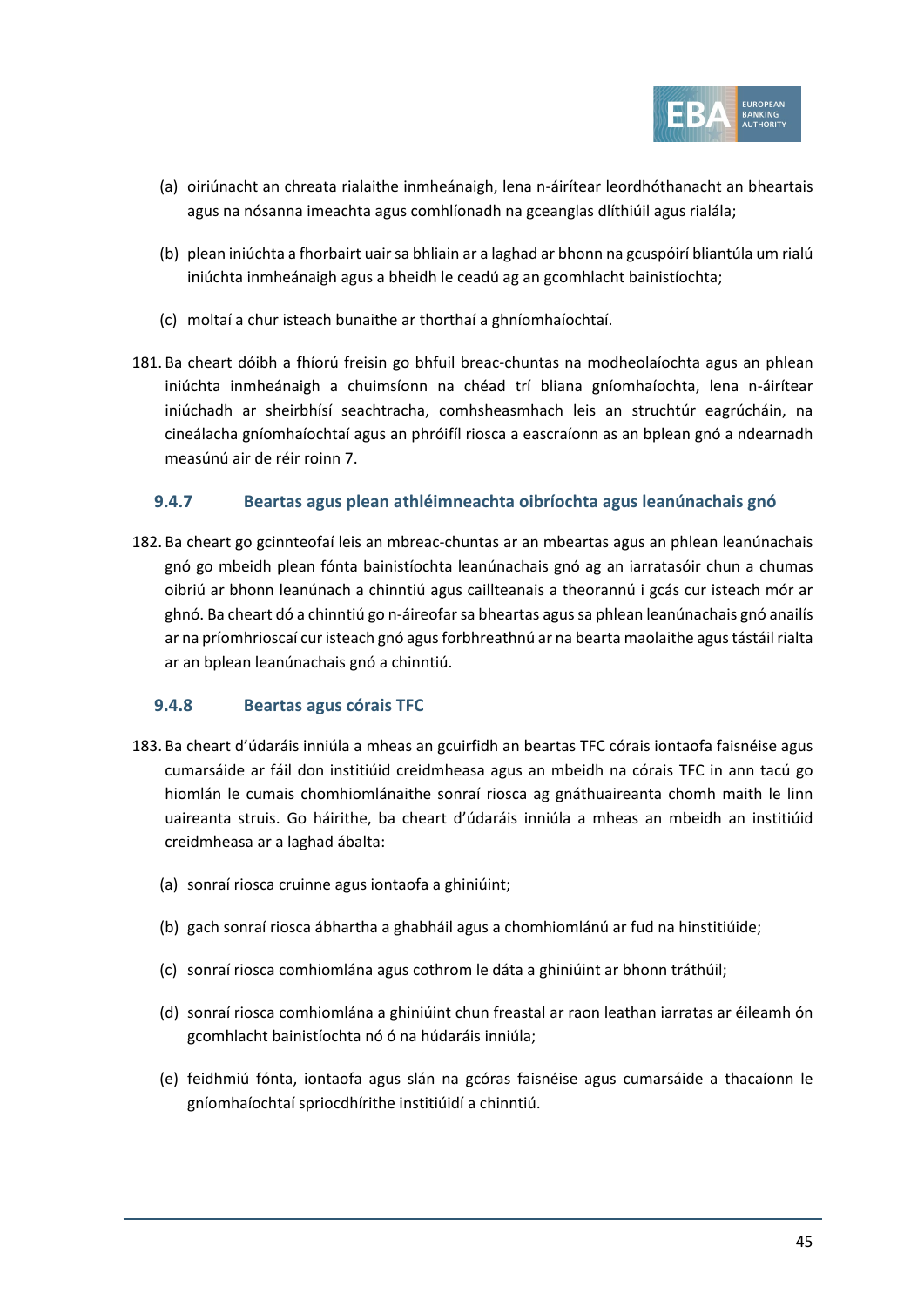

- 184. Maidir le TFC agus riosca slándála<sup>55</sup>, ba cheart go mbeadh údaráis inniúla sásta go gcinnteoidh an creat bainistíochta feidhmiú fónta, iontaofa agus slán na gcóras faisnéise agus cumarsáide a thacaíonn le gníomhaíochtaí institiúidí creidmheasa chomh maith le cosc, faireachán agus maolú leordhóthanach ar rioscaí TFC ag gnáthuaireanta agus le linn uaireanta strus. Ba cheart d'údaráis inniúla measúnú a dhéanamh, go háirithe:
	- (a) cibé an bhfuil freagracht fhoriomlán ag an gcomhlacht bainistíochta as cur chun feidhme straitéis TFC na n-institiúidí airgeadais a leagan síos, a fhaomhadh agus a mhaoirsiú, ar cheart í a ailíniú le straitéis ghnó fhoriomlán na n-institiúidí airgeadais;
	- (b) sainmhíniú agus sannadh soiléir na bpríomhról agus na bpríomhfhreagrachtaí, agus na línte tuairiscithe ábhartha, chun go mbeidh an creat TFC agus bainistíochta riosca slándála éifeachtach, lena n-áirítear leithdháileadh buiséid iomchuí chun tacú go leordhóthanach le riachtanais oibríochta TFC agus le bainistíocht riosca TFC agus slándála;
	- (c) cibé an gcuirtear bainistíocht agus maoirseacht ar rioscaí TFC agus slándála ar iontaoibh feidhm rialaithe neamhspleách agus oibiachtúil, atá deighilte go cuí ó phróisis oibríochta TFC agus gan a bheith freagrach as aon iniúchadh inmheánach, agus feidhm iniúchta inmheánaigh neamhspleách;
	- (d) na socruithe chun a chinntiú go ndéanfar mapáil nuashonraithe ar fheidhmeanna gnó, róil agus próisis tacaíochta a shainaithint, a bhunú agus a chothabháil chun tábhacht gach ceann acu agus a n-idirspleáchas i ndáil le TFC agus rioscaí slándála a aithint;
	- (e) a mhéid a choinnítear an fhaisnéis ar chórais TFC, cibé an mbeidh nó nach mbeidh na ceanglais maidir le slándáil faisnéise i bhfeidhm;
	- (f) scála, castacht agus tábhacht na spleáchas a bhaineann le TFC, má shamhlaítear seachfhoinsiú fheidhmeanna oibríochta seirbhísí TFC agus aon ghníomhaíocht de chórais TFC - lena n-áirítear eintitis ghrúpa - nó úsáid tríú páirtithe i ndáil le feidhmeanna agus gníomhaíocht den sórt sin.

<span id="page-45-0"></span><sup>55</sup> Mar a shainmhínítear i *dTreoirlínte an ÚBE ar bhainistíocht riosca slándála TFC*, ciallaíonn 'TFC agus riosca slándála': 'Riosca caillteanais mar gheall ar shárú rúndachta, teip ionracas na gcóras agus na sonraí, neamhoiriúnacht nó infhaighteacht na gcóras agus na sonraí nó an neamhábaltacht teicneolaíocht faisnéise (TF) a athrú laistigh de thréimhse réasúnta agus le costais réasúnta nuair a athraíonn an timpeallacht nó riachtanais ghnó (i.e. lúfaireacht). Áirítear leis seo rioscaí slándála a eascraíonn as próisis inmheánacha neamhleor nó teipthe nó imeachtaí seachtracha lena n-áirítear cibear-ionsaithe nó slándáil fhisiciúil neamhleor '.